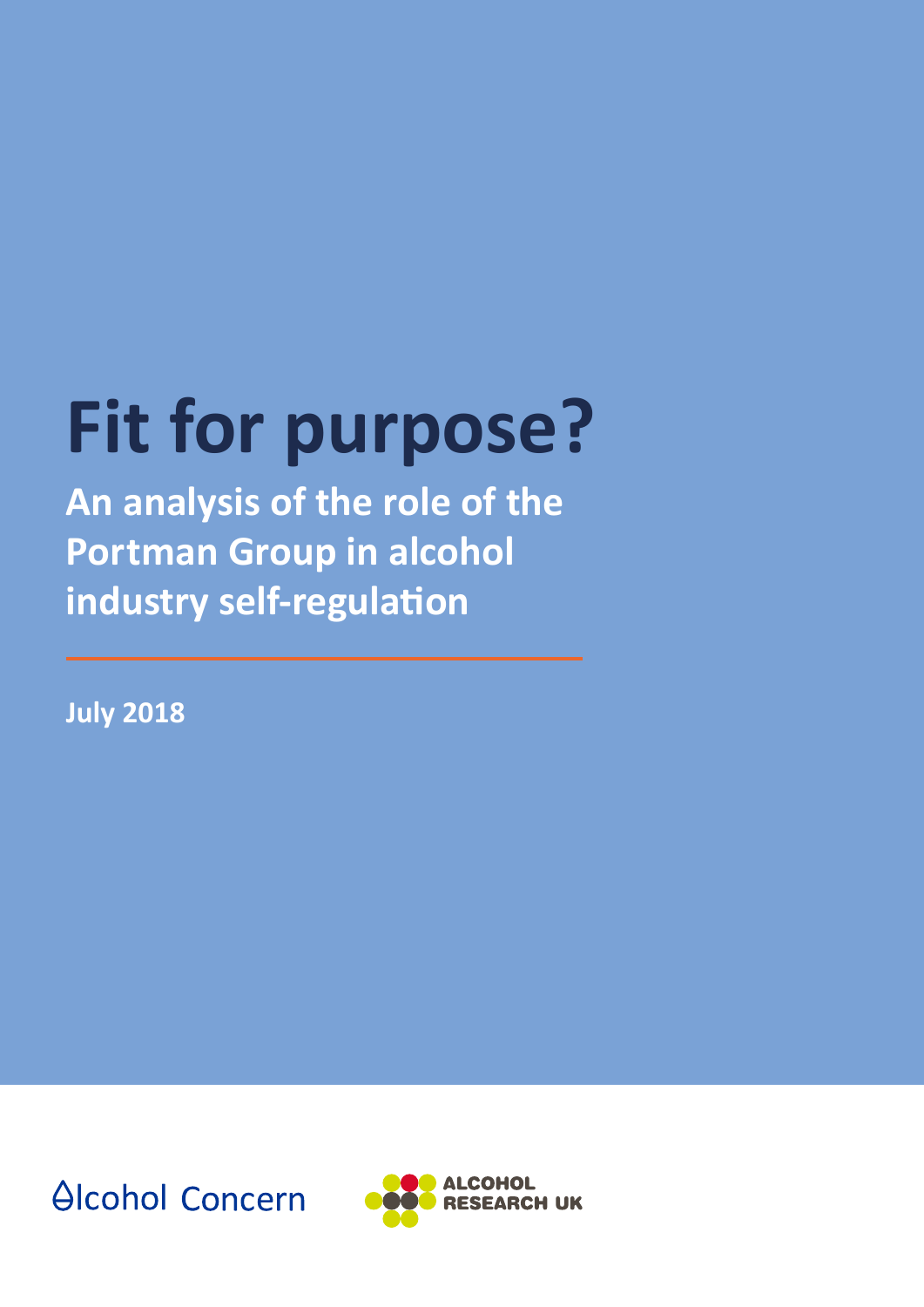### **Contents**

- Executive summary
- Introduction
- Background
- The Portman Group as a regulator
- Reviewing the Independent Complaint Panel's decisions 2006 to 2017
- What criteria have the Panel used and how have they interpreted them?
- How consistently have the Code criteria been applied?
- What types of evidence has the Panel used in its decision-making?
- Statistical analysis of complaints to the Portman Group
- What sanctions can the Portman Group apply for with breaches of the Code?
- To whom is the Portman Group accountable in its regulatory role?
- Conclusion
- Making the system work for producers and consumers
- Is alcohol industry self-regulation in the UK effective, adequate and appropriate?
- Should UK alcohol industry regulation be brought together under a single regulator?
- Are the current Codes fit for purpose?
- References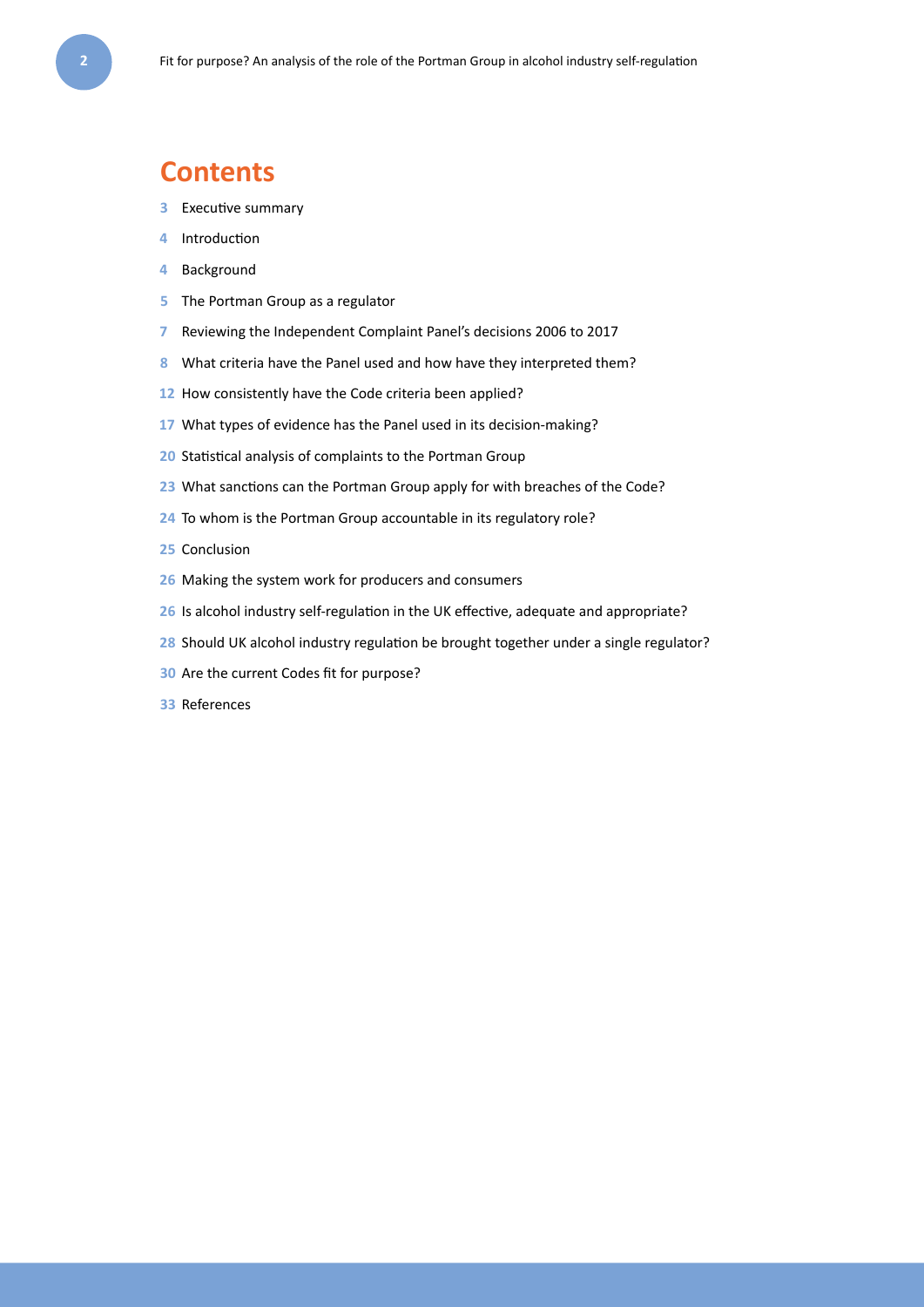### **Executive summary**

The Portman Group was established in 1989 and has been a key regulator of alcohol marketing since 1996. The group hosts an Independent Complaints Panel which adjudicates on complaints against the naming, packaging and promotion of alcoholic drinks according to a Code of Practice.

From 2006 to 2017, the Panel published a total of 99 decisions on alleged breaches of its Code of Practice. This report presents an analysis of those 99 decisions. It finds that, while a number of Panel decisions have been effective in removing products that breach the Code from the market:

- The Panel's decision-making has not been consistent over time.
- Its decisions have often appeared subjective, and not based on an explicit presentation of the rationale, or the evidence underpinning the deliberations.
- There is a lack of Panel oversight and scrutiny which means that, regardless of the independence or quality of individual members, the overall process is not held to public account.

We conclude that, in light of the scale and potential impact of alcohol marketing across society, its regulation would be better served by a fully independent body that is subject to much greater levels of public accountability and scrutiny. This would drive up the consistency of decision-making, more explicitly apply research evidence to the mechanisms of marketing influence, and operate more robust appeals processes.

The Codes of Practice of a fully independent regulator would be explicitly established not only to prevent and enforce breaches of good practice, but also to contribute to the reduction of alcohol-related harm.

It would also need the scope to consider the promotion of individual products in the context of the wider marketing mix. Currently, this responsibility is divided between the Advertising Standards Authority and the Portman Group.

The establishment of an independent regulator, operating on a statutory basis, would oblige the regulator to answer fully to the public and Parliament. It would protect the decision-making integrity of the panel, avoiding any perception that its decisions are conflicted by links to the alcohol industry or other interests.

This report presents what are intended to be constructive criticisms of current practice, which recognise that any complaints panel of this kind is engaged in complex and contentious work, which is unlikely to satisfy all stakeholders. However, its fundamental conclusion is that self-regulation is not appropriate to the alcohol market, not only because it weakens the capacity for proper scrutiny and oversight, but because the goals of tackling the detrimental social impacts of irresponsible alcohol marketing are by definition often in conflict with the goals of alcohol marketeers.

The UK Government should therefore, as part of its proposed Alcohol Strategy, establish a root-and-branch review of alcohol marketing regulation, covering the existing functions of the Portman Group, the Advertising Standards Authority and other relevant bodies. This review should establish clearly the basis on which the regulation of alcohol marketing should be carried out; how a regulatory body should address the unique challenges of a complex, multi-platform landscape; and how public scrutiny, impartiality and commitment to evidence can best be ensured.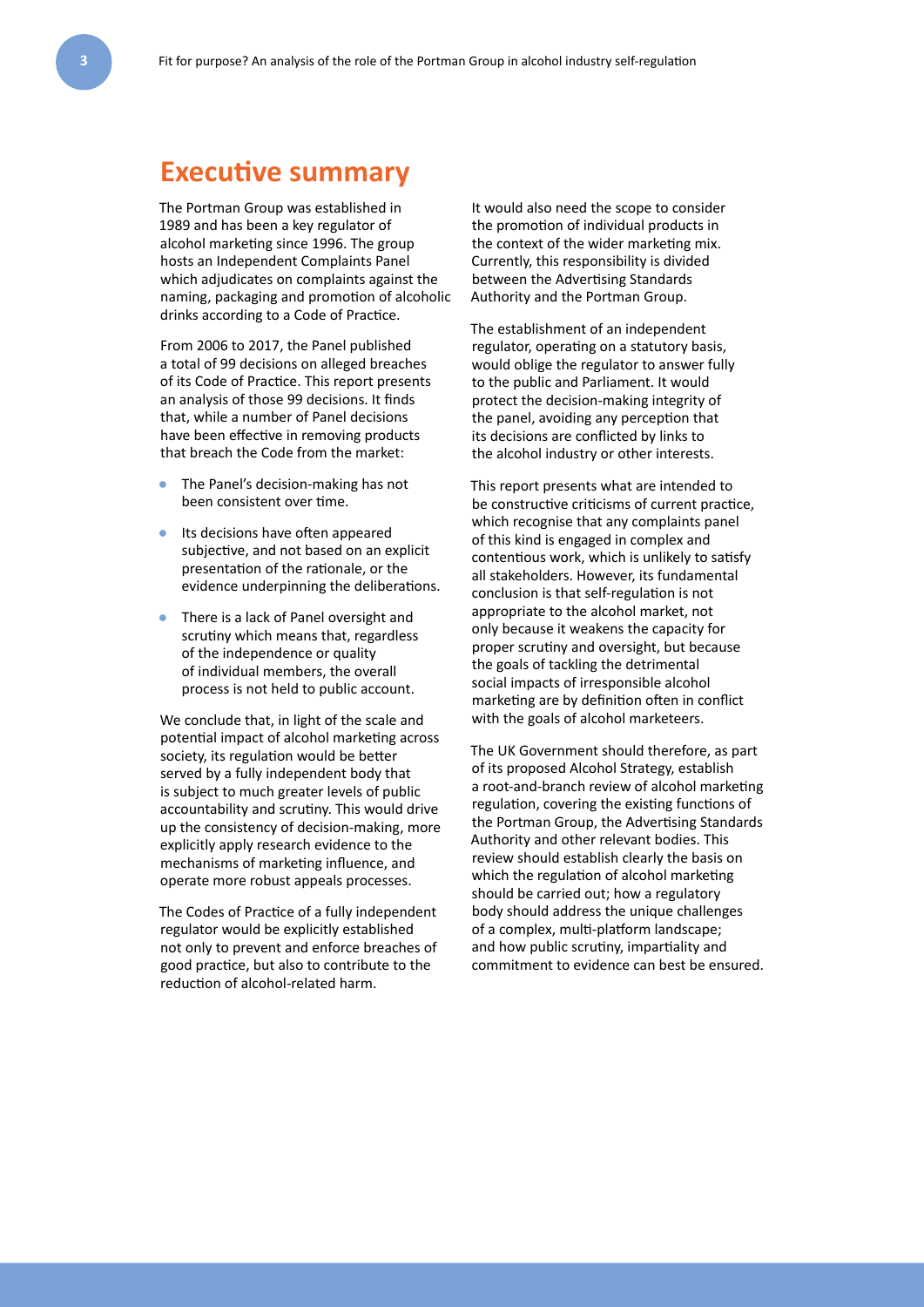### **Introduction**

The Portman Group is a key regulator of alcohol industry marketing and promotion in the UK. Its 'Code of Practice', which aligns with the relevant codes developed by the Advertising Standards Authority (ASA), applies to the naming, packaging, marketing and promotional activity of UK alcohol products.

This report presents detailed analysis of 12 years of decisions made by the Portman Group's Independent Complaints Panel between January 2006 and December 2017, about which forms of alcohol promotion are acceptable and which are not, under the terms of the Group's Code of Practice. The report examines:

- The criteria in the Code against which the Panel's decisions have been made, and how those criteria have been interpreted by the Panel.
- How consistently the criteria have been applied, including the Panel's rationale for changing its views on products over time, and for differentiating between problematic products and those it considers acceptable.
- The types of evidence the Panel has used in its decision-making.
- The sanctions the Portman Group can apply to alcohol producers that the Panel judges to have breached the Code.
- To whom the Portman Group is accountable in its regulatory role.
- Possible alternatives to the current regulatory model.

The report does not seek to re-adjudicate any of the 99 individual decisions. Rather, it investigates the process by which those decisions have been reached, in order to consider whether the process is fair, transparent and effective in achieving its stated aims.

### **Background**

The Portman Group was established in 1989 as an industry-funded corporate social responsibility (CSR) body, following a series of meetings between representatives of some of Britain's biggest alcohol producers. It took its name from the location of those first meetings: the Guinness company offices on Portman Square, London. According to the Group's website, it is currently funded by eight member-companies,<sup>1</sup> whose sales collectively make up more than half of the UK alcohol market:

- Anheuser-Busch InBev (AB InBev)
- Bacardi Brown-Forman
- **Carlsberg**
- Diageo
- Heineken
- **Jägermeister**
- **Molson Coors**
- Pernod-Ricard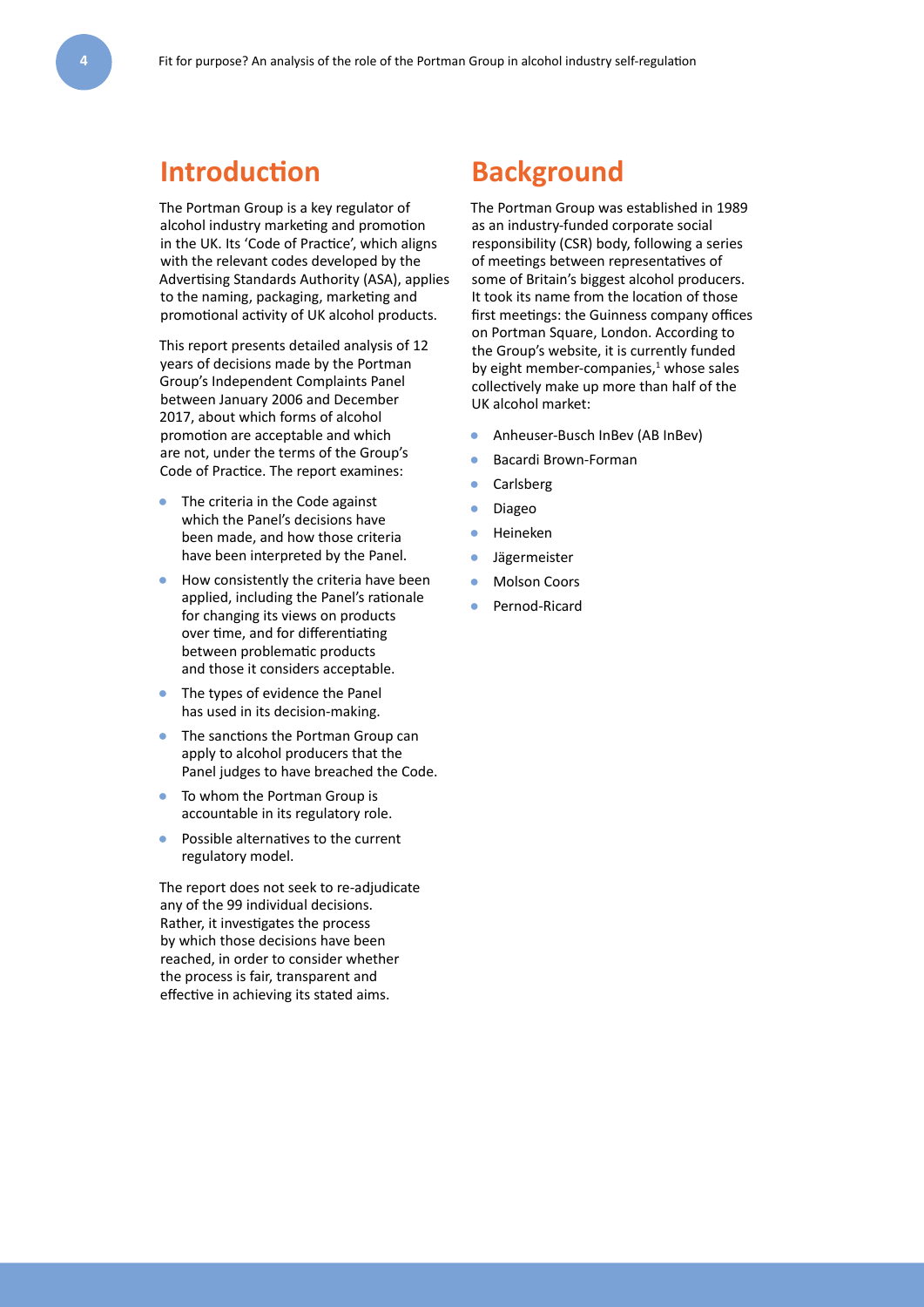### **The Portman Group as a regulator**

The Portman Group's regulatory role is more recent and dates from 1996. It is a role the Group took upon itself largely in response to the controversy about the sweet alcoholic drinks known as 'alcopops'.<sup>2</sup> In 1996, the Group published its first Code of Practice on the Naming, Packaging and Promotion of Alcoholic Drinks, and established an Independent Complaints Panel to adjudicate on alleged breaches of the Code. The Code has been through a number of iterations since then. The fifth edition of it was published in  $2015$ ,<sup>3</sup> and the Group is currently consulting on a sixth edition.<sup>4</sup> According to the Portman Group, the Code "is widely credited with raising standards of marketing responsibility across the industry".<sup>5</sup> It does not, however, apply to all aspects of alcohol marketing. It sets standards for the "naming, packaging, marketing and promotional activity undertaken by a drinks producer for an alcoholic drink which is marketed for sale and consumption in the UK", but only where that activity is not already overseen by the Advertising Standards Authority (ASA) or Ofcom.<sup>6</sup> As such, it does not cover print, broadcast or online advertising; nor does it apply to promotions by retailers, unless they also involve producers.

In 2014, the Portman Group also took on the regulation of sponsorship by the alcohol industry of performers, sports teams, music events, and venues (although Ofcom retained responsibility for regulating television programme sponsorship). The terms of the Code of Practice on Alcohol Sponsorship largely mirror those of the Code on Naming, Packaging and Promotion.<sup>7</sup> Taken together, the two Codes mean that the Portman Group regulates:

- The bottles, cans and boxes in which drinks are sold;
- Any display materials drinks manufacturers supply to shops;
- Alcohol industry sponsorship arrangements, apart from those for television programmes.

In the four years since the Code of Practice on Sponsorship has been in place, the Complaints Panel has published no judgements under it. This report, therefore, is focused solely on the implementation of the Code of Practice on Naming, Packaging and Promotion.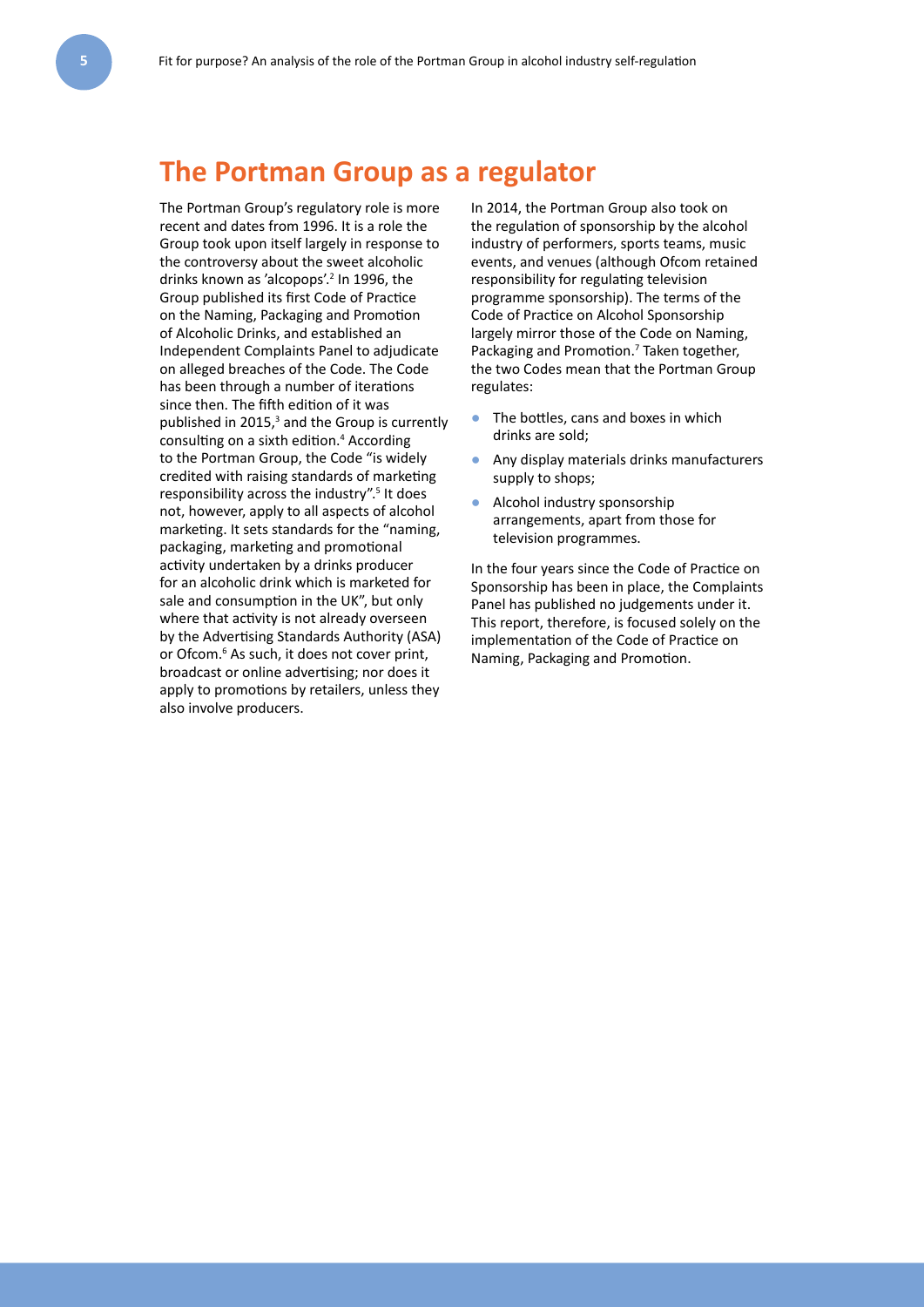There are two main aspects to the operation of this Code:

- **Proactive:** The Portman Group operates an Advisory Service, which it encourages companies to consult confidentially prior to launching or re-launching a product, in order to reduce the risk of a breach of the Code. The Advisory Service is composed of Portman Group staff, and advises both drinks producers and the Independent Complaints Panel. The Group is clear, however, that the Advisory Service cannot give any kind of approval or endorsement on behalf of the Portman Group, and that discussing a product with the Advisory Service does not guarantee that complaints will not arise subsequently or that the Panel will not rule against that product in the future.<sup>8</sup>
- **Retroactive:** Anyone who believes that a product has breached the terms of the Code can submit a complaint to the Independent Complaints Panel. If the Panel judges that a breach has occurred, the producer will be asked to work with the Portman Group to amend that product or withdraw it from sale, usually within a period of three months. Alongside this, the Portman Group may ask retailers not to restock the product in its current form. This aspect of the Portman Group's work is retroactive in that it does not prevent any offending product from entering the market; rather, it ensures that it is eventually removed from sale and does not reappear. The publication of complaints decisions on the Group's website is also intended, presumably, to give an indication of what kinds of packaging and promotional materials are considered acceptable or otherwise.<sup>i</sup>

It is not clear whether the Portman Group has any targets for ruling on complaints

within a particular timescale. To illustrate the length of time the process can take, in October 2015 a complaint was made about a counter top unit (CTU) intended to increase sales of Baileys cream liqueur in the run-up to Christmas 2015. The Panel's decision on the CTU was published in early March 2016, two months after the promotional campaign had ended.<sup>9</sup> In a similar manner, around the end of December 2017 the Panel was asked to consider whether Spar's 'Everyday Wine' range encouraged daily drinking. The Panel's decision was published mid-May 2018, more than four months after the original submission.<sup>10</sup>

By way of comparison, a similar pattern can be seen with the ASA. For example, in late February 2018 the ASA ruled that a Christmasthemed Aldi advert running from November to December 2017 was in breach of their code and that the campaign, which had ended two months previously, should "not be shown again".11 The ASA has said that some cases "can take six months or more to complete".12 Complaints to the Portman Group do not appear to take this long to process, although given that the Panel's published decisions do not state when the complaint was made (only when the decision itself was published), it is hard to be certain on this point.

The Portman Group's Code is sometimes described as a form of "voluntary" selfregulation. However, as the Group has stated, "this term needs to be clarified as it is potentially misleading. The Codes are voluntary insofar as the industry has volunteered to impose the restrictions on itself. Compliance with the Codes is mandatory; there is no opt-out for any drinks manufacturer".13 This means that whether or not producers are members of the Portman Group, and whether or not they have formally endorsed the Code, they may be subject to sanctions if they breach it.<sup>ii. iii</sup> This applies to any overseas producers who import products into the UK as well.

i This is presumably the case for complaints decisions that are published in full. However, in 2014 the Portman Group introduced a new 35-day Fast Track for resolving complaints, under which the precise nature of the complaint and the changes made to address it are not made public and are kept confidential between the producer, the complainant and the Portman Group. Use of the Fast Track requires agreement between all three parties, and so far, only six complaints have taken this route: http://www.portmangroup.org.uk/complaints/fast-track-resolutions

ii Details of the sanctions the Portman Group is able to apply are set out on page 23.

iii This situation has led to some complaints by smaller brewers that they are being regulated according to a Code, and by means of mechanisms, that have been drawn up under the auspices of a few of the major players. On pages 20-23, we examine whether there is any basis to such criticisms.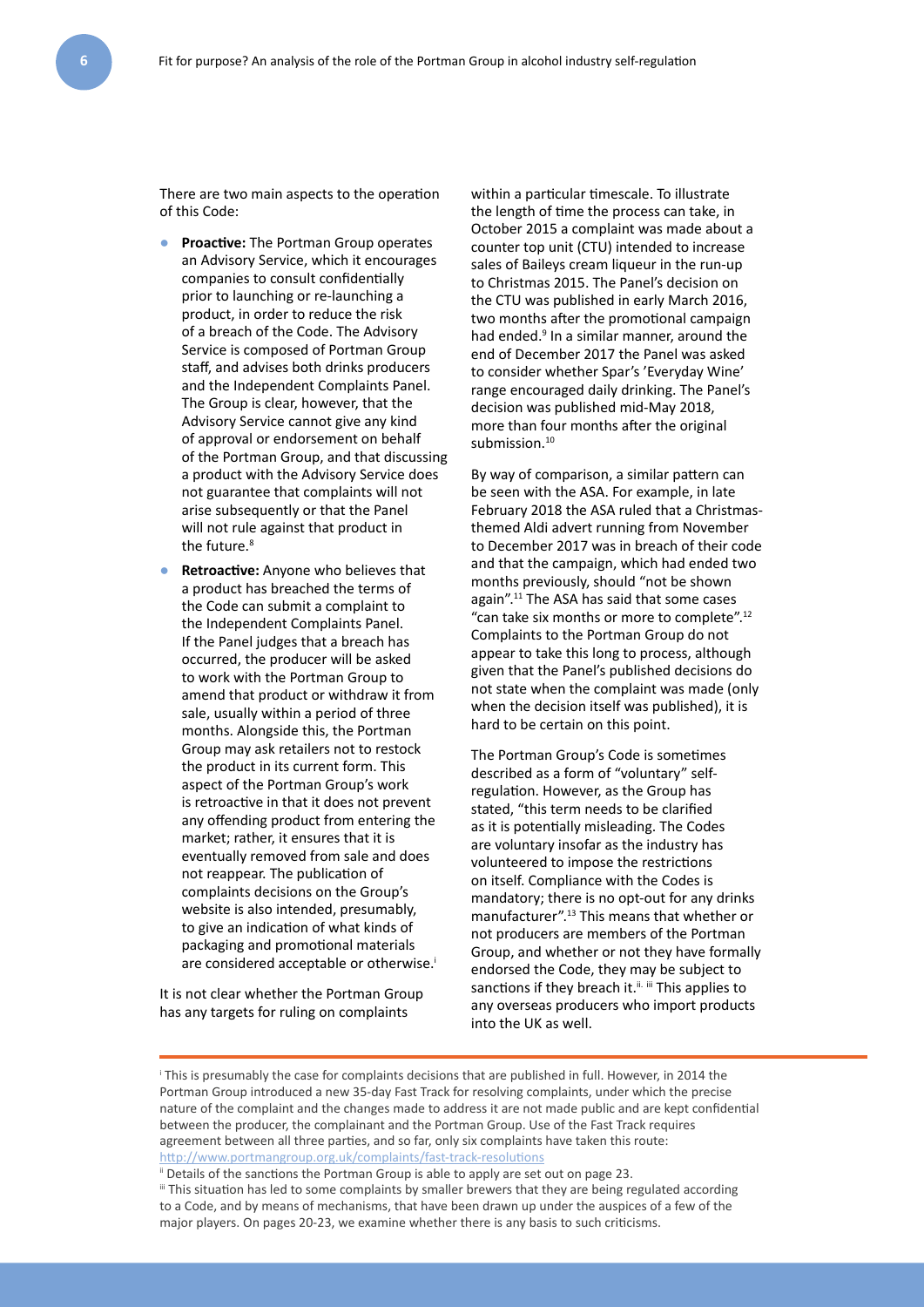### **Reviewing the Independent Complaint Panel's decisions 2006 to 2017**

In order to better understand how the Portman Group operates as a regulator, we reviewed in detail all of the 99 decisions made by the Group's Independent Complaints Panel under the terms of the Code of Practice on Naming, Packaging and Promotion, during the 12 years from 1 January 2006 to 31 December 2017. We asked a series of questions about each decision:

- What criteria from the Code has the Panel used and how have they interpreted them?
- How consistently have the Code criteria been applied, including:
	- **○** When the Panel has changed its views on particular products, what reasons has it given?
	- **○** What reasons has the Panel given for differentiating between problematic products and those it considers acceptable, particularly when assessing apparently similar products?
- What types of evidence has the Panel used in its decision-making?

Our aim was not to determine the validity or otherwise of any individual decision; rather to fully understand the process by which decisions were reached, whether that process was fair to all parties, and whether it achieved its stated aims.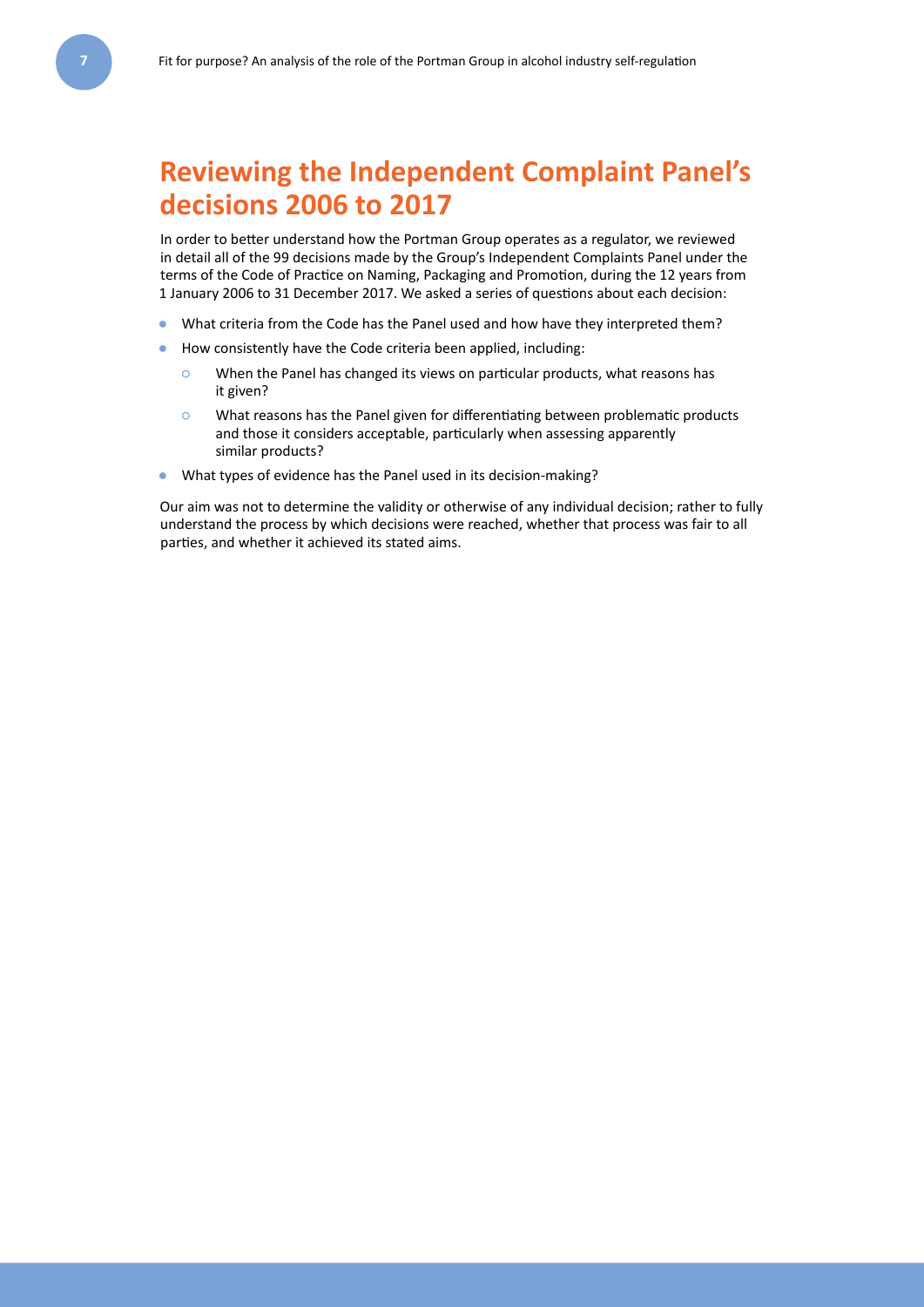### **What criteria have the Panel used and how have they interpreted them?**

Complaints will only be accepted by the Panel if they are made under one or more of the criteria listed in the Code, and the Panel's judgements can only be made on the same basis. The current edition of the Code has 11 criteria. These state that a drink is potentially problematic if:

- Its alcoholic nature is not communicated with "absolute clarity".iv
- The drink, its packaging or any promotional material or activity associated with it, do any of the following:
	- **○** Give high alcoholic strength or intoxicating effect "undue emphasis".
	- **○** Suggest any association with:
		- **▪** Bravado, or violent, aggressive, dangerous or anti-social behaviour
		- **▪** Illicit drugs
			- Sexual activity or sexual success<sup>v</sup>
	- **○** Suggest that consuming the drink can lead to social success or popularity.
	- **○** Encourage illegal, irresponsible or immoderate consumption.
	- **○** Urge the consumer to drink rapidly or to "down" a product in one.
	- **○** Have a "particular appeal" to under-18s.
	- **○** Incorporate images of people who are, or appear to be. under 25 years of age, if those people are drinking alcohol or have another "significant role".
	- **○** Suggest that the product has therapeutic qualities or can enhance mental or physical capabilities.<sup>14</sup>

The criteria in themselves appear to be largely uncontroversial within the alcohol industry. In none of the 99 complaints deliberations we looked at did a producer's response to the complaint seek to question the criteria against which their product was being judged. The most common defence by far was that their product did not breach the rules, rather than questioning the validity of those rules. The ways in which the criteria are understood and interpreted by the Panel are, however, more open to question. We will seek to illustrate this by examining how the Panel has interpreted the prohibition on drinks packaging:

- Having a particular appeal to people under the age of 18.
- Suggesting an association with sexual activity or sexual success.

iv This criterion only means that a drink cannot appear to be non-alcoholic when it is, in fact, alcoholic. It does not cover questions of whether an alcoholic drink may be mistaken for being more or less alcoholic than it really is. When the Panel were asked in 2017 to consider whether the brand name Kopparberg Light suggested the drink was less alcoholic than other Kopparberg ciders (when, in fact, it had the same alcoholic strength) the Portman Group responded that "misleading claims are not covered by the Code and fall outside our remit". v This is a stricter wording than earlier editions of the Code, which referred to "suggesting sexual success or prowess". According to the Portman Group's guidance on the fifth edition of the Code, this new criterion "categorically disallows any reference to types of sexual activity". Under the previous criterion, a beer called Shag Lager was approved by the Panel in 2001, in that whilst its name may suggest sex it did not suggest sexual success or prowess. Similarly, in 2012, the Panel ruled that the Dorothy Goodbody character was "mildly sexually provocative and…slightly saucy" but did not suggest sexual success.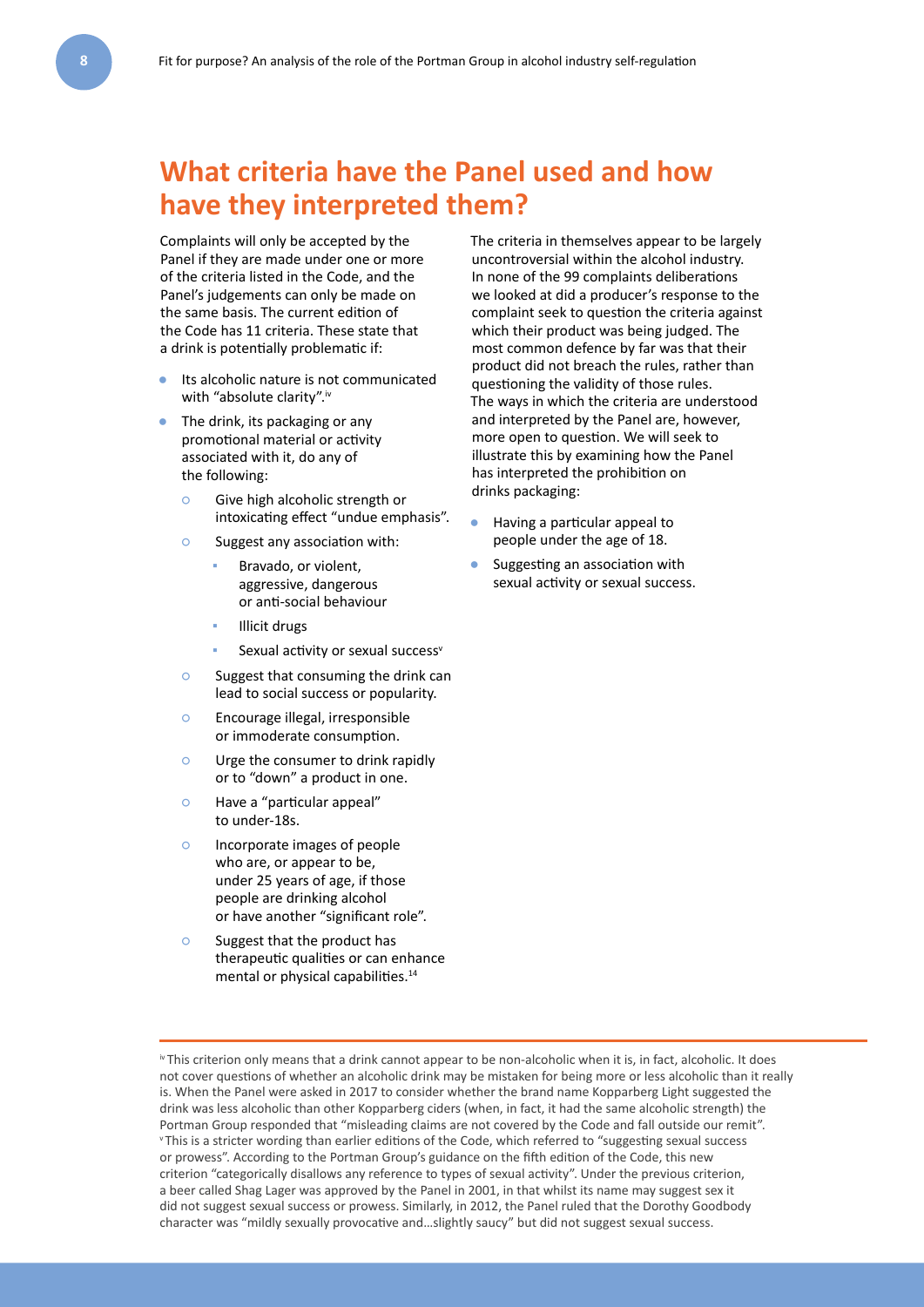#### **Particular appeal to under-18s**

Section 3.2(h) of the Code states that "a drink, its packaging and any promotional material or activity should not in any direct or indirect way... have a particular appeal to under-18s".<sup>15</sup> The Portman Group's Advisory Service's Guidance Notes on the Code state that when assessing whether a drink or its packaging has a particular appeal to those under the legal drinking age, "the test to apply is not one of quantity, i.e. appealing to more under-18s than over-18s, but the way in which it appeals, i.e. the packaging/promotion appeals to/ resonates with under-18s in a way that it does not with over-18s".16 This interpretation largely rules out taking action on marketing and packaging that appeals to a range of consumers including under-18s. For example:

- In 2011, the Panel judged that Stiffy's Jaffa Cakes and Kola Kubez liqueurs were not in breach of Section 3.2(h) since they were using flavours that were "popular with both adults and under-18s".<sup>17</sup>
- In 2017, they ruled that whilst Cactus Jack's Schnapps in Black Jack and Fruit Salad flavours "might have some appeal to under-18s, they did not think that this was strong enough to constitute particular appeal".18

In theory, under this interpretation, a drink could have strong appeal to a large number of children, but as long as it also appealed to adults it would be acceptable. The ASA, by comparison, makes no reference to whether or not an advert will also appeal to adults; focusing instead on "the selection of media, style of presentation, [and] content or context in which ads appear".19 The Portman Group's particular interpretation of "particular appeal" to under-18s is perhaps one of the reasons that, when the Panel has ruled against drinks under Section 3.2(h) of the Code, it has generally done so in relation to products whose appearance it judges to be potentially attractive to very young children, rather than the teenage demographic that straddles the boundary between childhood and adulthood.

The following examples are typical:

- In 2008, the Panel ruled on the Big Beastie premixed vodka drink that its "garish colours, coupled with the childish outline of a spider and its web, would cause the product to appeal particularly to under-18s".<sup>20</sup>
- In 2009, another premixed spirit drinks range, Baby Blue and Baby Pink, was judged unacceptable since these names "in combination with the bright blue and pink colours, gave the products a childish feel that would appeal particularly to under-18s, and particularly girls".<sup>21</sup>
- In 2012, the Panel concluded that the cartoon image of the farmer Mr Laverstoke "looked like a child's drawing, and whilst it would be unlikely to appeal to older children, it would be likely to have a particular appeal to younger children".22
- In 2016, a set of five miniature bottles of premixed drinks was banned partly because the "bubble writing style of font used on the packaging...was similar to [that used on] products that were particularly aimed at young girls, for example some 'princess-themed' products".23

One thing that seems absent from the Panel's deliberations in relation to "particular appeal to under-18s" is a recognition that children often aspire to appear older than they are and may be drawn to products that suggest greater maturity to them. Marketing that is childish will not always appeal to children. As the owner of the Laverstoke brand stated in response to the Panel's decision, "[I] contest [whether] teenagers would find the branding hip or trendy enough to purchase".<sup>24</sup>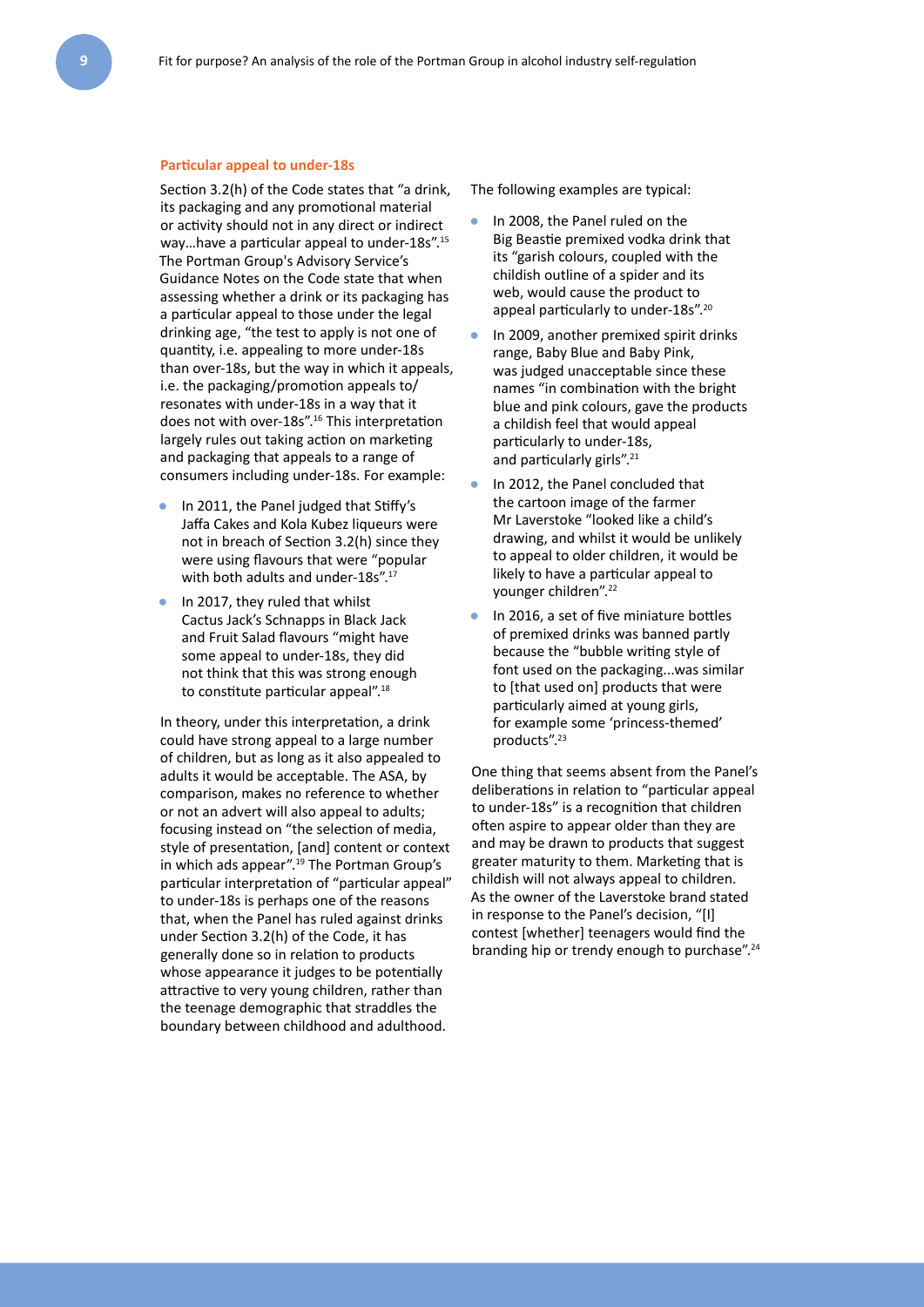Related to this, the Panel's deliberations seem to take no account of the ages at which children are actually accessing alcohol, nor their methods of doing so. The very young age group the Panel's deliberations focus on may have some knowledge or experience of alcohol, but are far less likely to be interested in alcohol or to be drinking it than older children,<sup>25</sup> and would be unlikely to be able to obtain it except via adults.<sup>26</sup> Alcohol consumption, or attempted purchase and consumption, becomes more common in the teenage years, $27, 28$  during which children are becoming progressively less likely to be attracted by the packaging styles the Panel deems to have "particular appeal" to children:

- Research by alcohol charities across the UK amongst young drinkers from 2012 to 2015 indicates that price and loyalty to major alcohol brands are the two major factors at play when under-18s select alcoholic drinks.<sup>29</sup>
- Research published by Cancer Research UK in 2017 again found strong brandand price-awareness.<sup>30</sup>

As far as we are aware, the Panel has not, in any of its decisions, drawn on any research investigating which types of alcohol packaging (if any) have a particular appeal in realworld environments to children of various ages; nor any evidence on how packaging relates (if at all) to children's desire and attempts to obtain and consume alcohol.

#### **Summary**

The Portman's Group's position is that a drink may appeal to children if it "resonates with under-18s in a way that it does not with over-18s". However, this definition precludes taking action on drinks that appeal to the full range of consumers including under-18s. It forces the Panel to focus on drinks with a superficial appeal to young children, who are unlikely to be interested in alcohol, as distinct from adolescents.

The Portman Group or any other regulatory body operating in this area needs to demonstrate a clear understanding of the relationship between age, aspiration and the appeal of brand imagery. It needs to move beyond the assumption that underage drinkers are only attracted to childish imagery and consider how appeal to youth often requires the depiction of young adulthood.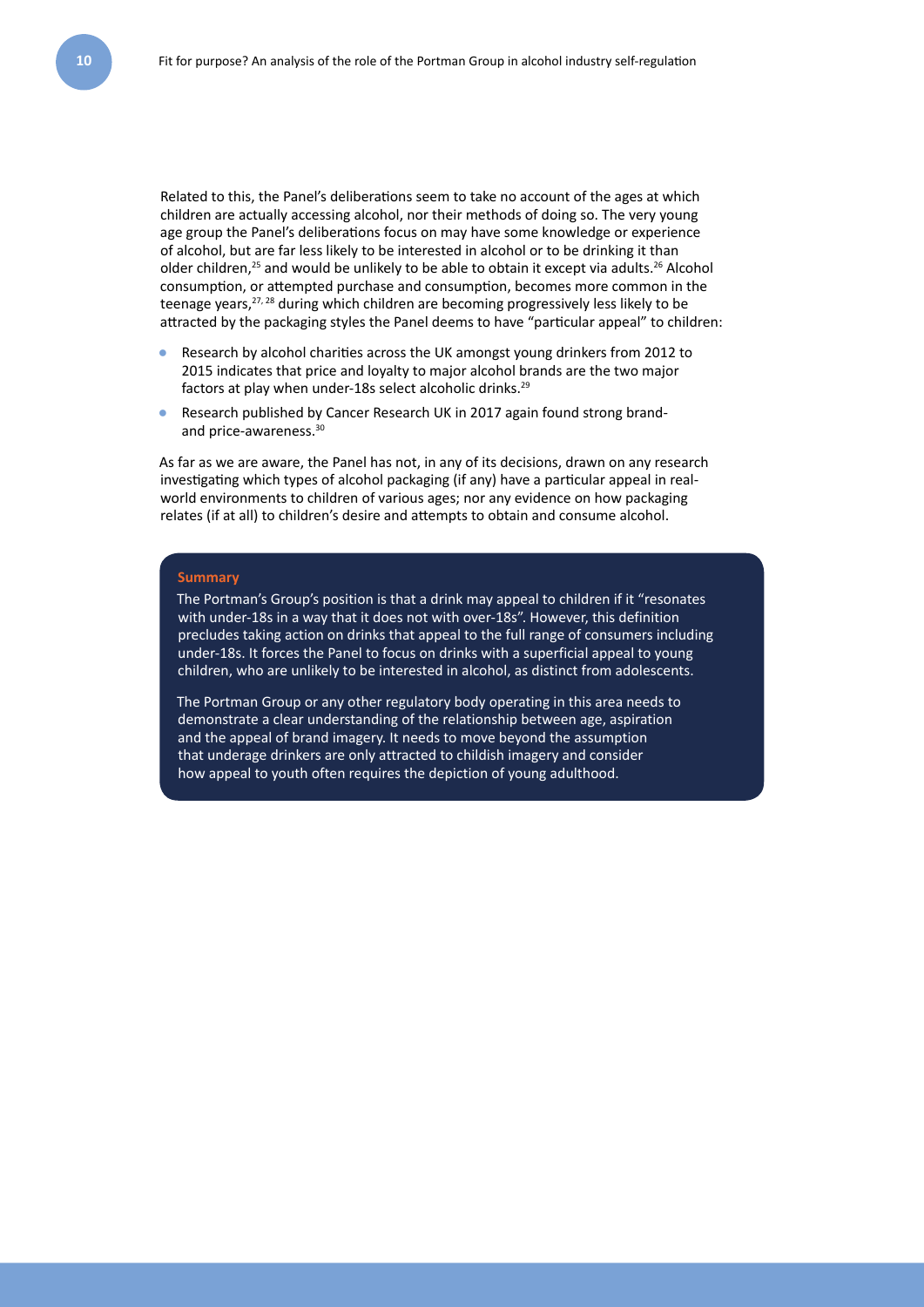#### **Association with sexual activity or sexual success**

Section 3.2(d) of the Code states that "a drink, its packaging and any promotional material or activity should not in any direct or indirect way…suggest any association with sexual activity or sexual success". Sexual suggestion is commonplace in marketing and has been used to promote products as diverse as cars,  $31$  clothes,  $32,33$ wrist watches,<sup>34</sup> perfume<sup>35</sup> and razor blades.<sup>36</sup> Alcohol marketing is no exception to this, and this is hardly surprising given the strong links in Western culture between alcohol consumption, seeking sexual partners and subsequent pair bonding. However, sexual imagery rarely appears on major drinks companies' drinks packaging, being largely a feature of other elements of the marketing mix (such as television advertising,<sup>37</sup> online content,<sup>38</sup> and promotional events<sup>39</sup>) which are beyond the scope of the Portman Group's Code. Possibly as a result, the Panel's deliberations under Section 3.2(d) of the Code have fallen broadly into two categories:

- Consideration of fringe products featuring explicit sexual imagery. These products, generally imported into the UK in small quantities and not widely sold in mainstream shops, have included:
	- **○** 2007: Rubbel Sexy Lager, a Belgian beer with labels featuring young women wearing swimming costumes which could be scratched off to reveal the naked women underneath.40
	- **○** 2012: Magnum Tonic Wine, a Jamaican drink with a label featuring an image of a naked couple apparently having sex. The packaging also made reference to Vigorton, a vitamin ingredient believed by some to enhance sexual stamina.<sup>41</sup>
- Products using bawdy, crude or juvenile sexual images or language. Examples include:
	- **○** In 2009, the Panel ruled against Rampant TTs' test tube shots, which were advertised with the slogan "make anything Rampant" alongside an image of "a young woman in a bikini with her fingers inside the bikini bottom".42
	- **○** In 2011, the Panel ruled against Stiffy's premixed drinks on the grounds that "stiffy" was a slang term for an erection.<sup>43</sup>
	- **○** In 2014, the Panel ruled against two beers named Big Cock and Knobhead.<sup>44</sup>
	- **○** In 2012, a representative of the Portman Group asked Alcohol Concern45 to complain about the Slater's brewery Top Tottv<sup>46</sup> pump clip, featuring a young woman in a bunny girl costume, after the image caused wellpublicised controversy when the beer was sold on draft in a House of Commons bar.47

Our own analysis indicates that of the 10 occasions on which the Panel deliberated on possible breaches of Section 3.2(d) of the Code, all but one of the products adjudicated on used packaging of an obviously sexual and unsophisticated nature; and in eight of those cases the complaint was upheld. On the one occasion when a complaint was made to the Panel about a subtler use of sexual suggestion, the Panel rejected the idea that featuring the James Bond character on a product could suggest an association with sexual success, noting that "there were no other images on the packaging (such as a woman) which could give rise to this association".<sup>48</sup>

#### **Summary**

The Panel's deliberations on suggestions of associations with sexual activities and/ or sexual success have tended to focus on the crudest examples of sexual images or language. This is largely a result of it considering drinks packaging in isolation from the broader marketing mix that producers use to link their products to sexual success. A more nuanced, and evidence-based, model of how 'sexual success' is implied or indicated in marketing is required for this element of the Code to be effectively applied.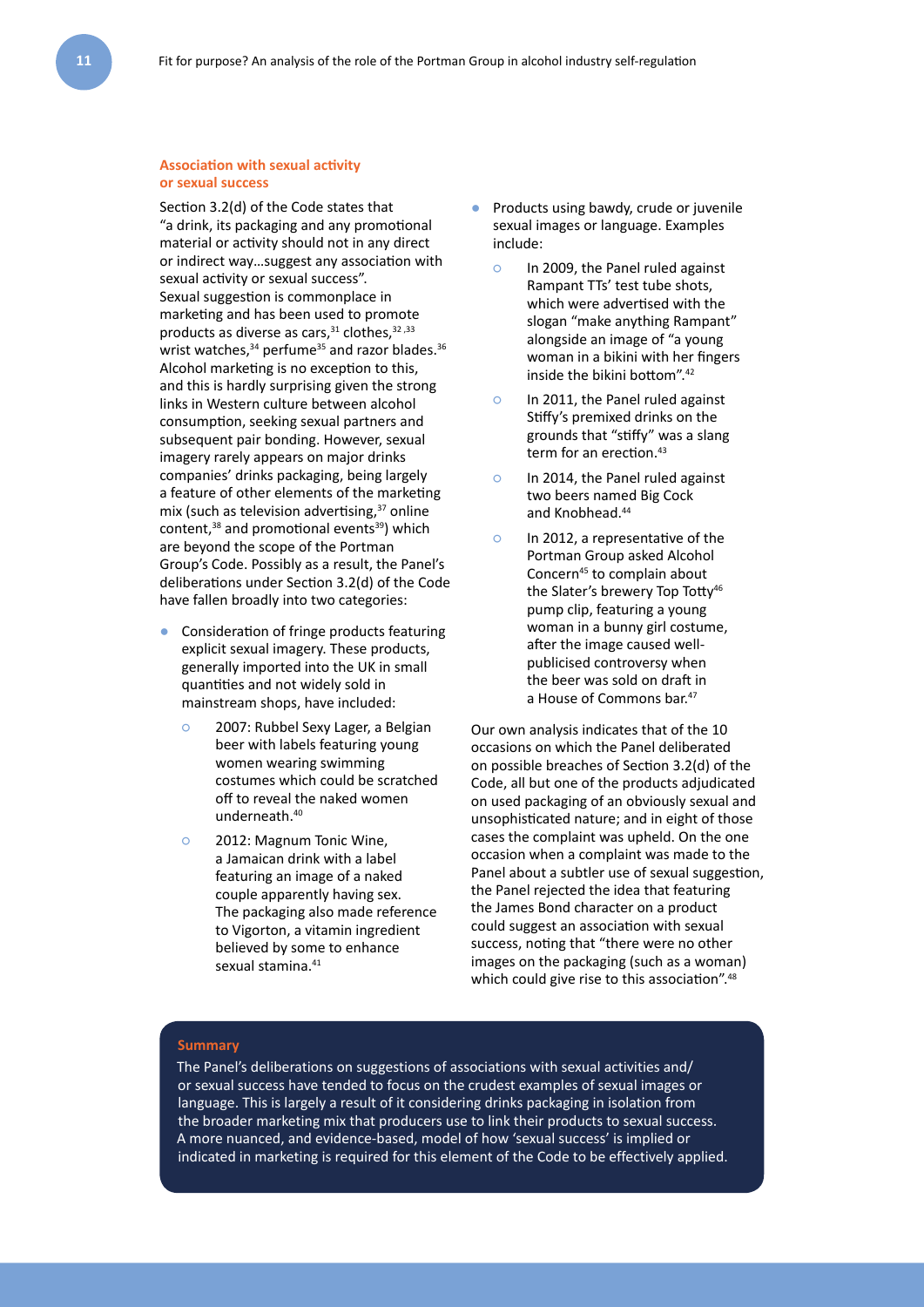### **How consistently have the Code criteria been applied?**

In this section, we will examine whether the application of the Code by the Panel has been consistent, thereby ensuring fair treatment for all parties, and providing a reliable guide for both producers and consumers about what is acceptable. As part of this, we will look at instances when the Panel has changed its views on particular products over time, and what reasons it has given to justify this; and at how the Panel has set about differentiating between apparently similar products with regards to their acceptability or otherwise under the Code.

Ideas about what is acceptable within any society will change over time, and regulation will often need to change to accommodate and acknowledge that. There is no particular virtue in a regulator continuing to restrict a product no longer considered problematic. Equally, when a shift is made towards a more permissive (or more restrictive) position, the reasons for the shift have to be clear and explicable. In order to explore this in more detail, we will now consider how the Panel has changed its view on three particular groups of products, all of which have come before it more than once, thereby providing the Panel with opportunities to reflect on its own previous judgements. The products in question are:

- 500ml cans of 'super-strength' lager and cider, which came before the Panel in 2008, 2015 and 2017.
- The range of Stiffy's premixed drinks, subjects of complaints in 2004 and 2011.
- Various test tubes of premixed spirits, considered by the Panel in 2009 and 2010.

#### *Super-strength lager and cider*

In the first of these three groups of cases, 500ml cans of four extra-strong lager brands were the subject of complaints by the charity Thames Reach in 2008. The charity complained again in 2015 about three of the four, and in 2017 two local authorities brought complaints against two similar beers and a cider, again in 500ml cans. All of the drinks in question were what has become known as 'super-strength' drinks, on account of their relatively high alcohol content (compared with other beers and ciders) and their relative

cheapness. On all occasions (in 2008, 2015 and 2017), the basis of the complaint was that 500ml cans contained more than four units of alcohol – the recommended daily maximum for a man according to the 1995 UK Government guidance.<sup>49</sup> Since the cans could not be resealed, it was claimed that the contents were likely to be consumed by one person in a single session, thereby encouraging excessive consumption, in contravention of Section 3.2(f) of the Code. We will look at the Panel's responses to the 2008, 2015 and 2017 complaints in turn.

In 2008, four separate but identical complaints by Thames Reach against Skol Super,<sup>50</sup> Tennent's Super,<sup>51</sup> Kestrel Super<sup>52</sup> and Carlsberg Special Brew<sup>53</sup> were all rejected by the Panel on the following identical grounds to each other:

- "The phrasing of the UK Government's advice raised questions over the rationality of treating four units of alcohol as a threshold of responsibility."
- "It is difficult to make a reasonable and objective distinction on responsibility grounds between a can of strong lager and other types of drinks container holding in excess of four units."
- "Using the Code to restrict container size in this way was inappropriate and liable to lead to inconsistencies."54

In 2015, the same charity complained again that 500ml cans of Kestrel Super,<sup>55</sup> Skol Super,<sup>56</sup> and Carlsberg Special Brew<sup>57</sup> were in breach of Section 3.2(f) of the Code. On this occasion, the complaints were upheld by the Panel, and retailers were asked to stop stocking all three of them in their current form. The main reasons the Panel gave for this change of position were that:

- It "considered that it [i.e. the Panel] should be responsive to changes in the prevailing climate in society".
- There was a "strong cultural assumption that products packaged in a can were designed for consumption by one person in one sitting" and "an assumption the product quality would degrade quickly once the can was opened".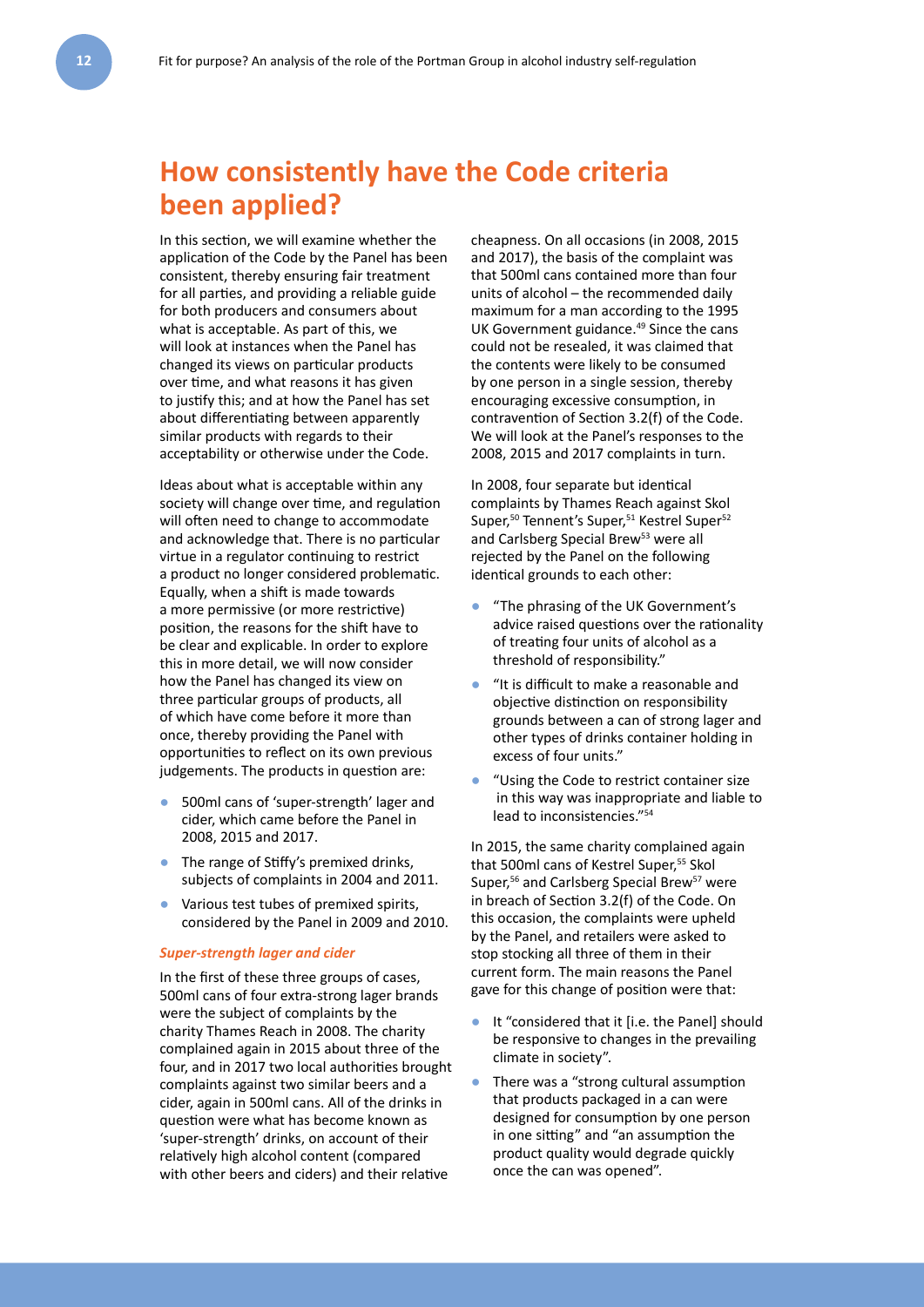● One of the Panel members had looked up 9% beer in a 500ml can on the NHS Change4life app (whichused an algorithm based on the 1995 unit guidance) and received an amber warning that their health was at "increasing risk" as a result of consuming one of these cans.<sup>58</sup>

All three of the producers affected argued at the time that a ruling against their products had implications for a wide range of alcoholic products sold in containers holding more than four units and which could not be resealed – such as, for example, many sparkling wines. The Panel responded that this issue was "not relevant to the complaint (and container) before them" and that "they should consider the issue only in relation to cans".59 In 2016, Alcohol Concern asked the Panel to consider three other beers sold in non-resealable bottles that contained more than four units of alcohol: Leffe Blonde (5 units), King Cobra (5.6 units), and Meantime IPA (5.6 units). The Panel Secretariat replied that "in the light of the publication on 8 January [2016] of the Department of Health consultation on the proposed new guidelines on alcohol consumption for the Chief Medical Officers the Panel has decided to put on hold any further complaints about this issue. Any new guidance, and the evidence underlying them, will be among a number of factors being considered by the Panel".<sup>60</sup>

Perhaps the most obvious feature of the UK Chief Medical Officers' Low Risk Drinking Guidelines, when they were confirmed in August 2016, was the replacement of separate daily and weekly maximums for men and women with a single weekly maximum of 14 units for all drinkers, with a recommendation to "spread your drinking evenly over 3 or more days".<sup>61</sup> This presented an obvious difficulty for the Panel, in that, although arithmetic indicated that anyone drinking 4 units or more on four days a week would cross the 14 unit threshold, the previous daily maximum of 3 units for a woman and 4 for a

man had been removed. The implications of this change for the Panel's decision-making were made clear in the Portman Group's 2016 annual report: "In light of the changes, the…Panel has reconsidered how it defines immoderate consumption. Previously, the Panel had used the upper limit for men (4 units) as a threshold for immoderate consumption".<sup>vi</sup> The report therefore stated that, with that yardstick removed, "it is for the Panel to make its own assessment as to what [the] parameters [of moderate drinking] are, and whether or not the packaging of a particular product encourages the exceeding of those parameters".<sup>62</sup>

This new approach of setting its own parameters was first tested in 2017, when a further three 'super-strength' drinks in 500ml cans  $-$  K Cider,<sup>63</sup> Crest Super,<sup>64</sup> and Oranjeboom  $8.5\%$ <sup>65</sup> – were the subject of complaints by Portsmouth and Medway Councils under Section 3.2(f) of the Code. The Panel's decision was much closer to the one taken in 2008 than in 2015. In the case of all three drinks, the Panel said that it did believe that they "were likely to be viewed by consumers as an option for regular dayto-day consumption", and that the sale of the product in non-resealable 500ml cans was "likely to lead to consumers drinking [4 units or more] of alcohol on a single drinking occasion", but that, given the shift to weekly unit guidance, the Panel had "insufficient evidence to find a breach of Code paragraph 3.2(f)" without understanding much more about drinkers' weekly drinking habits. All three drinks were therefore judged not to have breached point 3.2(f) of the Code.<sup>vii</sup>

#### *Stiffy*

A similar pattern of making and then overturning decisions can be seen in the Panel's deliberations on Stiffy's premixed drinks in 2004 and 2011. In 2004 the Panel noted that the brand name "Stiffy" was "commonly used slang for an erection", but decided that the name did not suggest an

vi This was the Panel's position in 2015. In 2008, the Panel decided that "the phrasing of the government's advice raised questions over the rationality of treating four units of alcohol as a threshold of responsibility".

vii The 2017 ruling creates an interesting anomaly. Following the Panel's 2015 ruling, Retailer Alert Bulletins were issued asking Code signatories not to re-order Skol Super, Carslberg Special Brew and Kestrel Super in their current form. As a result, Skol Super has remained on sale in 500ml cans but with its ABV reduced from 9% to 8%; and Carlsberg Special Brew dropped its alcoholic strength from 9% to 8% and reduced its can size to 440ml, in both cases with the aim of keeping the unit content at four or less. These are changes that the makers of K Cider, Crest Super, and Oranjeboom 8.5% will not now be obliged to make, and from the point of view of equity and consistency, it could be argued that Skol Super and Carlsberg Special Brew should be able return to the market at their original size and strength. Kestrel Super appears to have remained on sale in its original form despite the 2015 ruling, although apparently in fewer retail outlets.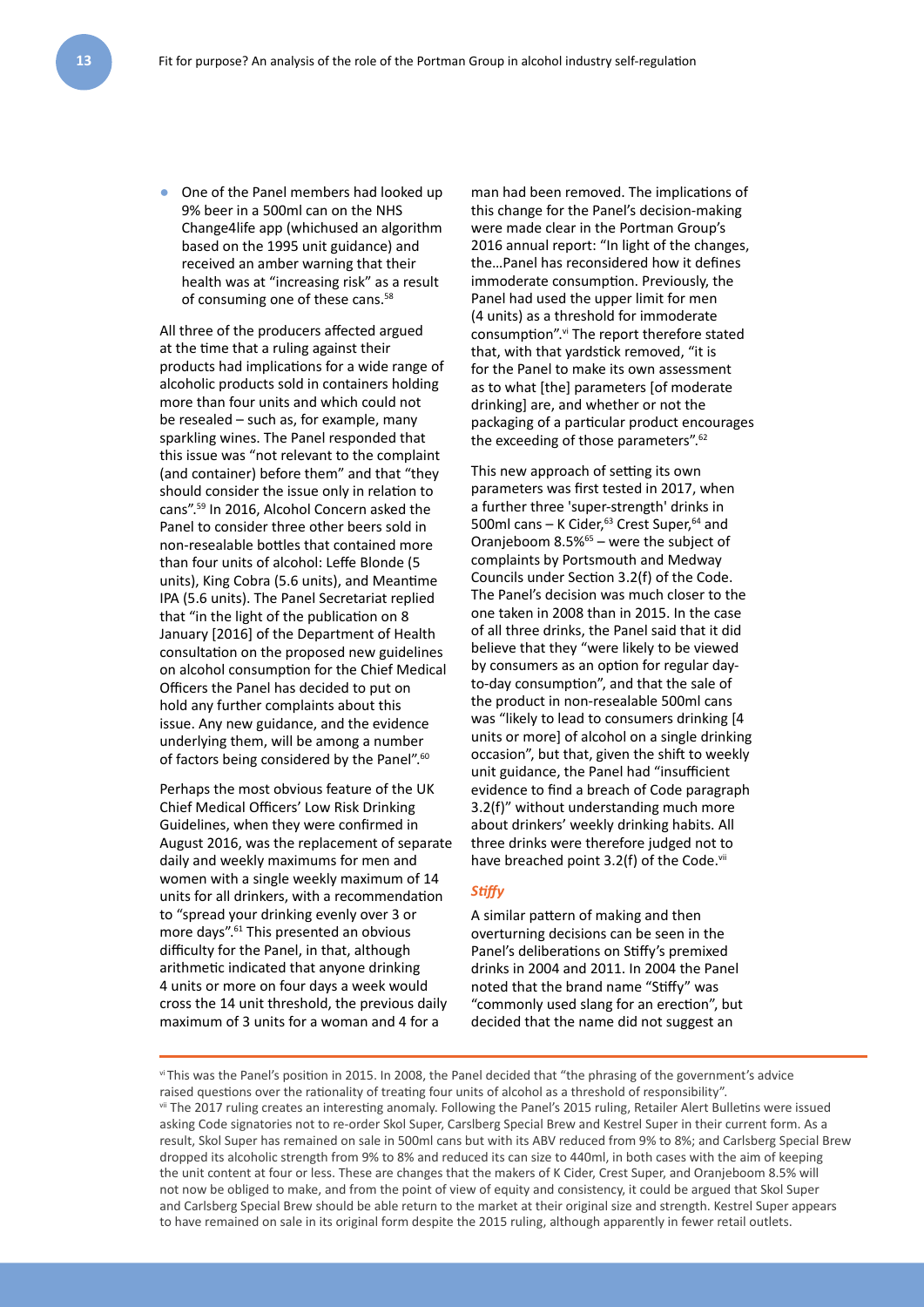association with sexual success.<sup>66</sup> In 2011, they ruled that "Stiffy" was "a common slang term for an erection" and that "the brand name therefore…suggested an association with sexual success". The reason cited for this change of position was the need "to be responsive to changes in the prevailing climate in society and, in particular, to the more conservative attitudes that now exist towards alcohol promotion".<sup>67</sup> It is interesting to note here that in 2004, the ASA ruled against a Stiffy's Shots poster campaign on the grounds that the slogan "Have you had a stiffy tonight?" was clearly sexual.<sup>68</sup>

#### *Test-tubes*

In 2009 and 2010, the Panel considered complaints that various types of test tube shots breached Sections 3.2(f) and (g) of Code by encouraging "immoderate consumption" and drinking "rapidly". In 2009, the Panel looked at Mmwah! shots in test tubes and concluded that:

- "The test-tube container could not be set down on its base on a flat surface" (such as a table or bar top) in order to take a pause in drinking."
- "The test-tube packaging format was effectively urging down-in-one consumption."
- It promoted "a style of consumption that was unwise and which the Code was seeking to prevent."
- "The product was clearly designed to encourage additional alcohol consumption among on-trade clientele."
- "The whole idea of the product was to drive incremental consumption through an inappropriate drinking style."69

The decision on Mmwah! shots in 2009 was effectively overturned in 2010, when the

Panel ruled that the equivalent products Shootaz, $70$  Shot in a Tube, $71$  and Quivers $72$ were "highly likely" to be consumed "downin-one" but said that they "did not breach the spirit of Code in terms of urging 'downin-one' consumption". Previous concerns about "driving incremental consumption" were not raised again. This change of opinion is also notable in that the Guidance on the Code states that "down-in-one" drinking is "a functional style of drinking whereby alcohol is consumed for its effect rather than its taste" and that it "can easily lead to intoxication and is not readily associated with sensible and moderate consumption".<sup>73</sup>

#### *Other examples*

Other examples of apparent inconsistency in the Panel's decision-making are set out below. The following examples highlight in particular the occasional tendency of the Panel to introduce new criteria not specified in the Code. These new criteria are generally quite minor but do seem to influence the Panel's final decisions, as these five examples illustrate:

- In 2008, the Panel rejected a complaint that an image of the character Dorothy Goodbody breached Section 3.2(d) of the Code, in part "because the image was only a drawing rather than a real person" (presumably meaning it was not a photograph).74 The same criterion was not applied to the drawing of a naked couple on Magnum Tonic Wine in 2012.75
- In 2012, the Panel ruled against the cartoon image of a farmer on Laverstoke Park Farm beers.<sup>76</sup> In 2015, the Panel approved what they acknowledged was a "cartoon-like image of a farmer" on Willy's Cider, on the grounds that it "far from dominated the front label".77 The Code itself sets no criteria for the size or position of any offending image.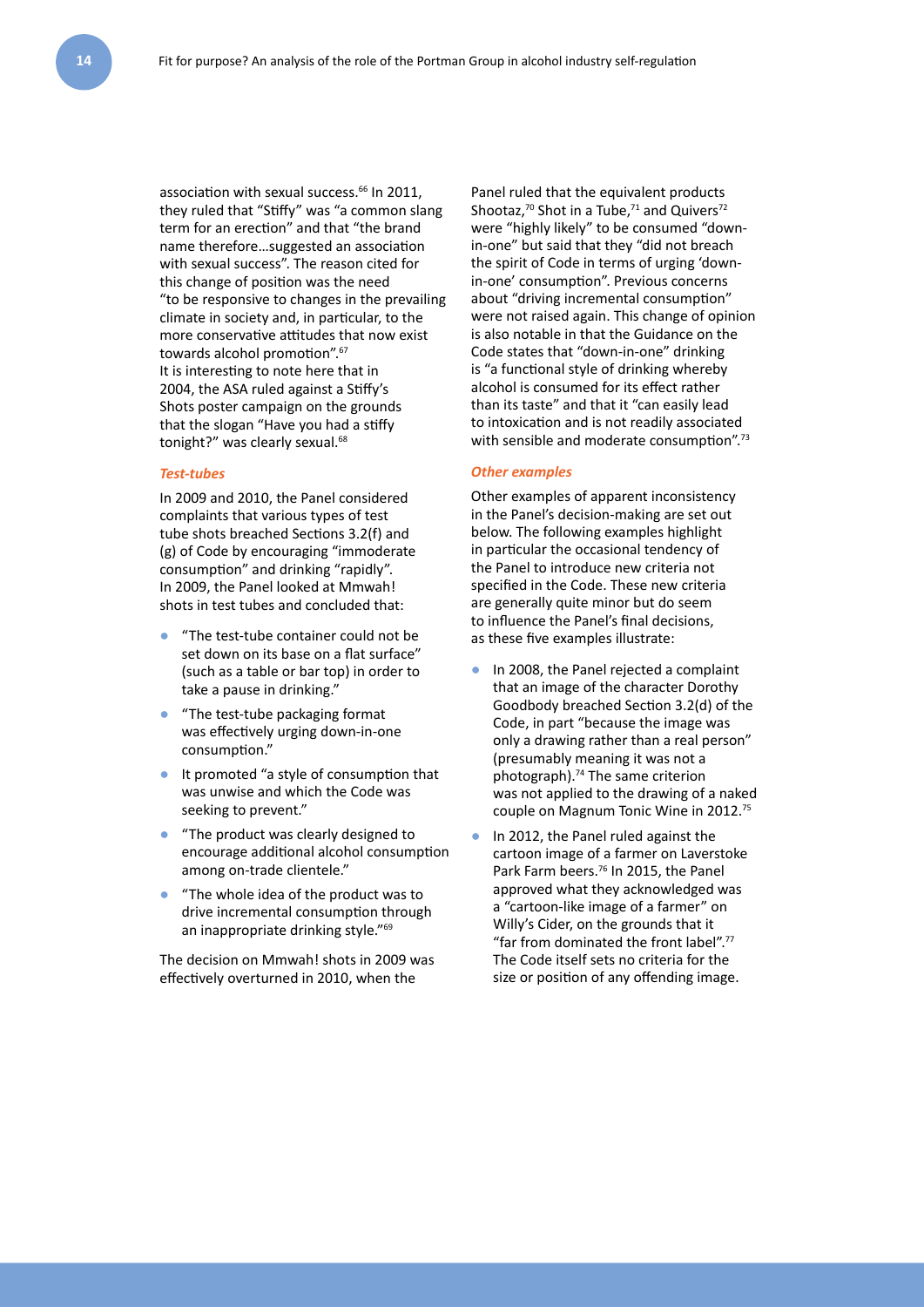- In 2016, the Panel rejected a complaint that Heineken's James Bond branding linked their beer with a violent character (in breach of Section 3.2(b) of the Code), in part because "James Bond is a fictional character".78 The Panel specifically contrasted the Heineken branding with the Gadd's Brewery Dark Conspiracy beer brand featuring the Kray twins "who were real people", against which the Panel had ruled in 2012.79 The Code itself makes no such distinction between real and fictional characters; and, indeed, the Guidance on the Code states in relation to Section 3.2(h) that "pictures of real or fictional people… could cause packaging or a promotion to breach this rule". The Panel also ruled that:
	- **○** The image of James Bond used was less problematic because it was "very much stylised", although the same could well be said of the Gadd's image of Ronnie and Reggie Kray, a deliberately low-res rendition of David Bailey's 1965 portrait of the brothers.
	- **○** "The pistol [held by James Bond on the packaging] is displayed in a stylised pose and is not being used to shoot or cause harm"; although in 2005,<sup>80</sup> the Panel ruled that "regardless of the cause for which they were used, guns were by nature dangerous and associated with violence".viii





- In 2017, the Panel considered a complaint against the Mr Gladstone's Curious Emporium range of drinks, and ruled against them on the basis that "sweet-tasting drinks branded more as confectionery than as alcohol, could be seen as a soft introduction to alcohol by teenagers".<sup>81</sup> This may well be a legitimate concern (and is one that has been expressed by many people about sweet premixed drinks),<sup>82</sup> but it is one that goes well beyond the scope of the Code and potentially encompasses many other drinks. $k$  It also clashes with much of what the Panel has said on other occasions:
	- **○** In 2006, the Panel ruled that the flavours Kola Kube, Bubblegum and Cheeky Cherry did not mean that the Funky Monkey Vodka Shots range had a particular appeal to under- $18s$ . $83$
	- **○** In 2011, the Panel ruled that two sweet-tasting, vodka-based drinks branded as Jaffa Cakes and Kola Kubez did not appeal to children.84
	- **○** In the same month as their judgement against Mr Gladstone's Curious Emporium, the Panel approved the continued sale of Cactus Jack's Schnapps with what it agreed were the "confectionery flavours" Black Jack and Fruit Salad.<sup>85</sup>

viii Following this ruling, the Guidance on the Code was amended to state that "the inclusion of weapon imagery is not necessarily…problematic", and clarifying that imagery "inextricably linked to violent behaviour" was likely to breach the Code.

viii Following this ruling, the Guidance on the Code was amended to state that "the inclusion of weapon imagery is not necessarily…problematic", and clarifying that imagery "inextricably linked to violent behaviour" was likely to breach the Code.

<sup>&</sup>lt;sup>ix</sup> It could, for example, be said to raise questions about WKD Iron Brew, Henry's Hard Cherry Cola, or Hooper's Alcoholic Dandelion and Burdock, all of which are alcoholic versions of popular sweet children's drinks and could "be seen as a soft introduction to alcohol by teenagers".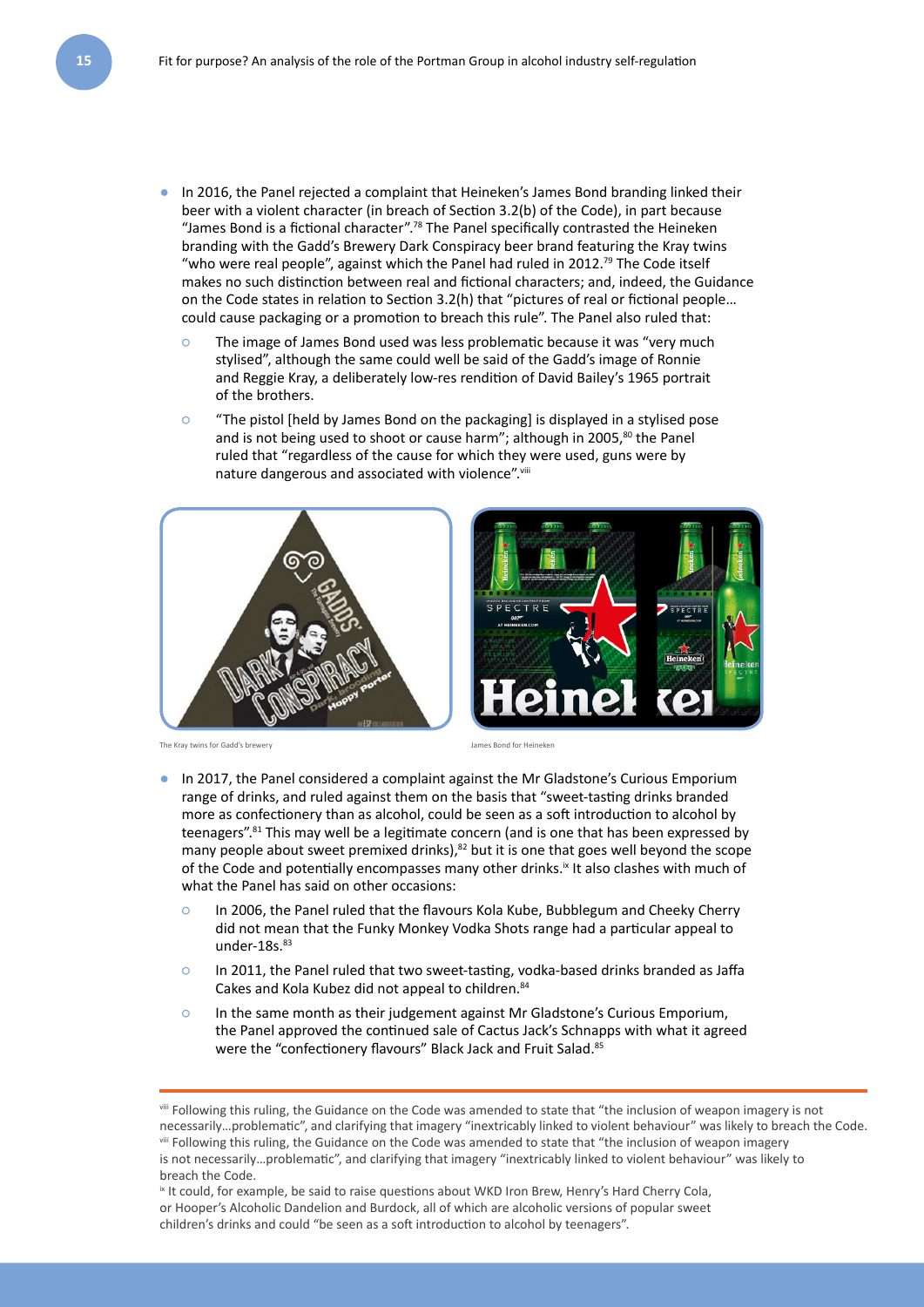● In 2017, the Panel considered the image of a bear on Tiny Rebel Cwtch beer. They "discussed whether toy bears had a particular appeal to very young children" and "concluded that this point could not be ignored regardless of whether the product was deliberately aimed at children or not".<sup>86</sup> The Panel has previously ruled that teddy bears are acceptable alcohol marketing devices when the product linked to them is "a romantic gift for adults"<sup>87,88</sup> or "a gift for couples". 89, 90

In addition, in their ruling on Cwtch, the Panel said that they had considered the producer's assertion that the design of the can was aimed at adults on a nostalgia-based level but said that "the fact that these elements appealed to adults when they themselves were teenagers, meant that they could still appeal to teenagers today".<sup>91</sup> This appears to contradict the Code Guidance that a product is only problematic if it "appeals to/ resonates with under-18s in a way that it does not with over-18s",<sup>92</sup> and suggests that that the Panel has extended the scope of the Code to include drinks with a nostalgic appeal to adults and a resultant potential appeal to current youngsters. It is also worth noting that the Panel has previously clearly said that elements that appealed to previous generations of young people cannot be assumed to have current appeal to young people. It ruled in 2005 that a beer themed on the character of Zebedee from the Magic Roundabout was "retro in nature and would have a nostalgic appeal to an older generation…rather than a particular appeal to under 18s".93 It came to a similar conclusion regarding Gamma Ray beer in 2015.<sup>94</sup>

Two other aspects of the Tiny Rebel ruling indicate additional inconsistencies:

- The Panel's ruling that "the combination of the Tiny Rebel logo and the dishevelled bear placed so prominently on the packaging indirectly encouraged immoderate consumption" would appear to mean that not just bottles and cans of Cwtch, but almost all of the brewery's bottles, cans, pump clips<sup>95</sup> and pub signs,  $96$  as well as associated merchandise,<sup>97</sup> were in breach of Section 3.2(f) of the Code. The Panel has not pursued this point in their ruling.
- Similarly, following the judgement, the Portman Group has accepted as a remedial measure that the bear logo can be moved to the back of the can (rather than being removed altogether),<sup>98</sup> although their own Guidance on the Code states that "there is no distinction between the front and back of a product" since "consumers…are likely to pick up a product and turn it round".99

Our key point in all this is that the Panel's decisions cannot be taken as a clear guide to what is acceptable and what isn't. As Tiny Rebel have said, a decision may "set a precedent, but the boundaries of that precedent aren't clear", with apparently "no clear difference between what is and isn't allowed".100 Greater consistency, backed up by more robust explanations of decisions, would allow producers to better anticipate whether they will fall foul of the Panel, would have a better preventative effect in stopping inappropriate packaging being produced in the first place, and would help consumers have a better idea of which products they might reasonably expect to be removed from sale if they were to complain about them.

#### **Summary**

The Panel's decision-making is not always consistent. It has applied the Code criteria in different ways over time, with little or no explicit justification. It has also, from time to time, introduced new criteria not specified in the Code, without clearly considering the full implications of its decisions. Greater consistency, supported by more robust explanations of decisions, would be better for consumers and fairer to producers.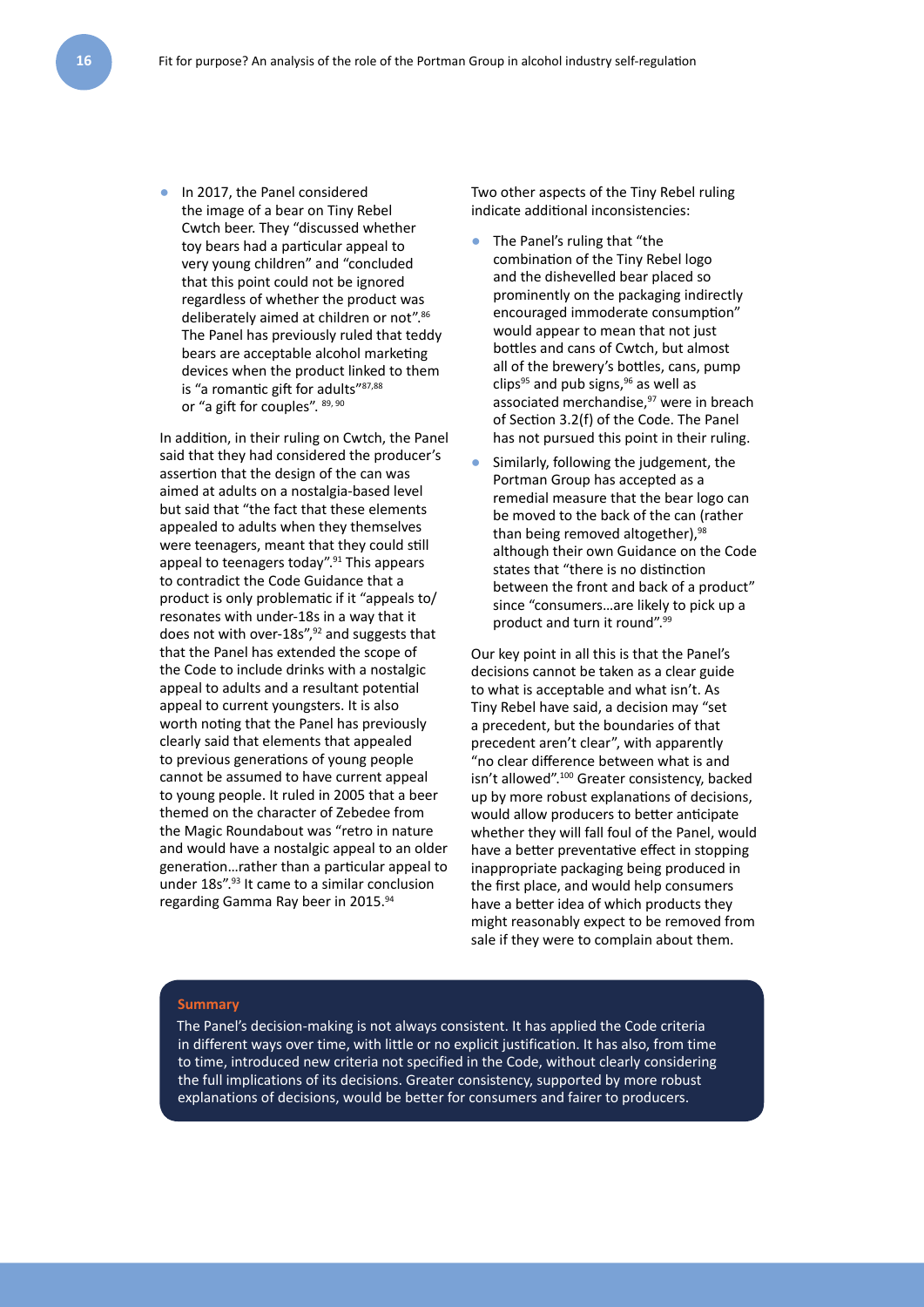### **What types of evidence has the Panel used in its decision-making?**

Jenny Watson, Chair of the Independent Complaints Panel, provided a telling description of the Panel's decision-making process in 2015 when she stated that decisions were taken "making use of the wide range of experience and views around the table".101 One thing that is not mentioned here is real-world evidence drawn from outside the Panel's own experience and views. Indeed, the Portman Group states that the Panel "will determine its own procedures"<sup>102</sup> and "will not be bound by any enactment or rule of law relating to the admissibility of evidence in legal proceedings". For example, when deciding what are "the parameters of moderate drinking", "it is for the Panel to make its own assessment as to what those parameters are, and whether or not the packaging of a particular product encourages (whether directly or indirectly) the exceeding of those parameters".<sup>103</sup> This approach had led one brewer to complain that the Panel seems to feel no need to "supply qualitative or quantitative evidence to support their rulings", relying instead on "ill-informed and unjustified views",104 and another to claim that "the decisions are enormously subjective".105

The Panel's deliberations on 500ml cans of 'super-strength' lager and cider in 2008, 2015 and 2017 (cited above) provide a good illustration of the kinds of evidence the Panel does, and does not, consider. As noted above, in 2008 the Panel declined to rule against such drinks because it believed this to be beyond its remit and potentially problematic. When it decided, in 2015, to act against such products it did so on the basis of "strongly held cultural assumptions which influenced the way consumers would respond to drinks in cans". This position was based on a YouGov survey of more than 2,000 adults, 80% of whom "believed that a 500ml 9% ABV can was designed for the contents to be consumed by one person in one sitting", adding that "the Panel shared this view".<sup>106</sup> Whilst such beliefs and views may be accurate, on their own, they do not constitute reliable evidence. The YouGov survey did not ask a sample of 'super-strength' consumers how they use these products, it asked a general sample of people how they thought such products were used. In that sense, it was not consumer research at all (in much the same way that the Panel does not appear to have ever asked under-18s which

products have a "particular appeal" to them). According to data supplied by Carlsberg to the Panel, only 0.1% of off-trade purchasers had consumed "super-strength" beer in the last seven days, compared with 64% who had consumed any form of alcohol.<sup>107</sup> Similarly, the British Beer and Pub Association's figures indicate that the market share held by extrastrong beers is so statistically insignificant as to be recorded as 0.0%.<sup>108</sup> Given these two figures, it is likely that only a tiny number of those 2,000 people questioned were regular consumers of 'super-strength' drinks, and so in a position to give an informed opinion about how such drinks were consumed.

The other test that the Panel applied to these drinks was whether the container could be resealed. This may be a relevant factor (and was cited by Thames Reach in their complaints in 2008 $109$  and 2015 $110$ ) but no evidence was cited by the Panel to demonstrate the importance of this factor, i.e. whether drinkers do, in reality, consume the contents of such cans more rapidly because they cannot reclose them, or drink more harmfully because of this factor. They may do, but we don't know one way or the other. By way of comparison, easily resealable large bottles (up to 3 litres) of white cider are often consumed by dependent drinkers.<sup>111</sup> Clearly, in this case, the ease of resealing the container is not one of the factors driving some to empty the bottle.

Similarly, when deciding in 2010 that test tubes of premixed spirits were no longer problematic, the Panel appears to have overlooked evidence from the drinks industry itself about how these products (and similar ones) are used in real-world drinking environments. Research by a number of major drinks producers has identified that drinkers on a night out often reach a stage when they feel bloated by beer. This is a point at which they may be inclined to stop drinking; or at which they can be persuaded to switch to spirits or other low-volume drinks.<sup>112</sup> This is where test tube shots fit in the off-trade market. Indeed, in 2009 the Mmwah! website (apparently with the aim of encouraging publicans to stock the tubes) noted that "they are bought in addition to existing drinks, not as a replacement".<sup>113</sup> As such, although the consumption of a single test tube is unlikely in itself to produce intoxication, it has a role in keeping customers drinking. Various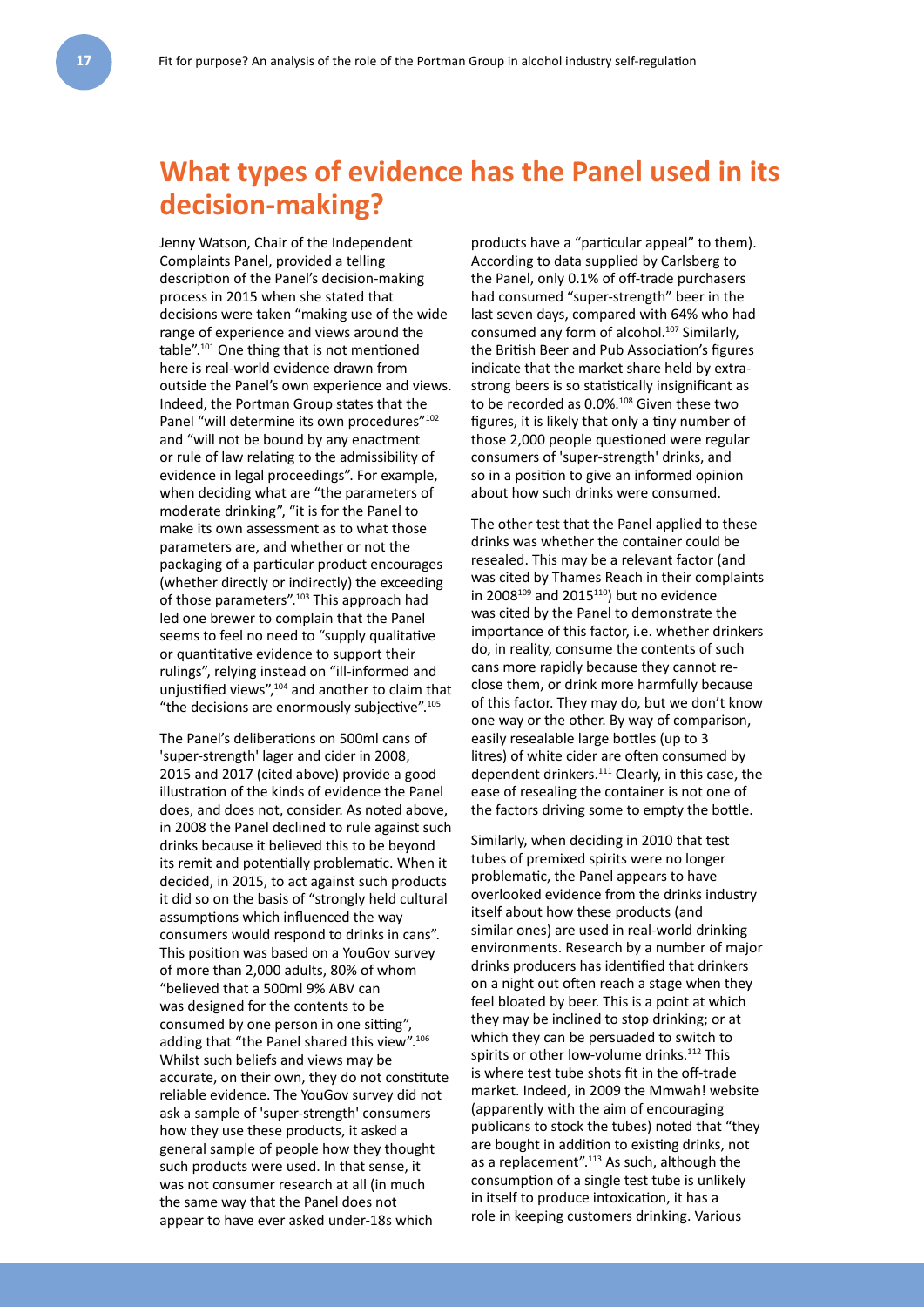types of shots, including those in test tubes, are often promoted in bars by roving "shots girls" – a tactic which indicates the extent to which consumers are being encouraged to drink more, rather than being left to decide whether to order another drink. Indeed, one of the UK's leading "shots girls" agencies say that they will "guarantee an uplift in incremental sales".114

There are a number of other notable examples of the Panel apparently failing to consider what the industry is saying about its own products. In 2016, when looking at Heineken's tie-in with the James Bond franchise, the Panel stated that it "could not find any reason why the…James Bond brand would lead consumers to believe that the product may suggest an association with sexual success/activity".115 However, in 2015, Hans Erik Tuijt of Heineken stated that the sponsorship deal enabled the brewery to reach the men "who want to be Bond" and the women "who want to be with Bond"; and in the 2012 film Skyfall, Daniel Craig as James Bond is shown enjoying a post-coital Heineken in bed with Tonia Sotiropoulou.<sup>117</sup>

Also in 2016, the Panel was asked to consider the imagery used on the well-known Captain Morgan rum brand.<sup>118</sup> The main question that was raised was whether the Captain Morgan character was a cartoon of a pirate and therefore likely to appeal to children, in contravention of Section 3.2(h) of the Code. The Panel ruled that they agreed with the brand-owner Diageo that Captain Morgan was "not a pirate".<sup>119</sup> This conclusion is remarkable in that the Captain Morgan brand website describes him as a "buccaneer"<sup>120</sup> and presents the life-story of the character as being that of the historical pirate Henry Morgan of Llanrumney,<sup>121</sup> who's signature features on bottles of the drink.122 The site is largely written in the argot of Hollywood pirate movies and includes references to seeking "treasure"<sup>123</sup> and "gold doubloons".<sup>124</sup> In addition, Diageo's staff and partners around the world have for a number of years been seeking to associate Captain Morgan with piratical themes, as the following examples illustrate:



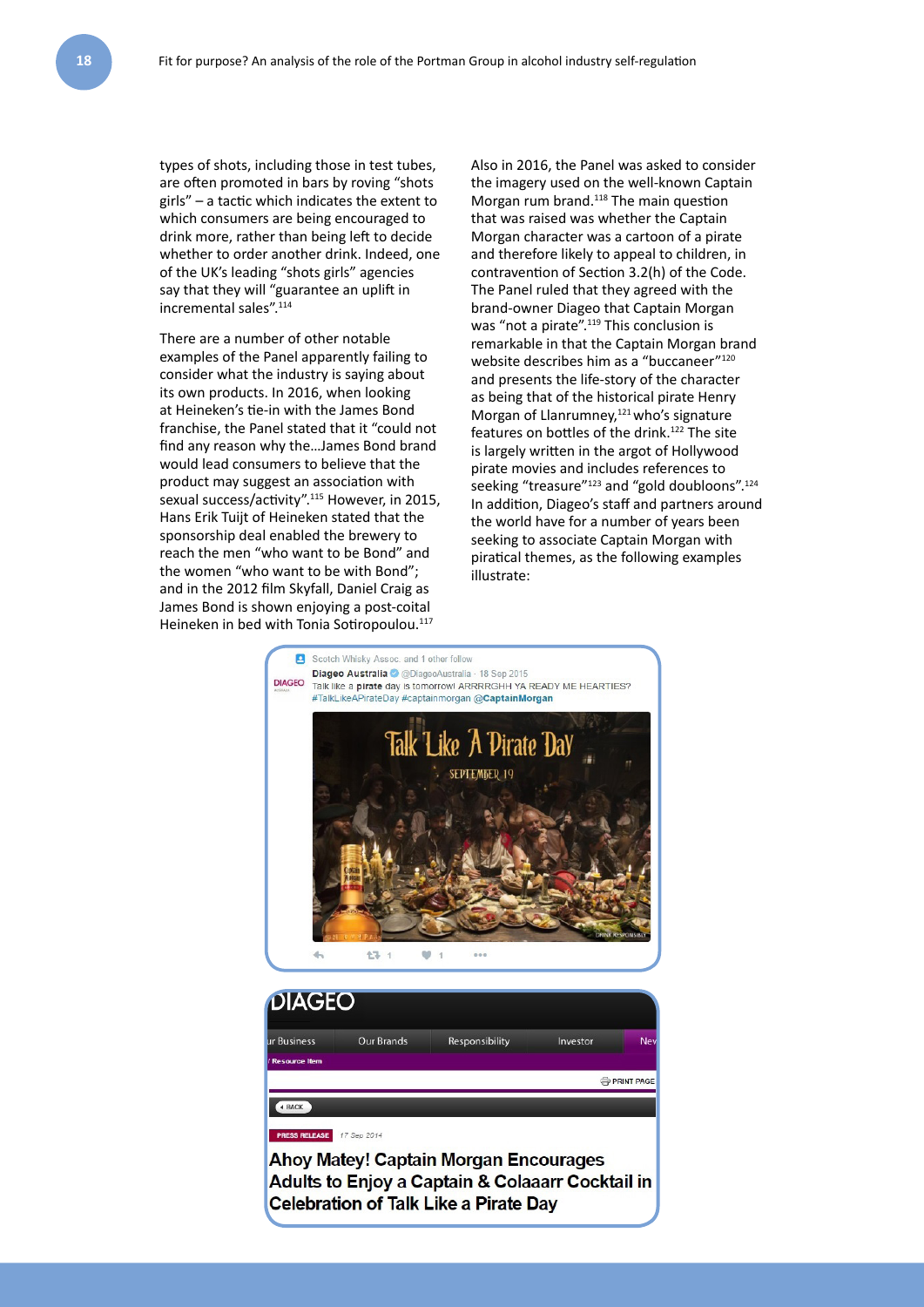

The point here is not whether Captain Morgan is a pirate or not; rather that Diageo felt able to tell the Panel that Captain Morgan is not what much of their own marketing material suggests that he may well be – a pirate – and that the Panel took this at face value, apparently with little or no investigation. It is interesting to note in conclusion that in a 2017 trademark dispute in Canada, Diageo defined their Captain Morgan character in court documents as wearing a "pirate's hat" and a "nautical or pirate uniform"; and maintained that another rum producer was seeking to "trade upon Diageo's goodwill and confuse consumers" by the use on its labels of "a young pirate-like character".125

#### **Summary**

The Panel's decisions often appear subjective, and are not explicitly developed in the light of the wide body of evidence available regarding purchasing and drinking behaviours. On occasions, it appears to have overlooked evidence from the drinks industry itself about how producers see their products and describe them. Much broader evidence-gathering, and a more extensive application of available research, is essential if decisions are to be recognised as fair, evidence-based and meaningful.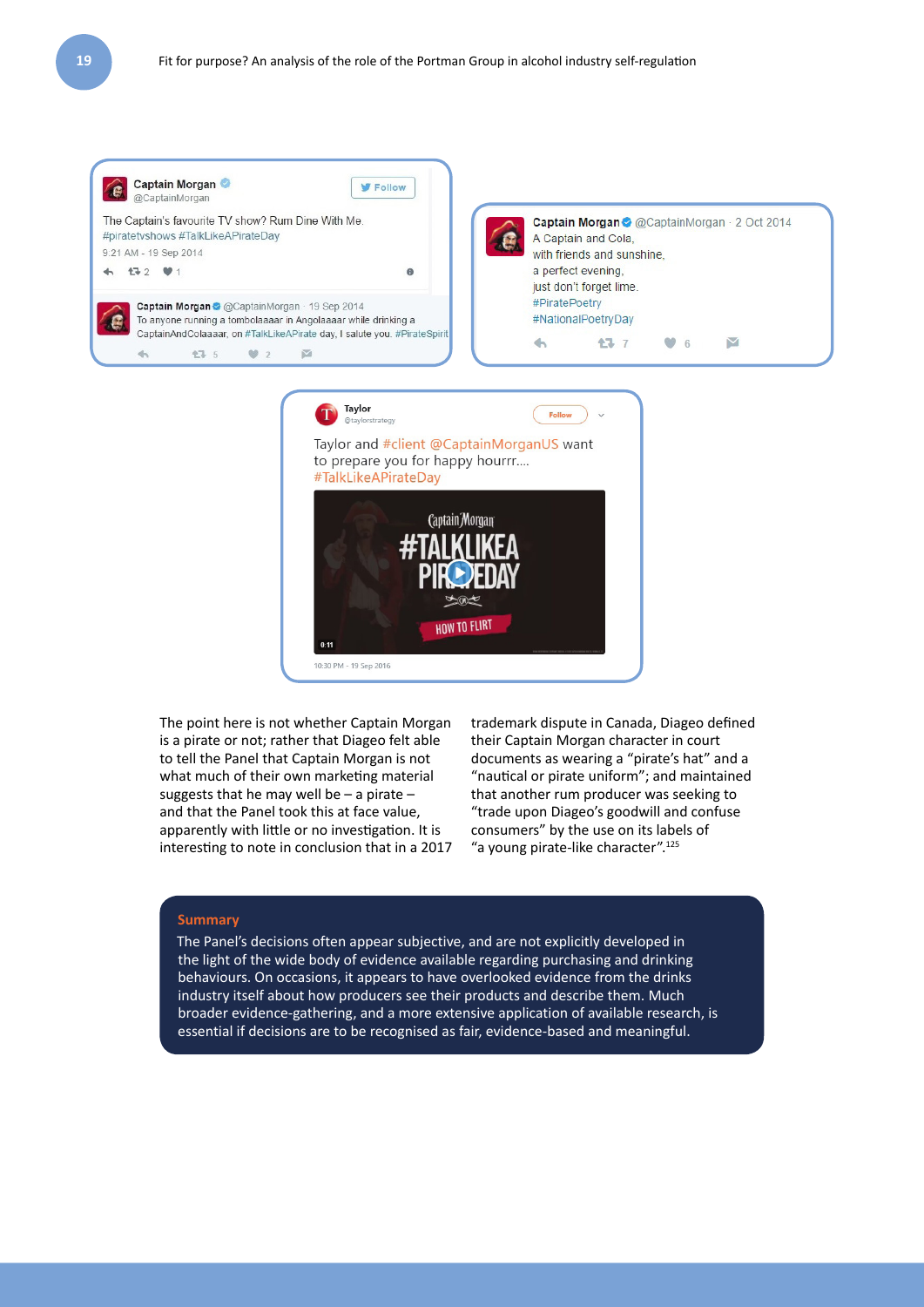### **Statistical analysis of complaints to the Portman Group**

During the period from the beginning of 2006 to the end of 2017, the Panel published a total of 99 decisions. In this section, we'll look at the statistics on who's been complaining about which types of products, and what decisions the Panel has been making, to consider whether any meaningful patterns can be discerned.

#### **Reasons for complaints**

Overall, complaints were made against 99 drinks and/or an associated promotion. In total, these 99 complaints included 160 alleged breaches of the Code, with many drinks being alleged to have breached more than one section of the Code. Of these 160 alleged breaches, the most common accusation was encouraging heavy or rapid drinking (Sections 3.2(f) and 3.2(g) of the Code). Taken together, there were 43 allegations of breaches of Sections 3.2(f) and/or 3.2(g) (making 27% of the 160). This was closely followed by appeal to under-18s (Section 3.2(h)), which was cited 41 times (26%). These two concerns were well ahead of all others, and the next most common, failure of products to be clearly labelled as alcoholic (Section 3.1), was cited just 18 times (11%).

#### **Types of drinks attracting complaints**

Looking at the types of drinks that were the subjects of complaints, of the 99 drinks complained about from 2006 to 2017, 21 (or just over one in five of all complaints) were what could be termed "craft" beers or ciders from independent breweries. Other categories of drinks attracting substantial numbers of complaints included:

- Premixed or ready-to-drink (RTD products), sometimes known as "alcopops": 17 complaints
- 'Super-strength' ciders and lagers: 15 complaints
- Spirits and liqueurs: 16 complaints
- Novel container types, such as test tube shots and flexible pouches: 12 complaints.

Two other drinks types – mainstream commercial lager brands, and wines – drew seven complaints each. A number of other categories were the subject of one complaint each during the 12 years: a standard strength cider brand, a fortified wine, a tonic wine, and a non-alcoholic snack marketed under a well-known beer brand.

How frequently a type of product is complained about appears to bear no relation to how much of it is sold, and is perhaps more closely related to its perceived potential harmfulness. For example:

- RTDs ("alcopops") make up less than 3% of the UK alcohol market, but attracted 17% of complaints.
- Extra-strong beers are so statistically insignificant as to be recorded as accounting for 0.0% of alcohol sales, but were the subject of 15% of complaints.
- Conversely, wines were the topic of just 7% of complaints, but make up 33% of alcohol sales.<sup>126</sup>

It is hard to judge the proportion of the alcohol market taken up by "craft" beers and ciders (which account for 21% of complaints), since there is no universally accepted definition of them.

x The difference between the two numbers (99 and 104) is the result of a small number of products being the topic of more than one complaint by different complainants at around the same time. The Panel considers similar complaints about a product together and delivers a single ruling on them.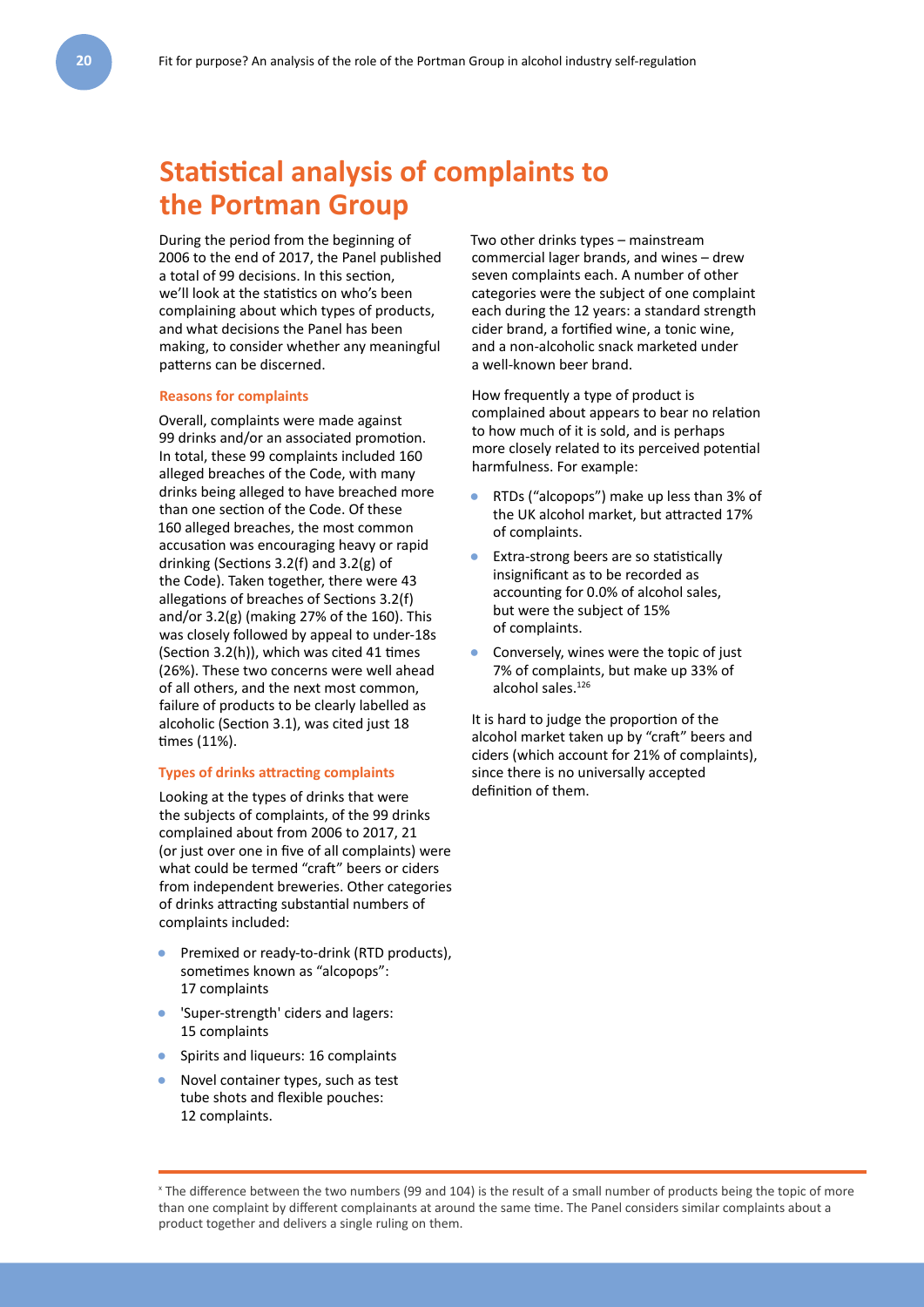#### **Types of complainants**

The Panel's 99 rulings between 2006 and 2017 were made in response to 104 representations by individual complainants.<sup>x</sup> Our analysis indicates that of the 104 complainants:

- 35 were members of the public.
- 22 were non-governmental organisations (NGOs), most commonly Alcohol Concern or Alcohol Focus Scotland.
- 18 were drinks companies or alcoholic drinks trade bodies.
- 10 were a result of a Code Compliance Audit conducted by PIPC for the Portman Group in 2008.127
- Nine were the Portman Group acting in lieu of a complainant.
- Nine were local authorities.
- One was a Member of Parliament.<sup>128</sup>

As we can see, the largest group of complaints came from members of the public. This could be seen as encouraging, in that it suggests that ordinary consumers have some awareness of the complaints process and are engaging with it. The second largest group is from NGOs with an interest in alcohol harm reduction, which is, perhaps, unsurprising given that a number of charities working in this field undertake a 'watchdog' role in highlighting and reporting items they consider inappropriate. Next are the 18 complaints made by drinks producers and alcohol trade bodies. Taking these 18 together with the nine complaints made by the Portman Group itself means that 26% of complaints that have gone to the Panel have come from within the alcohol industry.

#### **Can any pattern or bias be discerned from the statistics?**

Given the high proportion of complaints both about small breweries and from within the alcohol industry, it is perhaps not surprising that, over the years, the Portman Group has been subject to a number of accusations that its regulatory activities disproportionately affect certain drinks and certain producers. In 2014, C&C Group left the Portman Group, saying that it was "dominated by large multinational drink companies with an agenda at odds with the wider UK [drinks] industry".<sup>129</sup> The famously outspoken Brewdog, who have been found in breach of the Code more than once, claimed in 2009 that "the Portman Group is funded by the big boys to look after the interests of the big brewers".<sup>130</sup>

Our analysis of complaints does indeed indicate that companies that are not members of the Portman Group are much more likely to be the subject of complaints than its members, and that those complaints are much more likely to be upheld. From 2006 to 2017, the Panel ruled 79 times on complaints against non-members and upheld complaints 43 times (54% of these complaints).<sup>xi</sup> During the same period, there were 20 rulings on complaints about products produced by members of the Group. Of these, seven (35%) went against producers and in 13 cases (65%) the Panel rejected the complaints. However, the reasons for this pattern are more complex than accusations of simply "looking after the interests of the big brewers" would suggest.<sup>131</sup> To a large extent, it is the result of the types of complaints that come in. There are almost four times as many complaints against nonmembers of the Portman Group as there are against members.

xi This total includes complaints that were partially upheld, in that a drink was complained about under more than one section of the Code, and was found to be in breach of at least one part of the Code but not all those cited in the complaint. Our analysis indicates that complainants will throw their net fairly wide by citing as many sections of the Code as they believe may be relevant. Occasionally too, the Panel will test complaints against additional points of the Code not cited by the complainant.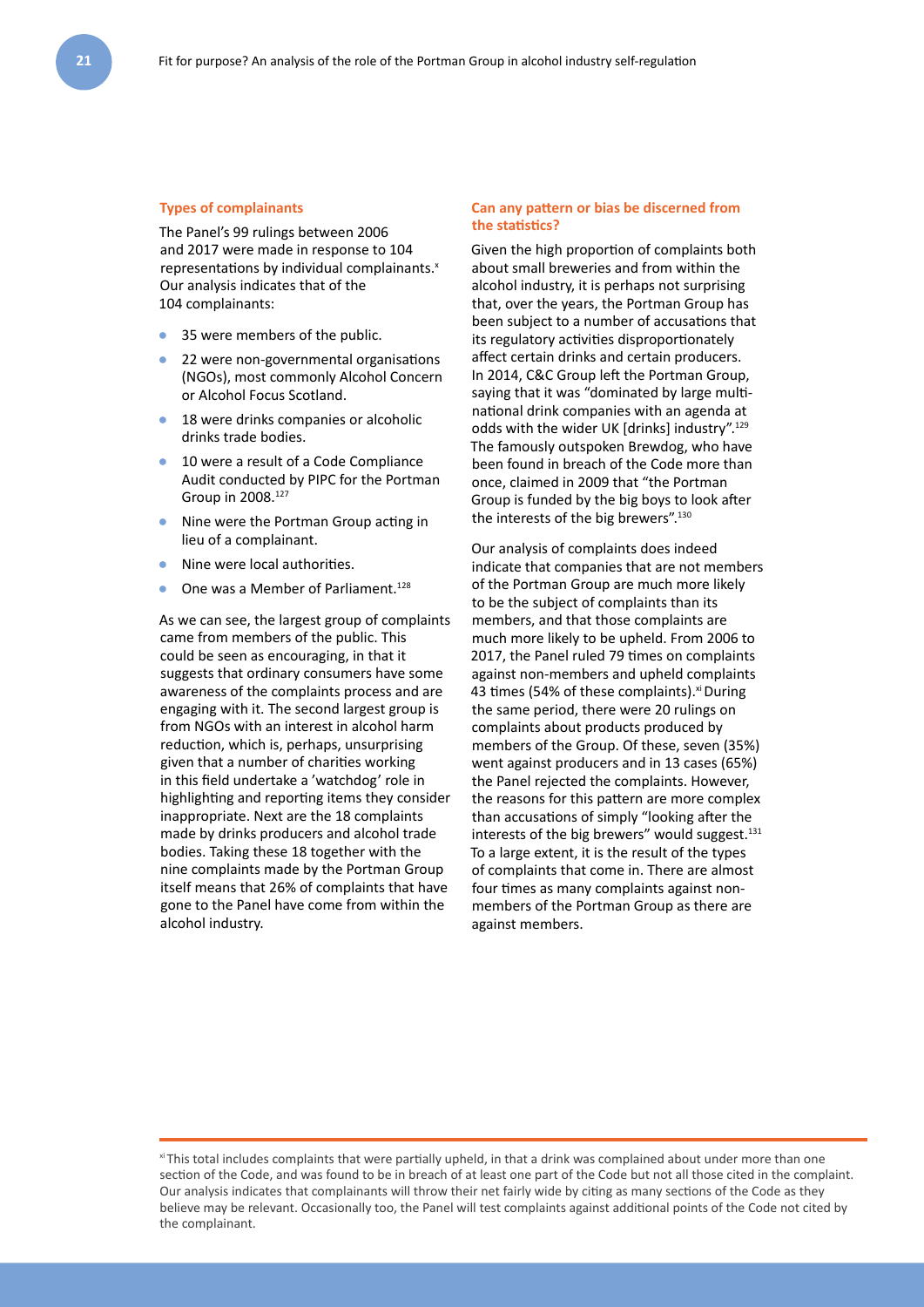Of the 35 complaints made from 2006 to 2017 by members of the public, only four (11%) were about members of the Portman Group. Although the Group did commission a wideranging audit of alcohol products on sale in the UK in 2008,<sup>132</sup> mostly the Panel passes judgement on products as and when they are complained about – the pattern of complaints reflects the concerns of complainants.

It also seems clear that the Group's member-companies better understand whether potential products will transgress the Code before they go to market. The major drinks producers who make up the Group's membership have experienced branding and marketing teams and are protective of their reputations. They are less prone to crude or amateurish packaging of the type that can land some smaller companies in trouble, and in this respect, the Code and the Advisory Service could be said to be doing their job. It follows logically that those companies which are most engaged in the process are the least likely to breach the terms of the Code.

#### **Summary**

From 2006 to 2017, the Panel published a total of 99 decisions, in response to complaints by 104 people or organisations, about 160 alleged breaches of the Code. The most common complaint was of encouraging heavy or rapid drinking. The drinks most commonly complained about were "craft" beers or ciders, and the largest single source of complaints was members of the public.

Companies that are not members of the Portman Group are much more likely to be the subject of complaints than its members, and complaints against them are much more likely to be upheld. While this could be construed as bias towards member companies, it may also be because member organisations better understand whether potential products will transgress the Code before they go to market.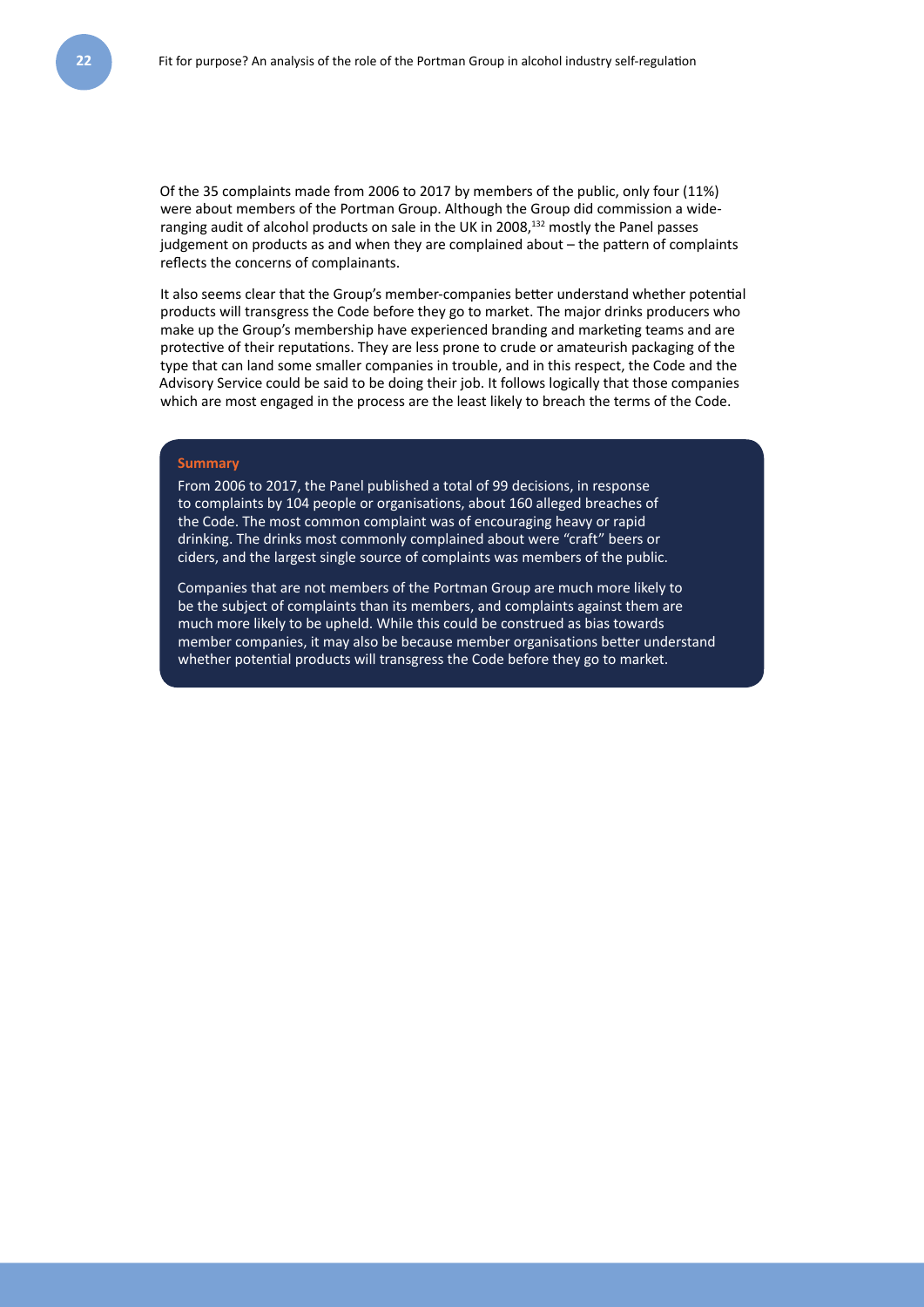### **What sanctions can the Portman Group apply for with breaches of the Code?**

Given that the Portman Group is not a statutory body, producers are under no legal obligation to respond to complaints made to the Panel. This does not mean, however, that producers can choose whether to be regulated by the Group. As the Portman Group has stated, compliance with its regulatory procedures is "voluntary insofar as the industry has volunteered to impose the restrictions on itself…Compliance with the codes is mandatory; there is no opt-out for any drinks manufacturer".<sup>133</sup> In reality, 'the industry' in this context means the Group's eight member-companies – they are the people who have volunteered to impose restrictions on the alcohol market, rather than any of the other approximately 2,800 alcohol producers in the UK, all of the whom are subject to the Code.<sup>134, 135, 136</sup>

A few of these smaller producers have declined to engage with the Portman Group.137 Most, however, do seek to work within the Group's processes. One reason for this may be that the Group has a very effective sanction against producers. By means of its Retailer Alert Bulletins, the Portman Group can ask retailers not to restock a product in its current form. Six of the UK's seven largest supermarkets are signatories to the Code<sup>138</sup> and comply with these Bulletins, meaning that a product can be excluded from around 80% of the UK grocery market, $139$  representing a potentially huge loss of sales opportunities. In 2014, one brewer claimed to have lost supply deals for their beers worth £230,000 after being named in a Retailer Alert Bulletin.140

As another put it, somewhat more bluntly, in 2017, "We…have to do what they say because they have us over a barrel commercially".<sup>141</sup>

If a retailer continues to stock a product which the Panel has found in breach of the Code, the Group may "notify the relevant licensing authority...the Government [and] trading standards officers".<sup>142</sup> Clearly, where a product has been judged by the Panel to be in breach of the law, it is entirely appropriate for local licensing bodies and/or trading standards teams to take action. What is not clear from the Group's publications, however, is whether they expect local authorities to act in the case of sales of products that are not illegal but which have been judged to be in breach of the Code. The Group also states that it may "insofar as the media about a retailer's failure to support the decision of the Panel." suggesting the Group considers reputational damage to retailers to be a possible means of influence for them.<sup>143</sup>

By way of comparison, the sanctions the ASA can make use of are of a similar nature. Like the Portman Group, the ASA regard bad publicity as a crucial tool, describing it as "one of our most persuasive sanctions". They are also able to secure disqualification of advertisers from industry awards and can advise the media to withhold advertising space in much the same way as the Portman Group asks supermarkets to withhold shelf space.<sup>144</sup>

#### **Summary**

The Portman Group's power as regulator depends largely on the willingness of major grocery retailers not to stock products the Panel has found to be in breach of the Code. The Group also says it will notify local licensing authorities if such products remain on sale. It is not clear, however, whether they expect local authorities to act against products that are not illegal but which have been judged to be in breach of the Code.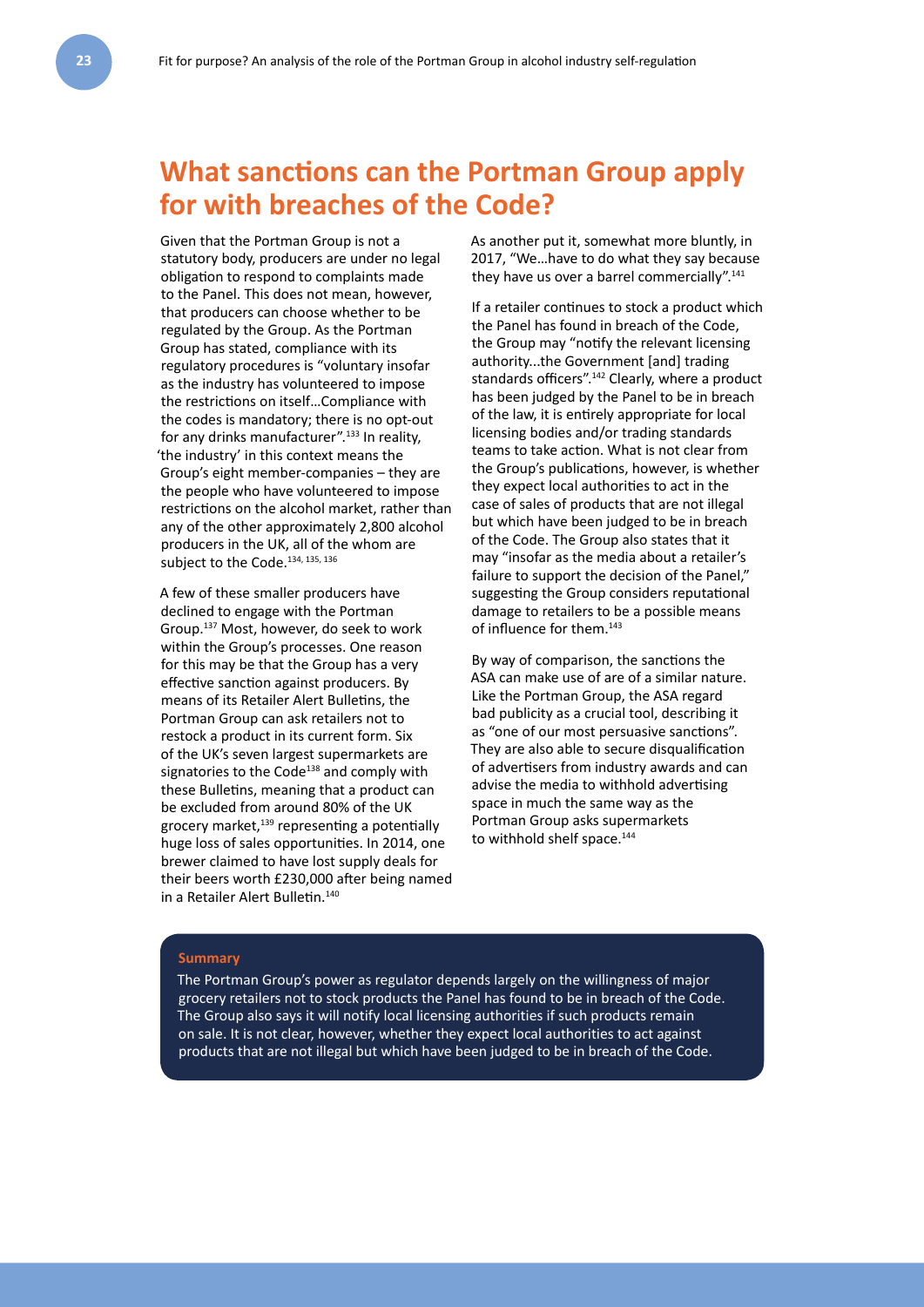### **To whom is the Portman Group accountable in its regulatory role?**

The Portman Group decides what should be in the Code, advises the Independent Complaints Panel on how to apply it, and undertakes enforcement of the Panel's decisions. Given the this potentially very substantial influence over the UK alcohol market, it is important to ask in what ways, and to whom, the Group is accountable for exercising that influence. As noted above, the Group's membership is comprised of eight international alcohol producers, who collectively have sales making up more than half of the UK alcohol market.<sup>145</sup> Over the years, this has provoked complaints that the Group simply operates in the interests of these major players, who fund it.<sup>146, 147</sup>

It should be noted, however, that members of the Independent Complaints Panel cannot be employed by the Portman Group or any of its member-companies. The Chair of the Panel is appointed in accordance with the Public Appointments Process,<sup>148</sup> and in turn appoints the other members, of whom there are currently eight, including people with backgrounds in education, youth work, healthcare and policing, as well as the drinks industry.149 The Panel works on the basis of information prepared by Portman Group staff, but is "not…bound by the views expressed or advice given by the Portman Group's Advisory Service".<sup>150</sup>

If the Panel judges that a complained-about product does not breach the Code, that decision is final and there is no further recourse for the complainant.

If the Panel believes, on the other hand, that a breach has occurred, the producer is given an opportunity to appeal. Once a final decision has been made, the Panel will only consider representations from the company if they include "fresh information which became available to it after the final decision and before any enforcement action".151 Again, at this stage, there is no process for input by the complainant.<sup>xii</sup> The Group publishes an annual Alcohol Marketing Regulation Report,152 but it is under no obligation to submit this to any kind of external scrutiny nor to justify the Panel's decisions during the year to anyone.

Overall, of the three organisations that between them regulate alcohol marketing in the UK – the Portman Group, the ASA, and Ofcom – the Portman Group is the least accountable. It is answerable largely to itself. Under law, Ofcom is required to report on its work to the UK and Scottish Parliaments,<sup>153</sup> and may be called in for questioning by MPs or MSPs. Being non-statutory, the ASA is not subject to the same rigour, but, unlike the Portman Group, does have an Independent Reviewer who can be asked to intervene when serious questions are raised about a ruling or the process by which it was made.<sup>154</sup> The Portman Group, however, has no such reviewer and is under no obligation to explain itself or its work to any public or elected body.

#### **Summary**

The Portman Group has substantial power but very limited accountability. It draws up its own regulatory Code, advises the Panel that interprets that Code, and undertakes enforcement of the Panel's decisions. It has few arrangements for reviewing Panel decisions and is under no obligation to explain its activities to any public or elected body. Given the Group's substantial influence over the UK alcohol market, there is a clear case for thorough transparency and full public accountability. It is not clear that this can be achieved within a system of self-regulation.

xii For example, after the Panel ruled in 2016 that the Captain Morgan character was "not a pirate", there was no means to present the contrary evidence that the brand's owners, Diageo, routinely seek to associate the character with piratical themes and have even taken legal action against another producer for seeking to "confuse consumers" by the use of a similar "pirate-like character".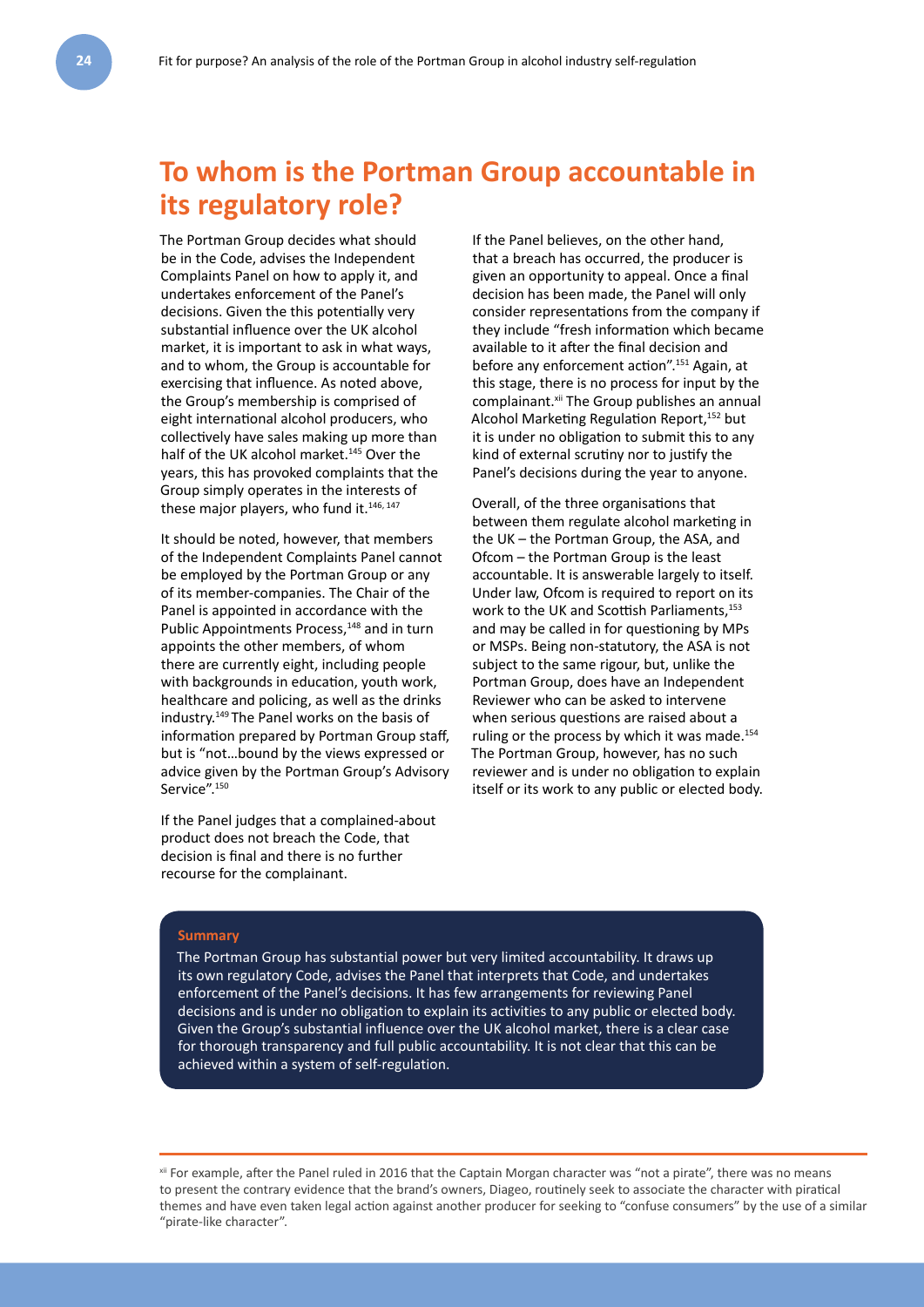### **Conclusion**

In this report, we have highlighted a number of issues relating to the Portman Group's regulatory role, the operation of the Independent Complaints Panel, and the implementation of the Code of Practice on the Naming, Packaging and Promotion of Alcoholic Drinks. The questions arising from our research can be broadly summarised under the following headings:

What is the Code intended to achieve and why? Is it intended to stop consumers being misled, to reduce harmful or dangerous drinking behaviours, or does it simply reflect a moral or aesthetic judgement that it is inappropriate for alcohol to be associated with certain themes?

- **How has the Panel interpreted the Code, and how has it justified its interpretations?** The Panel has come to very different decisions about very similar products, and in doing this, has sometimes introduced additional decision-making criteria beyond the terms of the Code.
- What types of evidence has the Panel used and what has it not considered? The evidence base described in the Panel's complaints decisions is generally narrow, and seldom appears to go beyond that which is provided to it by producers and the Portman Group's Advisory Service. Where additional evidence has been sought, it has generally been subjective in nature, e.g. commissioning opinion polling on how people believe certain drinks are consumed, rather than investigating actual habits of consumption.
- **How quickly does the Panel work?**

In most cases, promotional activities that are found to have breached the Code will already have been active in the public domain for some time, and a campaign may even have been completed, before the judgement has been made. It is fair to ask to what extent this reduces the effectiveness of the Panel's work.

What powers does the Portman Group have and how is it accountable for their use? These powers derive largely from the willingness of major retailers to co-operate by no longer selling products the Panel has ruled against. There is no adequate accountability for the use of these powers. There is little recourse for producers who are unhappy with a decision by the Panel, and none at all for complainants.

Taken together, these findings indicate that the current system is not working adequately.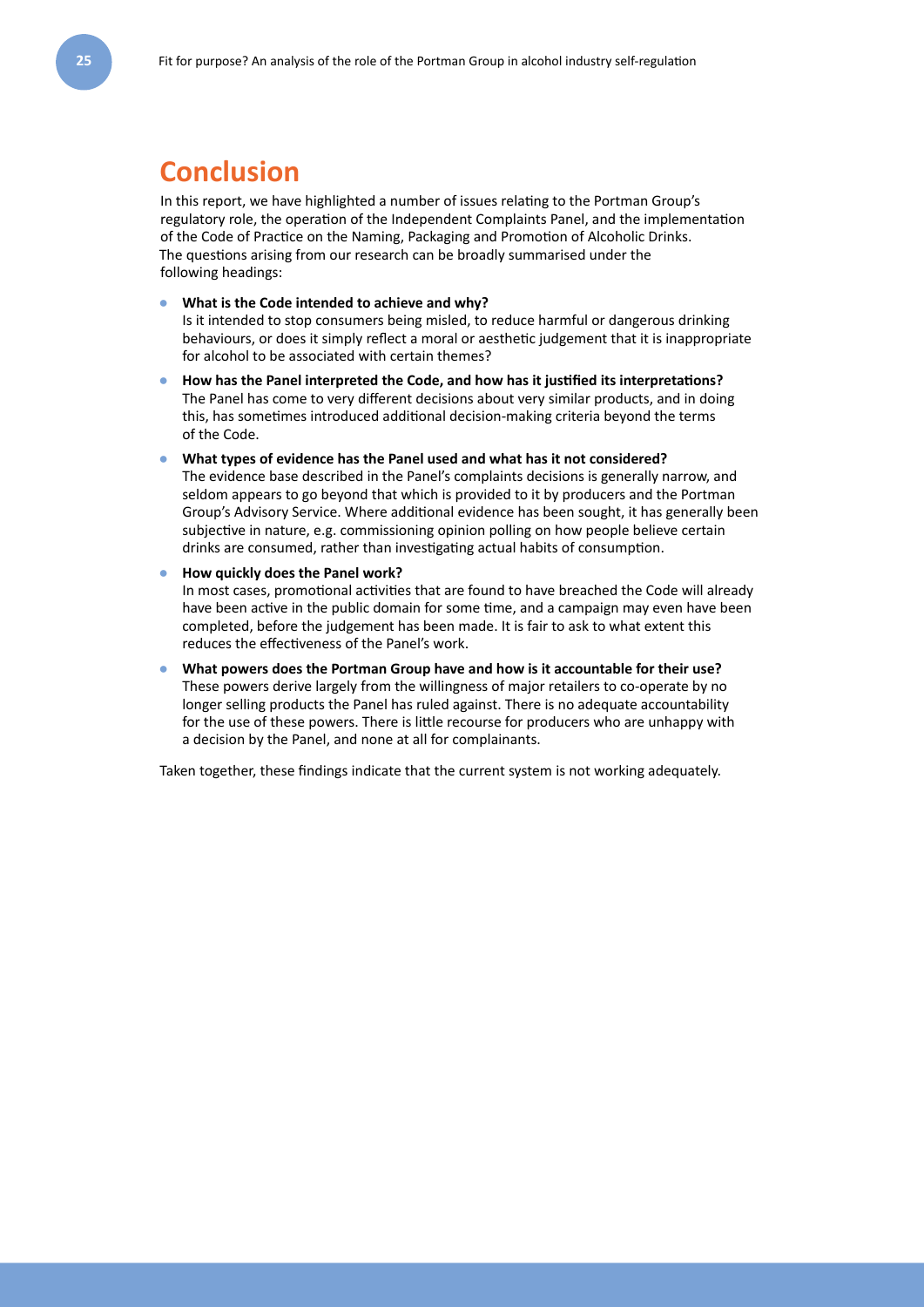### **Making the system work for producers and consumers**

If things are not working at present, what can be done? The issues highlighted in this report are serious enough, in our view, to justify an independent review of the current arrangements for the regulation of the UK alcohol market. Such a review should look in particular at:

- Whether alcohol industry self-regulation, including that undertaken by the Portman Group, is effective, adequate and appropriate.
- Whether the various regulatory strands for alcohol need bringing together under a single regulator.
- Whether the current criteria, as set out in the Portman Group's Code and equivalent ASA documents, are fit for purpose and have clear objectives.
- Whether decision-making processes are sufficiently robust and evidence-based.

The preparation of the forthcoming new National Alcohol Strategy for England would seem to be an ideal opportunity for the UK Government to initiate such a review, in conjunction with the Welsh and Scottish Governments and the Northern Ireland Executive. To support such a review, we discuss below some of the key issues that need to be resolved.

### **Is alcohol industry self-regulation in the UK effective, adequate and appropriate?**

Like any other industry that sells its products in the UK, the alcohol industry's marketing activities are subject to some statutory regulation, in that its products cannot, for example, be promoted in ways that are misleading or dishonest, $155$  lewd or obscene, $156$ or racially abusive.157 However, when it comes to those aspects of marketing that are particular to alcohol as a product, and that relate to alcohol harm, the industry has been allowed to a large extent to regulate itself. This is understandably a situation that the industry is keen to maintain. The Portman Group has recently expressed its concern that placing alcohol industry regulation on an entirely statutory footing "would discourage creativity and damage UK businesses".158 Barcardi have asserted that "well-constructed self-regulatory codes can be more effective and credible than government regulation and legislation", whilst AB InBev have said that they are working to "provide evidence to concerned supervisory bodies that self-regulation works effectively".159 These comments indicate concerns within the industry that self-regulation must be shown to work if it is not to be replaced with more robust statutory regulation.

It is important to note here that to question the alcohol industry's competence or suitability to regulate itself is not to question its legitimacy as an industry. The production, distribution and sale of alcohol is a longestablished, legal and socially accepted trade in the UK, and the consumption of the industry's products is an element in most people's leisure time. However, like any industry, drinks producers have a commercial imperative to increase sales of their products. So, whilst Diageo says that people drinking heavily is "not good…for our reputation", they also advise publicans on "the art of upselling" and how to "increase spirits sales in your pub".<sup>160</sup> AB InBev aims to "reduce harmful drinking globally";<sup>161</sup> but, like several other brewers, they are also working hard to sell more beer in the relatively new African and Latin American markets.<sup>162</sup> There is no reason one should expect things to be otherwise. As Adam Smith noted in 1776, "to widen the market" is the natural aim of any ambitious seller.<sup>163</sup> Those with most invested in that market-widening work are, however, probably the least suitable to set limits on it; not because they are unscrupulous, but simply because they will inevitably, from time to time, face a conflict of interest between effective regulation and maximum profitability.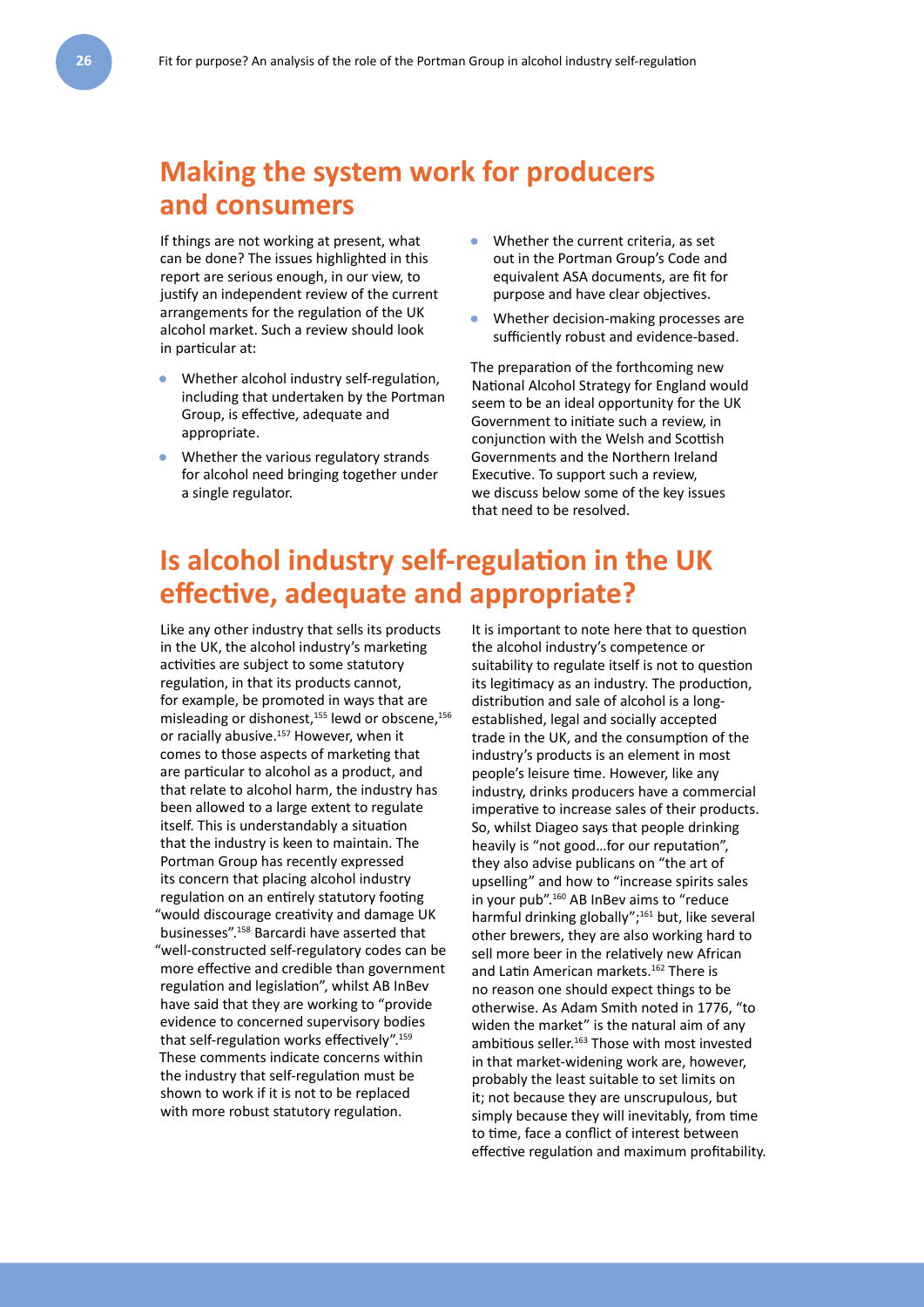Another weakness of current alcohol industry self-regulation in the UK is that it lacks clear mechanisms of accountability, and without such mechanisms there is no guarantee of impartial or effective regulation. The Nolan Principles of Public Life state that holders of public office must not only be "accountable to the public for their decisions and actions" but must also "submit themselves to the scrutiny necessary to ensure this".<sup>164</sup> The Portman Group and its Complaints Panel are not currently subject to such public scrutiny.

One obvious way to achieve greater scrutiny, and therefore accountability, of all alcohol industry regulators would be to place the regulation of the alcohol industry in the UK on an entirely statutory footing, thereby making regulators answerable to elected representatives in the public forum of a

Parliamentary Committee. As a team of Dutch researchers looking at alcohol regulation across Europe noted in 2007, the UK's current regulatory arrangements "allow for a certain degree of democratic oversight" but "this is much less direct than is generally the case in purely statutory systems".<sup>165</sup> Statutory regulators, such as the example of Ofcom cited above, are required to report on their work to the relevant Secretary of State and can be called in for questioning by members of the UK Parliament and the devolved administrations. They may be asked to explain and justify their decisions and actions, and the evidence on which those decisions have been based may be demanded and questioned. Such transparency significantly reduces the room for the kinds of poorly-informed or inconsistent decision-making our report has highlighted.

#### **Summary**

The alcohol industry in the UK and globally is keen to continue to promote the self-regulation of marketing. However, like any industry, drinks producers have a commercial imperative to increase sales of their products; and even if profit is driven by 'premiumisation' in some quarters, it is clear that increased unit sales remains a key driver across the alcohol market. Self-regulation, therefore, presents insurmountable conflicts of interest between effective regulation and maximum profitability.

Currently the system lacks clear mechanisms of accountability, meaning there is no guarantee of impartial or effective regulation. Moving to a fully statutory arrangement would bring much more open and transparent regulation. Regulatory decisions would have to be explained and justified publicly and could be challenged on the basis of evidence.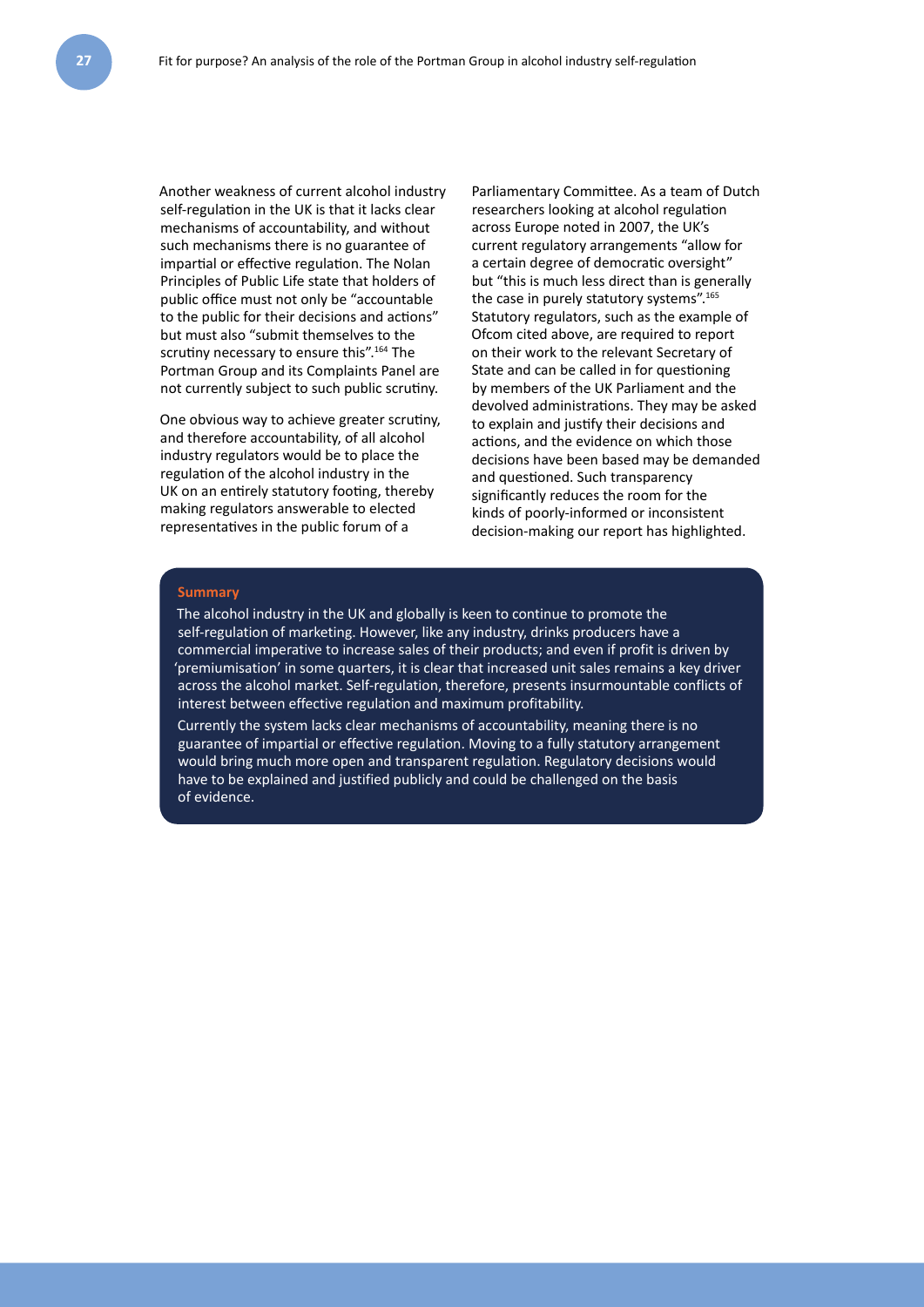### **Should UK alcohol industry regulation be brought together under a single regulator?**

The Portman Group's regulatory remit includes the "naming, packaging, marketing and promotional activity undertaken by a drinks producer for an alcoholic drink which is marketed for sale and consumption in the UK", but only where that activity is not already overseen by the Advertising Standards Authority (ASA) or Ofcom.<sup>166</sup> Therefore, the Portman Group does not deal with print, broadcast or online advertising. The Group extended its remit in 2014 to include sponsorship by the alcohol industry of performers, sports teams, music events, and venues;<sup>167</sup> but Ofcom retains responsibility for sponsorship of television programmes.

An obvious criticism of this arrangement is that it does not reflect the reality of modern marketing. Alcohol companies do not see packaging, advertising and sponsorship as separate entities; but, at present, regulators do. When the Portman Group's Complaints Panel looks at the names and labels on drinks, it is considering in isolation elements that are, in reality, integral components of a complex marketing matrix. So, when the Panel considered in 2016 the sponsorship arrangement between Heineken and the James Bond franchise, they looked solely at the imagery placed on Heineken bottles and boxes.168 But these containers were just two elements of an integrated marketing plan that included television commercials, access for fans to unseen film content, and even a selfie taken from space for those in the picture to share via social media.<sup>169</sup>

All of this was reinforced by product placement in the films themselves, with James Bond trading in his usual vodka-Martini for a cold beer.<sup>170</sup> None of these other elements was expected to enter into the Panel's deliberations, given its narrow remit. In the same way, if a complaint had been made about any aspect of the campaign other than the bottles and boxes, it would have gone to the ASA (or possibly Ofcom, in the case of television sponsorship), where it would have been considered in isolation from any questions about drinks packaging. This division of the marketing mix meant that in 2004 the Portman Group's Panel, looking at drinks bottles, ruled that a range of drinks called Stiffy's Shots was not inappropriately sexual;<sup>171</sup> whilst the ASA, looking at bus-stop posters for the same drink, ruled that it was.172

This fragmented approach to regulating the different elements of alcohol marketing is neither necessary nor desirable. Other countries have other approaches. In Australia, for example, complaints about alcoholic products and their marketing can be made under the Alcoholic Beverages Advertising Code (ABAC), which encompasses "all marketing communications in Australia generated by or within the reasonable control of a marketer", including product names and packaging, brand advertising (including trade advertising), digital communications (including social media and user-generated content), alcohol brand extensions to nonalcoholic beverage products, point-of-sale materials, and retailers' advertising.173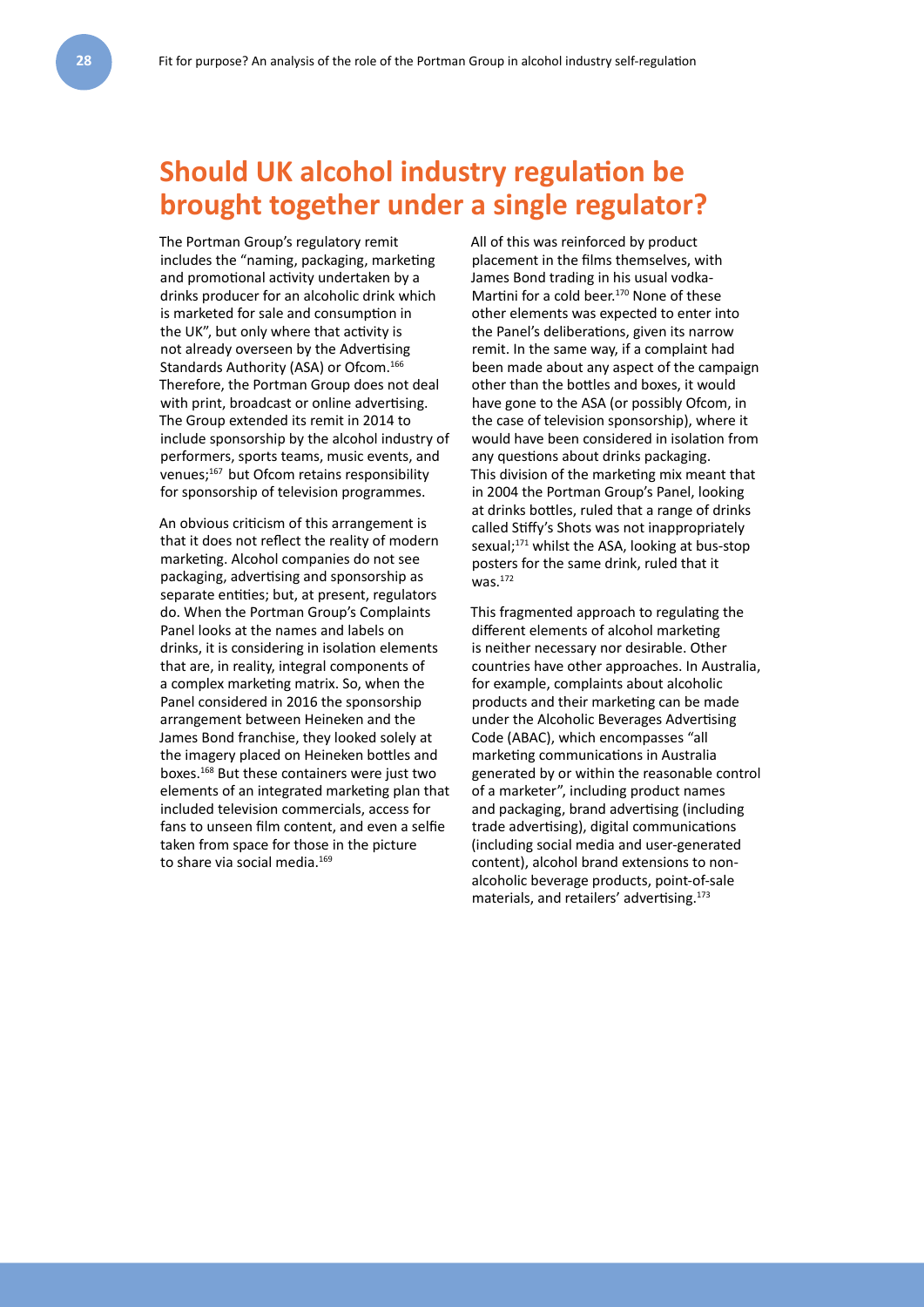The situation in the United States of America is more complex, in that beers, wines and spirits have three separate self-regulatory bodies; but the same principle applies, in that the elements of the marketing mix are not artificially separated and are all the responsibility of the producer, as the following table illustrates:

| Alcohol marketing regulators in the USA                 | <b>Regulatory code remit</b>                                                                                                                                                                                                                                                                                                                                                                |
|---------------------------------------------------------|---------------------------------------------------------------------------------------------------------------------------------------------------------------------------------------------------------------------------------------------------------------------------------------------------------------------------------------------------------------------------------------------|
| Beer Institute                                          | "These guidelines apply to all beer-branded<br>advertising and marketing materials created<br>by or under the control of the brewer."174                                                                                                                                                                                                                                                    |
| Wine Institute                                          | "All advertising in all forms – including, but not<br>limited to internet, mobile and other digital<br>marketing communications, product labels,<br>packaging, direct mail, point-of-sale, outdoor,<br>displays, sponsorships, promotions, radio,<br>television, movies, video, print media and<br>product placements - shall adhere to both<br>the letter and the spirit of this Code."175 |
| Distilled Spirit Council of the<br><b>United States</b> | "This Code applies to all activities undertaken<br>to advertise and market distilled spirits,<br>malt beverage[s] and wine brands. These<br>activities include brand advertising, consumer<br>communications, promotional events,<br>packaging, labels, and distribution and<br>sales materials."176                                                                                        |

Similarly, South Africa's Advertising Code of Practice applies to all elements of the marketing mix, and extends into areas of marketing not covered by any UK regulator, such as in its prohibition on packaging which "encourages the impression that alcohol is a bulk commodity"<sup>177</sup> – an important issue in the UK, where bulk-purchase discounts for alcohol are a key sales tactic.<sup>178</sup> Such a comprehensive approach, that recognises the complex and interlinked ways in which alcohol is marketed and sold, deserves full consideration in the UK.

#### **Summary**

At present, the UK alcohol market is regulated in a way that does not reflect the reality of modern marketing. Packaging, advertising and sponsorship are regulated as separate entities, when they are, in reality, integral components of a complex marketing matrix. A number of other territories have taken steps to regulate all aspects of alcohol marketing together. An approach like this, that recognises the complex and interlinked ways in which alcohol is marketed and sold, should be considered for the UK.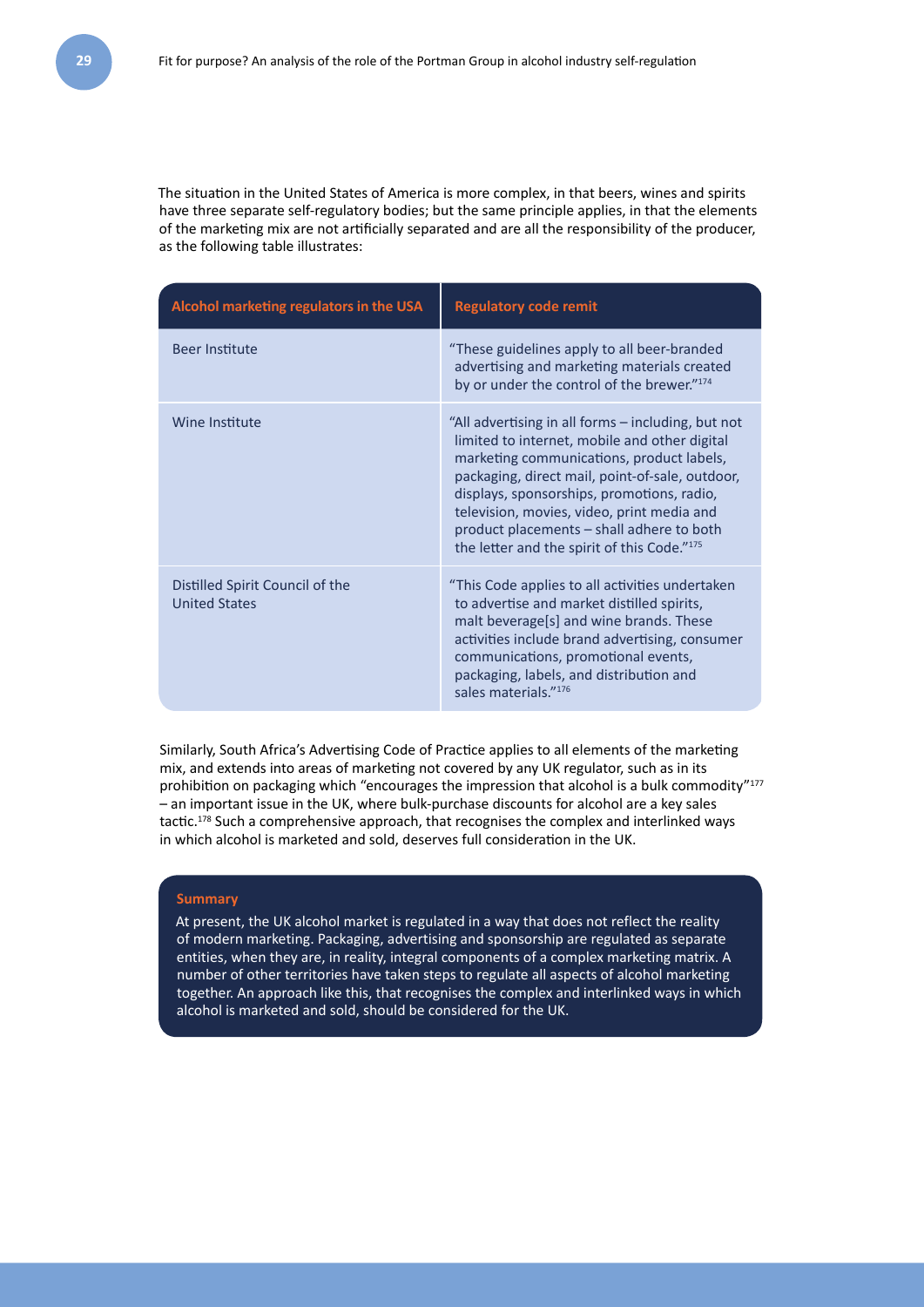### **Are the current codes fit for purpose?**

Our analysis in much of this report has focused on issues arising from the ways in which the Portman Group's Code is interpreted and applied by the Complaints Panel. The Panel is, however, itself in an unenviable position, in that it is being asked to work with a Code which has unclear aims. The stated overall purpose of the Code is "to ensure that alcohol is promoted in a socially responsible manner and only to those aged over-18".179 With this aim in mind, the Code sets out a series of prohibitions on associating alcoholic drinks with:

- Things many of us would consider undesirable, such as violence, drunkenness, and under-age drinking.
- Things many of us would consider very much desirable, such as social or sexual success, or enhanced mental or physical capabilities.

What is not clear is how the Portman Group understands the link between alcohol packaging and any of these things; nor more broadly the link between alcohol packaging and any kind of alcohol harm. Is the Code based on a belief (or on evidence) that alcohol packaging and promotion tactics can lead people to use alcoholic products in ways the Portman Group is keen to prevent; or is it simply an attempt to exclude from the marketplace themes many people feel do not sit well with alcohol marketing? Is it an exercise in harm reduction, or simply in good taste? If we take as an example Section 3.2(h) of the Code, the prohibition of "a particular appeal to under-18s", we can ask the following questions:

- Is Section 3.2(h) intended to reduce the occasions on which people under the age of 18 notice alcohol as a result of childish packaging drawing their attention to it? If so, that would suggest a need for:
	- **○** A much better understanding of what types of products and packaging draw children's attention at different ages. As noted above, the Panel's judgements on this topic appear to be based on adults' ideas of what children of various ages find attractive, rather than children's own views and experiences.
	- **○** A much broader debate on how, when, where and how often children are exposed to alcoholic products and to alcohol marketing, and to what extent this is considered a problem.
- Is it intended to reduce the temptation for children to try alcohol, and reduce attempts by them to obtain or consume it? If so, its implementation needs to be grounded in a much better understanding of what attracts children of various ages to particular products, and which products they are seeking to obtain at what ages.
- Is it based on a genuine worry that childhood-themed alcoholic products will lead children to have a more alcoholic childhood, in the manner of similar concerns about the early sexualisation of children?<sup>180</sup>
- Is it simply based on a moral or aesthetic judgement that is inappropriate for alcohol to be associated with childhood?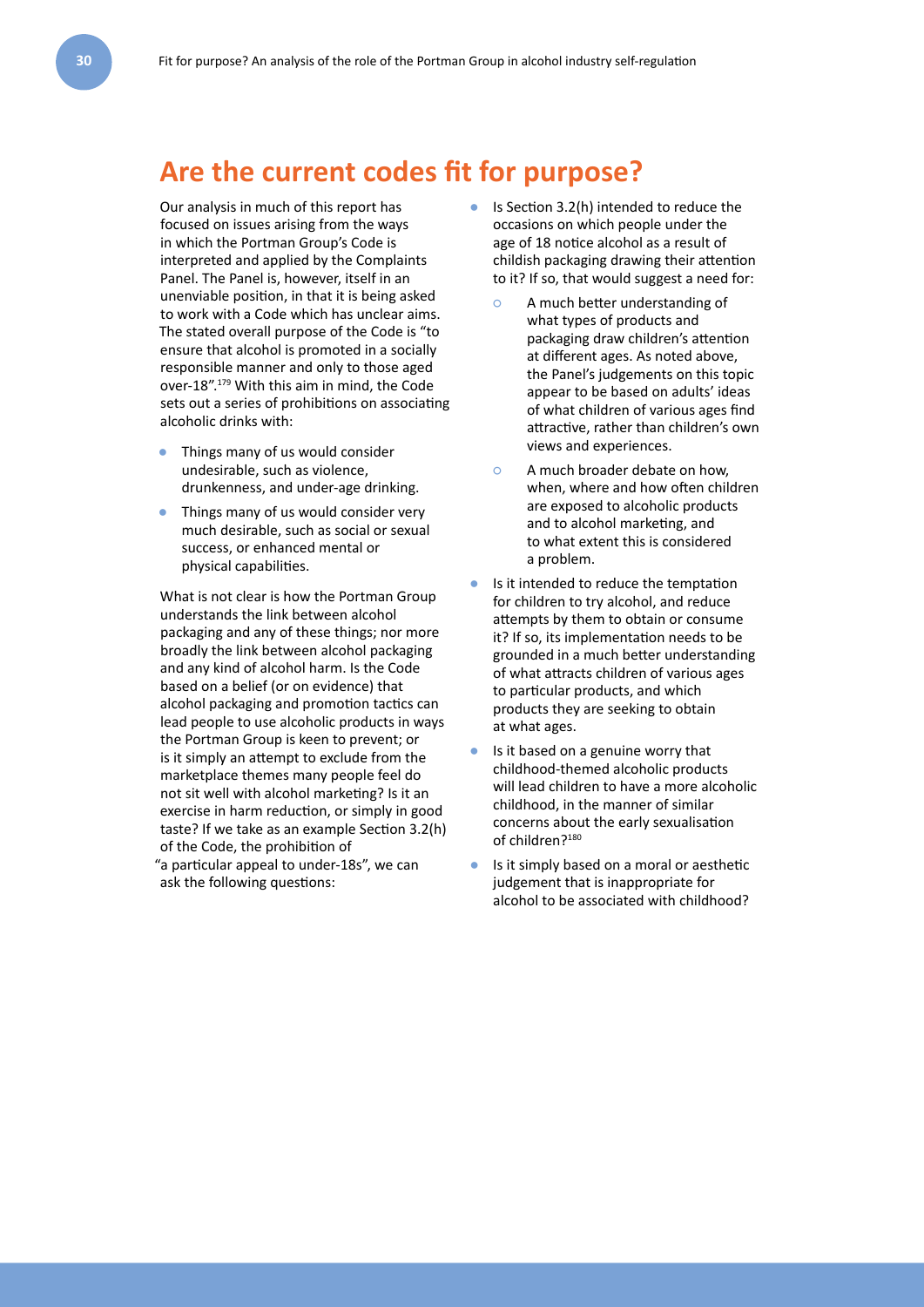Similarly, in the case of Section 3.2(d), which prohibits "any association with sexual activity or sexual success", we can ask:

- Is it intended to prevent alcohol producers from misleading consumers by inferring their products may bring sexual success? This would seem unlikely given that:
	- **○** The Code states that "strong sexual images will breach the Code even if nothing directly suggests that the drink enhances the drinker's sexual capabilities".<sup>181</sup>
	- **○** The Portman Group has stated that "misleading claims are not covered by the Code and fall outside our remit".<sup>182</sup>
- Is there a belief or concern that alcoholic products featuring sexual themes will encourage inappropriate drinking behaviour or sexual behaviour? For example, in 2007 the Portman Group justified a ruling against Rubbel Sexy Lager (which featured naked young women on its bottles) on the grounds that "drinking excessively can affect people's judgement and behaviour, leading to them engaging in sexual activity which they later regret", apparently suggesting that sexuallythemed drinks can lead to more drunken sex (and that reducing this kind of sexual activity is one of the Portman Group's aims).<sup>183</sup>
- Does it reflect a desire to avoid causing offence by placing sexual imagery or wording in public spaces, or to avoid degrading women by presenting them as sexual objects on alcohol packaging? If so, this could be explicitly stated in the Code,<sup>xiii</sup> as it has been by the Advertising Standards Authority in its guidance to advertisers<sup>184</sup> and by regulators in some other territories. xiv, xv
- Is there a concern that sexual images or wording on alcohol packaging (or on retail packaging more generally) are a risk to children, echoing the recommendation of the Bailey Review that sexualised images in print media should not be "in easy sight of children"?185
- Or is it based on a moral or aesthetic judgement that it is inappropriate for alcohol to be associated with sex?

xiii In 2018, the Portman Group consulted on amending its Code to include "causing offence on the grounds of…gender". xiv The California-based Wine Institute state that "wine advertising shall not degrade, demean, or objectify the human form, image or status of women, men, or of any ethnic, minority, religious or other group or sexual orientation" and "shall not exploit the human form, or feature sexually provocative images". Similarly, the Distilled Spirits Council of the United States say that "alcohol advertising and marketing materials should not degrade the image, form, or status of women, men, or of any ethnic, minority, sexually-oriented, religious, or other group".

xv The rebranding in 2018 by the Castle Rock Brewery of their Elsie Mo pump clip – from a 1940s pin-up in stockings, to confident female RAF pilot – suggests there may be an appetite in the UK for such a change. Similarly, the Wye Valley Brewery has recently dropped the Dorothy Goodbody character (and accompanying suggestive product description) from its bottles of stout.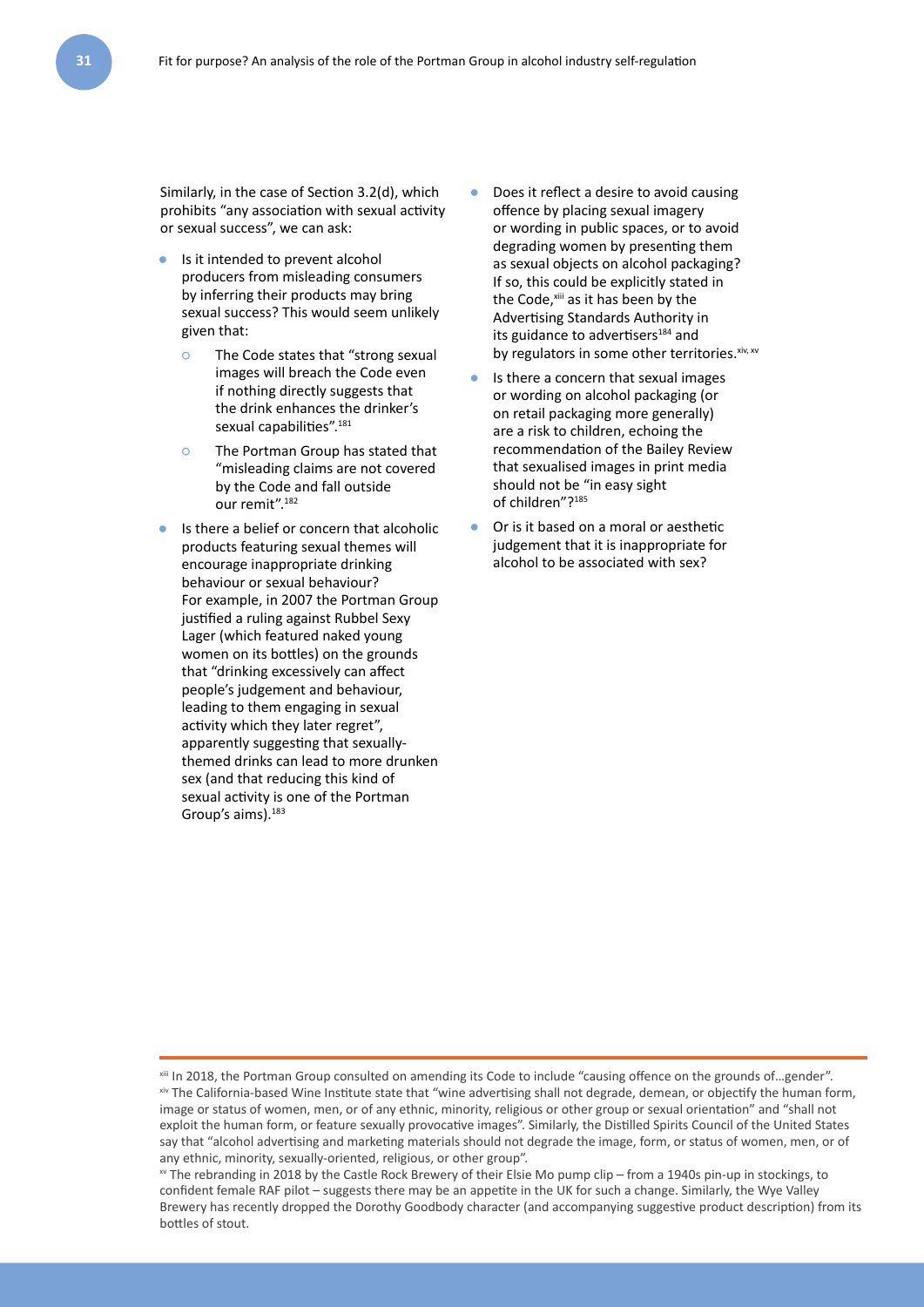Similar questions could be asked about many other sections of the Code, for example about the proposed inclusion of 'vulnerable people', and about the ASA's broadcast<sup>186</sup> and non-broadcast<sup>187</sup> codes, which have been drawn up along very similar lines. Until such questions are properly addressed and clearly answered, it is hard to see how many of the various codes' criteria can be effectively and consistently applied. In short, until we know what these codes are ultimately intended to achieve, we have little hope of achieving it.

One alternative that has been proposed to the complexity and ambiguity of the ASA and Portman Group codes is a form of regulation modelled on France's Loi Évin.<sup>xvi</sup> Passed in 1991, this set of public health laws states that alcohol marketing materials in France may only provide information relating to the alcoholic strength of a drink, its place of origin,<sup>xvii</sup> its ingredients and means of production, as well as patterns of consumption.<sup>xviii</sup> Images of drinkers, and lifestyle-related marketing more generally, are not permitted on packaging or in

advertisements.188 The most important point to note about the Loi Évin is that it specifies what elements are permitted in marketing, not what is prohibited. Anything which is not explicitly permitted is prohibited. This makes the Loi Évin a much simpler system than the UK's collection of multi-point codes that seek to cover a wide range of possible marketing tactics. It also places alcohol marketing under much tighter restrictions than the marketing of many other products. This is arguably justified in that alcohol is, as Tom Baber famously described it, "no ordinary commodity",189 and that therefore society has a right to set boundaries on the ways in which it is promoted. Others have claimed that overregulation has already brought a po-faced puritanism to alcohol marketing, stifling the use of humour in particular.<sup>190</sup> The extent to which alcohol marketing can and should be more tightly regulated should be included in any review of the current arrangements for the regulation of the UK alcohol market; with the aim of balancing public health with the freedom for alcohol producers to pursue their legitimate trade.

xvi Properly known as *Loi 91-32 du 10 janvier 1991 relative à la lutte contre le tabagisme et l'alcoolisme.*

xvii Such as if it has an *appellation d'origine contrôlée.*

xviii The legislation was relaxed somewhat in 2015 to exempt wines and other beverages with particular links to cultural, gastronomic or regional heritage.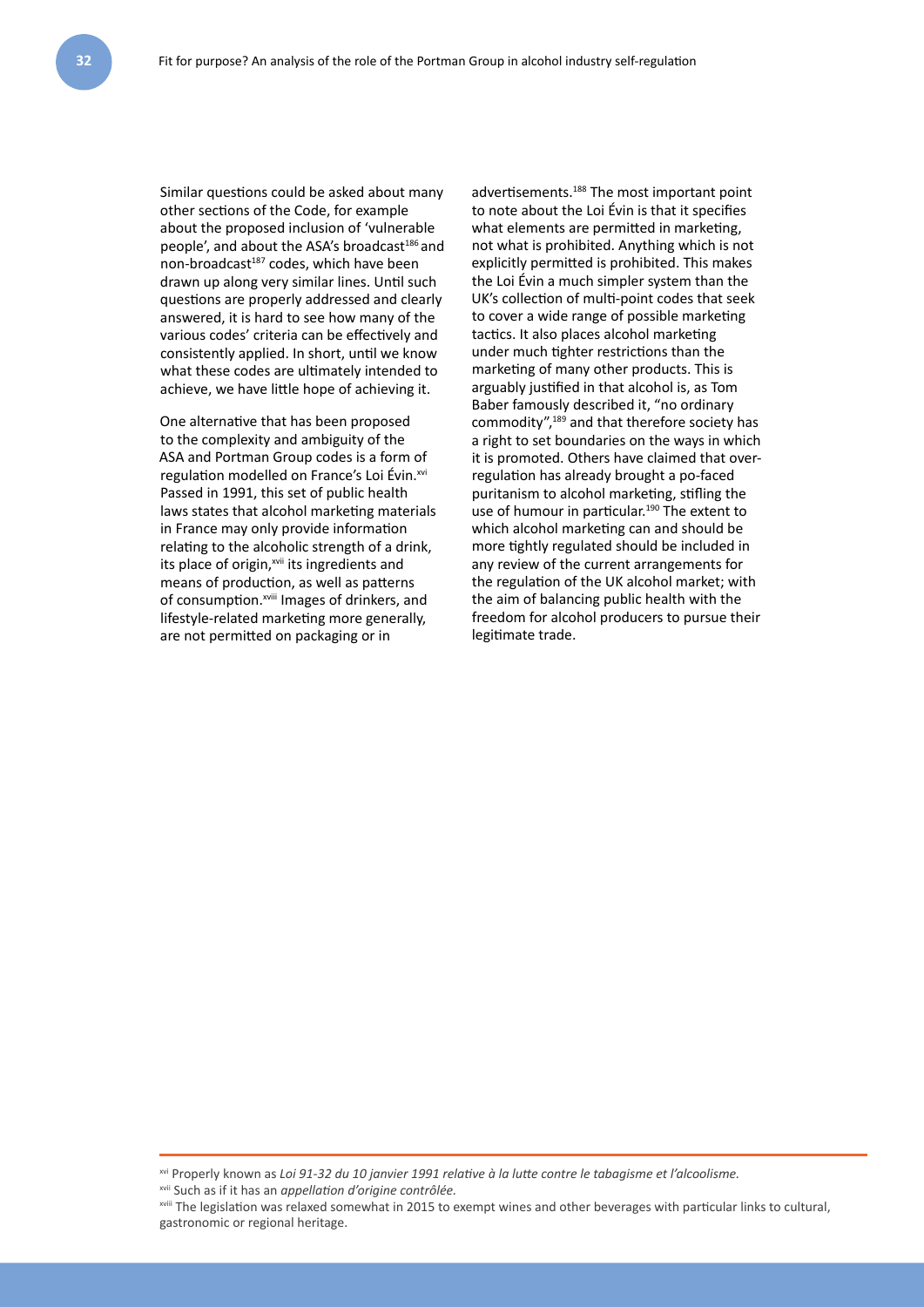### **References**

1 Portman Group (2018) *Member companies*, online, available at: [http://portmangroup.org.uk/](http://portmangroup.org.uk/about/member-companies) [about/member-companies](http://portmangroup.org.uk/about/member-companies) [accessed 22/05/2018].

2 Portman Group (2018) *History and mission*, online, available at: [http://www.portmangroup.](http://www.portmangroup.org.uk/about/history-and-mission) [org.uk/about/history-and-mission](http://www.portmangroup.org.uk/about/history-and-mission) [accessed 22/05/2018].

3 Portman Group (2015) *Portman Group Code of Practice on the Naming, Packaging and Promotion of Alcoholic Drinks (Fifth Edition)*, online, available at: [http://portmangroup.org.uk/](http://portmangroup.org.uk/docs/default-source/default-document-library/here-nbsp-.pdf?sfvrsn=0) [docs/default-source/default-document-library/here-nbsp-.pdf?sfvrsn=0](http://portmangroup.org.uk/docs/default-source/default-document-library/here-nbsp-.pdf?sfvrsn=0) [accessed 20/05/2018].

4 Portman Group (2018) *Portman Group Consultation: Code of Practice on the Naming, Packaging and Promotion of Alcoholic Drinks (fifth edition)*, online, available at: [http://www.portmangroup.co.uk/docs/default-source/alcohol-and-marketing/portman-group](http://www.portmangroup.co.uk/docs/default-source/alcohol-and-marketing/portman-group-review-of-code-of-practice-april-2018.pdf?sfvrsn=2)[review-of-code-of-practice-april-2018.pdf?sfvrsn=2](http://www.portmangroup.co.uk/docs/default-source/alcohol-and-marketing/portman-group-review-of-code-of-practice-april-2018.pdf?sfvrsn=2) [accessed 22/05/2018].

5 op. cit. Portman Group (2018) *History and mission*.

6 op. cit. Portman Group (2015) *Code of Practice on Naming etc.*

7 Portman Group (2014) *Code of Practice on Alcohol Sponsorship, First Edition*, online, available at: [http://www.portmangroup.org.uk/docs/default-source/recruitment-jds/alcohol](http://www.portmangroup.org.uk/docs/default-source/recruitment-jds/alcohol-sponsorship-code.pdf?sfvrsn=0)[sponsorship-code.pdf?sfvrsn=0](http://www.portmangroup.org.uk/docs/default-source/recruitment-jds/alcohol-sponsorship-code.pdf?sfvrsn=0) [accessed 22/05/2018].

8 op. cit. Portman Group (2015) *Code of Practice on Naming etc.*

9 Portman Group (2016) *Baileys countertop unit and press release*, online, available at: [http://www.portmangroup.org.uk/complaints/complaint-decisions/complaint-decision](http://www.portmangroup.org.uk/complaints/complaint-decisions/complaint-decision-details/2016/03/09/baileys-countertop-unit-and-press-release)[details/2016/03/09/baileys-countertop-unit-and-press-release](http://www.portmangroup.org.uk/complaints/complaint-decisions/complaint-decision-details/2016/03/09/baileys-countertop-unit-and-press-release) [accessed 22/05/2018].

10 Portman Group (2018) *SPAR*, online, available at: [http://www.portmangroup.org.uk/](http://www.portmangroup.org.uk/complaints/complaint-decisions/complaint-decision-details/2018/05/18/spar) [complaints/complaint-decisions/complaint-decision-details/2018/05/18/spar](http://www.portmangroup.org.uk/complaints/complaint-decisions/complaint-decision-details/2018/05/18/spar) [accessed 14/06/2018].

11 ASA (2018) *ASA Ruling on Aldi Stores Ltd.*, online, available at: [https://www.asa.org.uk/](https://www.asa.org.uk/rulings/aldi-stores-ltd-a17-405943.html) [rulings/aldi-stores-ltd-a17-405943.html](https://www.asa.org.uk/rulings/aldi-stores-ltd-a17-405943.html) [accessed 22/05/2018].

12 ASA (2017) *Making a complaint*, online, available at: [https://www.asa.org.uk/](https://www.asa.org.uk/asset/8C4ECE0C-1EFA-43B9-885C0D18480E3F94/) [asset/8C4ECE0C-1EFA-43B9-885C0D18480E3F94/](https://www.asa.org.uk/asset/8C4ECE0C-1EFA-43B9-885C0D18480E3F94/) [accessed 22/05/2018].

13 House of Commons Health Select Committee (2009) *Memorandum by the Portman Group (AL 35)*, online, available at: [https://publications.parliament.uk/pa/cm200809/cmselect/](https://publications.parliament.uk/pa/cm200809/cmselect/cmhealth/368/368we36.htm) [cmhealth/368/368we36.htm](https://publications.parliament.uk/pa/cm200809/cmselect/cmhealth/368/368we36.htm) [accessed 22/05/2018].

14 op. cit. Portman Group (2015) *Code of Practice on Naming etc.*

 $15$  ibid.

16 Portman Group (undated) *Advice and guidance*, online, available at: [http://portmangroup.org.](http://portmangroup.org.uk/codes/alcohol-marketing/advice-and-guidance) [uk/codes/alcohol-marketing/advice-and-guidance](http://portmangroup.org.uk/codes/alcohol-marketing/advice-and-guidance) [accessed 23/05/2018].

17 Portman Group (2011) *Stiffy's Jaffa Cake / Stiffy's Kola Kubez*, online, available at: [http://](http://portmangroup.org.uk/codes/alcohol-marketing/code-of-practice/rules/sexual-success/stiffy-s-jaffa-cake-stiffy-s-kola-kubez) [portmangroup.org.uk/codes/alcohol-marketing/code-of-practice/rules/sexual-success/stiffy-s](http://portmangroup.org.uk/codes/alcohol-marketing/code-of-practice/rules/sexual-success/stiffy-s-jaffa-cake-stiffy-s-kola-kubez)[jaffa-cake-stiffy-s-kola-kubez](http://portmangroup.org.uk/codes/alcohol-marketing/code-of-practice/rules/sexual-success/stiffy-s-jaffa-cake-stiffy-s-kola-kubez) [accessed 23/05/2018].

18 Portman Group (2017) *Cactus Jack's Schnapps (Black Jack and Fruit Salad)*, online available at: [http://portmangroup.org.uk/complaints/complaint-decisions/complaint-decision](http://portmangroup.org.uk/complaints/complaint-decisions/complaint-decision-details/2017/06/01/cactus-jack)[details/2017/06/01/cactus-jack's-schnapps-\(black-jack-and-fruit-salad\)](http://portmangroup.org.uk/complaints/complaint-decisions/complaint-decision-details/2017/06/01/cactus-jack) [accessed 23/05/2018].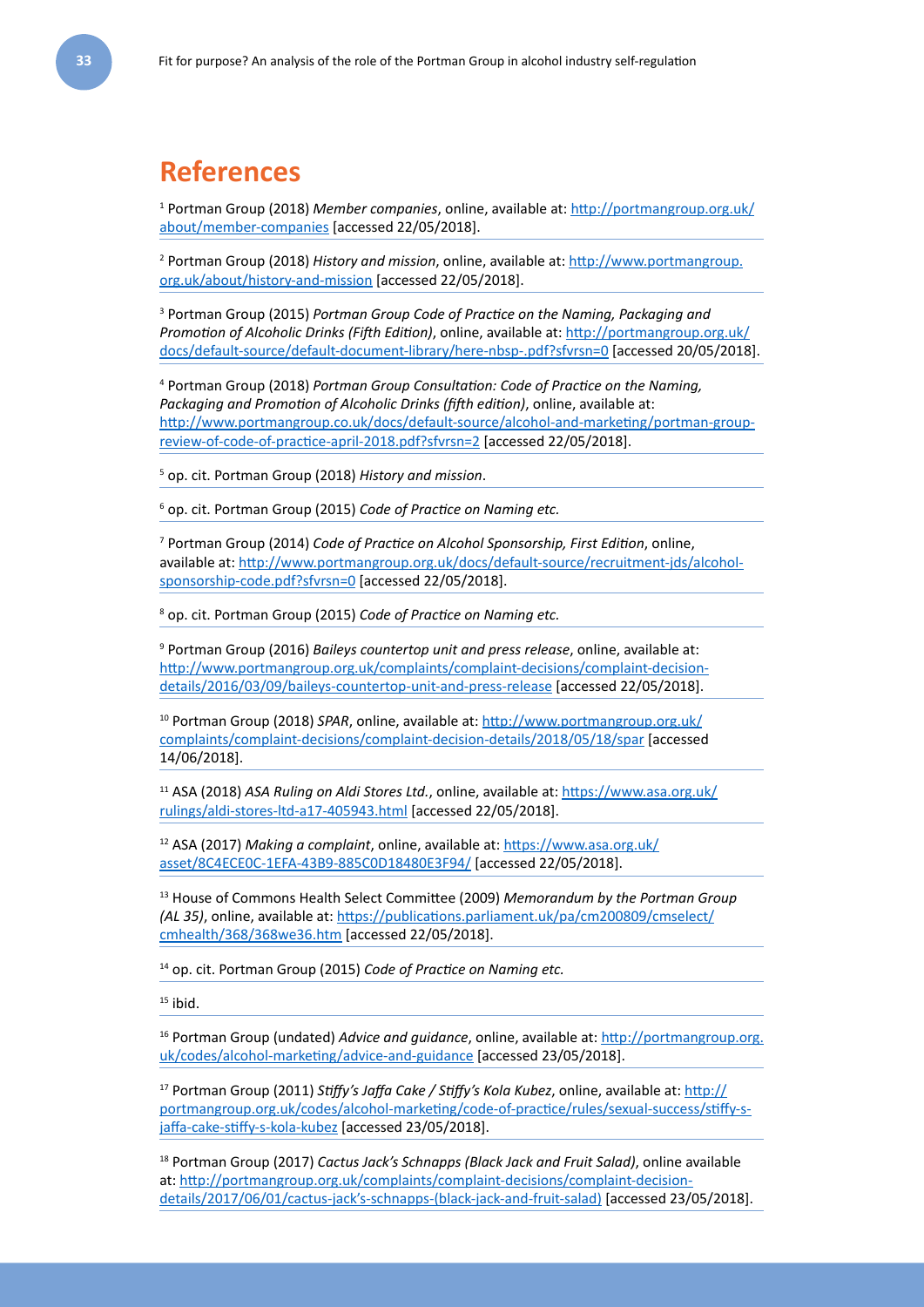19 ASA (2013) *Alcohol: the young*, online, available at: [https://www.asa.org.uk/advice-online/](https://www.asa.org.uk/advice-online/alcohol-the-young.html) [alcohol-the-young.html](https://www.asa.org.uk/advice-online/alcohol-the-young.html) [accessed 23/05/2018].

20 Portman Group (2008) *Big Beastie*, online, available at: [http://www.portmangroup.org.uk/](http://www.portmangroup.org.uk/complaints/complaint-decisions/complaint-decision-details/2013/07/16/big-beastie) [complaints/complaint-decisions/complaint-decision-details/2013/07/16/big-beastie](http://www.portmangroup.org.uk/complaints/complaint-decisions/complaint-decision-details/2013/07/16/big-beastie) [accessed 23/05/2018].

21 Portman Group (2009) *Baby Blue/Baby Pink*, online, available at: [http://www.portmangroup.](http://www.portmangroup.org.uk/complaints/complaint-decisions/complaint-decision-details/2013/07/15/baby-blue-baby-pink) [org.uk/complaints/complaint-decisions/complaint-decision-details/2013/07/15/baby-blue](http://www.portmangroup.org.uk/complaints/complaint-decisions/complaint-decision-details/2013/07/15/baby-blue-baby-pink)[baby-pink](http://www.portmangroup.org.uk/complaints/complaint-decisions/complaint-decision-details/2013/07/15/baby-blue-baby-pink) [accessed 23/05/2018].

22 Portman Group (2012) *Laverstoke Park Farm Ale and Lager*, online, available at: [http://www.](http://www.portmangroup.org.uk/codes/alcohol-marketing/code-of-practice/rules/appeal-to-under-18s/laverstoke-park-farm-ale-and-lager) [portmangroup.org.uk/codes/alcohol-marketing/code-of-practice/rules/appeal-to-under-18s/](http://www.portmangroup.org.uk/codes/alcohol-marketing/code-of-practice/rules/appeal-to-under-18s/laverstoke-park-farm-ale-and-lager) [laverstoke-park-farm-ale-and-lager](http://www.portmangroup.org.uk/codes/alcohol-marketing/code-of-practice/rules/appeal-to-under-18s/laverstoke-park-farm-ale-and-lager) [accessed 23/05/2018].

23 Portman Group (2016) *MMWAH 5 x 20ml bottles mixed flavour drinks*, online, available at: [http://www.portmangroup.org.uk/complaints/complaint-decisions/complaint-decision](http://www.portmangroup.org.uk/complaints/complaint-decisions/complaint-decision-details/2016/01/14/mmwah-5-x-20ml-bottles-mixed-flavour-drinks)[details/2016/01/14/mmwah-5-x-20ml-bottles-mixed-flavour-drinks](http://www.portmangroup.org.uk/complaints/complaint-decisions/complaint-decision-details/2016/01/14/mmwah-5-x-20ml-bottles-mixed-flavour-drinks) [accessed 23/05/2018].

24 British Guild of Beer Writers (undated) *Jody Scheckter's battle with the Portman Group*, online, available at: [https://www.beerguild.co.uk/news/jody-scheckters-battle-with-the](https://www.beerguild.co.uk/news/jody-scheckters-battle-with-the-portman-group/)[portman-group/](https://www.beerguild.co.uk/news/jody-scheckters-battle-with-the-portman-group/) [accessed 23/05/2018].

25 WHO (2012) *Social determinants of health and well-being among young people*, online, available at: http://www.euro.who.int/ data/assets/pdf file/0003/163857/Social[determinants-of-health-and-well-being-among-young-people.pdf?ua=1](http://www.euro.who.int/__data/assets/pdf_file/0003/163857/Social-determinants-of-health-and-well-being-among-young-people.pdf?ua=1) [accessed 23/05/2018].

26 BBC Online (2012) *MP Sarah Wollaston concerned children exploit alcohol loophole*, online, available at: <http://www.bbc.co.uk/news/uk-england-devon-18420477> [accessed 23/05/2018].

27 op. cit. WHO (2012).

28 Joseph Rowntree Foundation (2010) *Young people and alcohol: influences on how they drink*, online, available at: [https://www.jrf.org.uk/report/young-people-and-alcohol-influences-how](https://www.jrf.org.uk/report/young-people-and-alcohol-influences-how-they-drink)[they-drink](https://www.jrf.org.uk/report/young-people-and-alcohol-influences-how-they-drink) [accessed 23/05/2018].

29 Alcohol Concern (2015) *Alcohol brands consumed by young People in treatment: 2015*, online, available at: [http://www.balancenortheast.co.uk/library/documents/Alcohol\\_Brands\\_Young\\_](http://www.balancenortheast.co.uk/library/documents/Alcohol_Brands_Young_People.pdf) [People.pdf](http://www.balancenortheast.co.uk/library/documents/Alcohol_Brands_Young_People.pdf) [accessed 23/05/2018].

30 Morey, Y. et al. (2017) *Youth engagement with alcohol brands in the UK*, online, available at: https://www.cancerresearchuk.org/sites/default/files/youth\_engagement\_with\_alcohol [brands\\_in\\_the\\_uk.pdf](https://www.cancerresearchuk.org/sites/default/files/youth_engagement_with_alcohol_brands_in_the_uk.pdf) [accessed 23/05/2018].

31 Learned, A. (2008) *BMW blows it with ad campaign innuendo*, Huffington Post, 08/01/2008, online, available at: [https://www.huffingtonpost.com/andrea-learned/bmw-blows-it-with-ad](https://www.huffingtonpost.com/andrea-learned/bmw-blows-it-with-ad-camp_b_114553.html?guccounter=1)[camp\\_b\\_114553.html?guccounter=1](https://www.huffingtonpost.com/andrea-learned/bmw-blows-it-with-ad-camp_b_114553.html?guccounter=1) [accessed 24/05/2018].

32 Firetrap (2015) *Firetrap Deadly Denim AW15*, YouTube, 11/11/2015, online, available at: <https://www.youtube.com/watch?v=OP2ljLE2C-0> [accessed 24/05/2018].

<sup>33</sup> TooFab (2015) *Rosie Huntington-Whiteley goes naked in nothing but a scarf in new Burberry ad*, TooFab, 01/12/2015, online, available at: [http://toofab.com/2015/12/01/rosie-huntington](http://toofab.com/2015/12/01/rosie-huntington-whiteley-naked-burberry-scarf-photos/)[whiteley-naked-burberry-scarf-photos/](http://toofab.com/2015/12/01/rosie-huntington-whiteley-naked-burberry-scarf-photos/) [accessed 24/05/2018].

<sup>34</sup> ThiSiSF1 (2018) *Monaco, Russia to ignore Formula 1 'grid girl' ban*, ThiSiSF1 06/04/2018, online, available at: [https://www.thisisf1.com/2018/04/06/monaco-russia-to-ignore-formula-1](https://www.thisisf1.com/2018/04/06/monaco-russia-to-ignore-formula-1-grid-girl-ban/) [grid-girl-ban/](https://www.thisisf1.com/2018/04/06/monaco-russia-to-ignore-formula-1-grid-girl-ban/) [accessed 24/05/2018].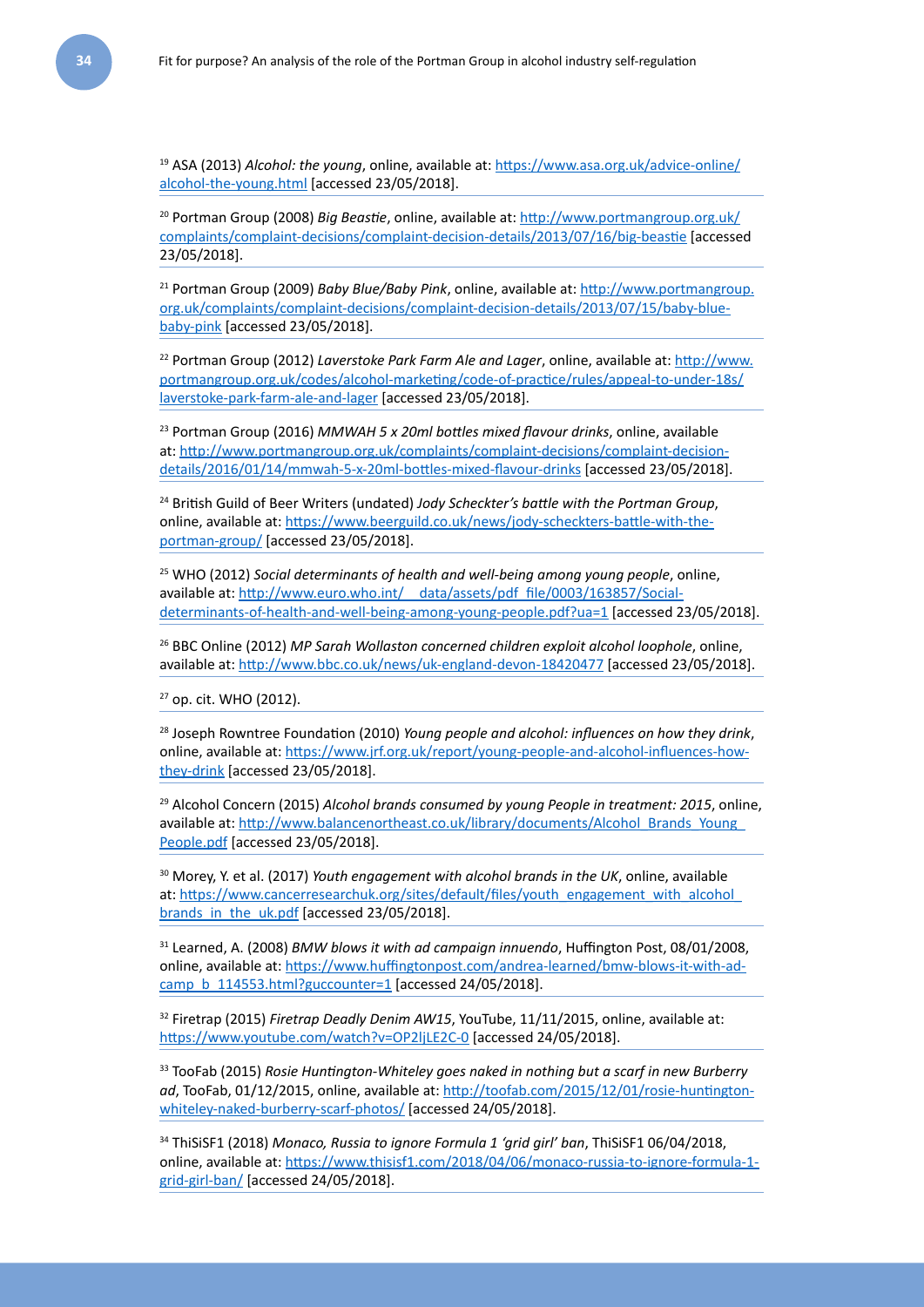35 Pekic, S. (2017) *Dior Miss Dior eau de parfum – a new vision of Love*, Fragrantica, 20/07/2017, online, available at: [https://www.fragrantica.com/news/Dior-Miss-Dior-Eau-de-Parfum-A-New-](https://www.fragrantica.com/news/Dior-Miss-Dior-Eau-de-Parfum-A-New-Vision-of-Love-9788.html)[Vision-of-Love-9788.html](https://www.fragrantica.com/news/Dior-Miss-Dior-Eau-de-Parfum-A-New-Vision-of-Love-9788.html) [accessed 24/05/2018].

36 Strang, F. (2017) *Shaving men into shape: Kate Upton stresses the importance of male grooming 'down there' in sexy new razor advert*, Daily Mail, 29/03/2013, online, available at: [http://www.dailymail.co.uk/tvshowbiz/article-2301290/Kate-Upton-stresses-importance-male](http://www.dailymail.co.uk/tvshowbiz/article-2301290/Kate-Upton-stresses-importance-male-grooming-sexy-razor-advert.html)[grooming-sexy-razor-advert.html](http://www.dailymail.co.uk/tvshowbiz/article-2301290/Kate-Upton-stresses-importance-male-grooming-sexy-razor-advert.html) [accessed 24/05/2018].

37 Adam & Eve for Heineken UK (2012) *Foster's Gold Holly Valance*, online, available at: [https://](https://www.youtube.com/watch?v=BWCSeHpioVo) [www.youtube.com/watch?v=BWCSeHpioVo](https://www.youtube.com/watch?v=BWCSeHpioVo) [accessed 24/05/2018].

38 Black Rabbit Agency Group (2016) *Advertising VFX – Peroni Calendar Nastro Azzurro*, online, available at: [https://www.youtube.com/watch?v=\\_py4UIltanA](https://www.youtube.com/watch?v=_py4UIltanA) [accessed 25/05/2018].

39 WorldRedEye (2017) *Peroni's 'Hour of Style' Hosted by iShine365 at Hyde Beach*, online, available at: [http://worldredeye.com/2017/07/peroni-hour-of-style-hosted-by-ishine365-at](http://worldredeye.com/2017/07/peroni-hour-of-style-hosted-by-ishine365-at-hyde-beach/)[hyde-beach/](http://worldredeye.com/2017/07/peroni-hour-of-style-hosted-by-ishine365-at-hyde-beach/) [accessed 25/05/2018].

40 Portman Group (2017) *Rubbel Sexy Lager*, online, available at: [http://www.portmangroup.org.](http://www.portmangroup.org.uk/codes/alcohol-marketing/code-of-practice/rules/sexual-success/rubbel-sexy-lager) [uk/codes/alcohol-marketing/code-of-practice/rules/sexual-success/rubbel-sexy-lager](http://www.portmangroup.org.uk/codes/alcohol-marketing/code-of-practice/rules/sexual-success/rubbel-sexy-lager) [accessed 25/05/2018].

41 Portman Group (2017) *Magnum Tonic Wine*, online, available at: [http://www.portmangroup.](http://www.portmangroup.org.uk/codes/alcohol-marketing/code-of-practice/rules/sexual-success/magnum-tonic-wine) [org.uk/codes/alcohol-marketing/code-of-practice/rules/sexual-success/magnum-tonic-wine](http://www.portmangroup.org.uk/codes/alcohol-marketing/code-of-practice/rules/sexual-success/magnum-tonic-wine) [accessed 25/05/2018].

42 Portman Group (2009) *Rampant TT's*, online, available at: [http://www.portmangroup.org.](http://www.portmangroup.org.uk/codes/alcohol-marketing/code-of-practice/rules/alcoholic-content/rampant-tt) [uk/codes/alcohol-marketing/code-of-practice/rules/alcoholic-content/rampant-tt's](http://www.portmangroup.org.uk/codes/alcohol-marketing/code-of-practice/rules/alcoholic-content/rampant-tt) [accessed 25/05/2018].

<sup>43</sup> Portman Group (2011) *Stiffy's Jaffa Cake / Stiffy's Kola Kubez*.

<sup>44</sup> Portman Group (2014) *Cat Piss, Dog Piss, Bullshit, Dandelion & Birdshit..*, online, available at: [http://www.portmangroup.org.uk/complaints/complaint-decisions/complaint-decision](http://www.portmangroup.org.uk/complaints/complaint-decisions/complaint-decision-details/2014/07/16/cat-piss-dog-piss-bullshit-dandelion-birdshit-)[details/2014/07/16/cat-piss-dog-piss-bullshit-dandelion-birdshit-](http://www.portmangroup.org.uk/complaints/complaint-decisions/complaint-decision-details/2014/07/16/cat-piss-dog-piss-bullshit-dandelion-birdshit-) [accessed 25/05/2018].

45 Spoken request by Henry Ashworth to Andrew Misell, 2012.

46 Salter's Brewery (undated) untitled image, online, available at: [http://slatersales.co.uk/](http://slatersales.co.uk/wp-content/uploads/2015/02/slaters-top-totty.jpg) [wp-content/uploads/2015/02/slaters-top-totty.jpg](http://slatersales.co.uk/wp-content/uploads/2015/02/slaters-top-totty.jpg) [accessed 25/05/2018]. The brewery has significantly amended its branding since 2014:<http://slatersales.co.uk/slaters-real-ales/>

47 Daily Telegraph (2012) *Top Totty beer sales rise after House of Commons ban*, Daily Telegraph 09/02/2012, online, available at: [http://www.telegraph.co.uk/news/newstopics/](http://www.telegraph.co.uk/news/newstopics/howaboutthat/9071863/Top-Totty-beer-sales-rise-after-House-of-Commons-ban.html) [howaboutthat/9071863/Top-Totty-beer-sales-rise-after-House-of-Commons-ban.html](http://www.telegraph.co.uk/news/newstopics/howaboutthat/9071863/Top-Totty-beer-sales-rise-after-House-of-Commons-ban.html) [accessed 25/05/2018].

48 Portman Group (2016) *Heineken Spectre 5% ABV 330ml bottle (primary and secondary packaging)*, online, available at: [http://www.portmangroup.org.uk/complaints/complaint](http://www.portmangroup.org.uk/complaints/complaint-decisions/complaint-decision-details/2016/05/06/heineken-spectre-5-abv-330ml-bottle-(primary-and-secondary-packaging))[decisions/complaint-decision-details/2016/05/06/heineken-spectre-5-abv-330ml-bottle-](http://www.portmangroup.org.uk/complaints/complaint-decisions/complaint-decision-details/2016/05/06/heineken-spectre-5-abv-330ml-bottle-(primary-and-secondary-packaging)) [\(primary-and-secondary-packaging\)](http://www.portmangroup.org.uk/complaints/complaint-decisions/complaint-decision-details/2016/05/06/heineken-spectre-5-abv-330ml-bottle-(primary-and-secondary-packaging)) [accessed 25/05/2018].

49 IAS (undated) *A good measure: units and drinking guidelines*, online, available at: [http://www.](http://www.ias.org.uk/Alcohol-knowledge-centre/Consumption/Factsheets/A-good-measure-Units-and-drinking-guidelines.aspx) [ias.org.uk/Alcohol-knowledge-centre/Consumption/Factsheets/A-good-measure-Units-and](http://www.ias.org.uk/Alcohol-knowledge-centre/Consumption/Factsheets/A-good-measure-Units-and-drinking-guidelines.aspx)[drinking-guidelines.aspx](http://www.ias.org.uk/Alcohol-knowledge-centre/Consumption/Factsheets/A-good-measure-Units-and-drinking-guidelines.aspx) [accessed 25/05/2018].

50 Portman Group (2008) *Skol Super 500ml can*, online, available at: [http://portmangroup.org.](http://portmangroup.org.uk/complaints/complaint-decisions/complaint-decision-details/2013/07/16/skol-super-500ml-can) [uk/complaints/complaint-decisions/complaint-decision-details/2013/07/16/skol-super-500ml](http://portmangroup.org.uk/complaints/complaint-decisions/complaint-decision-details/2013/07/16/skol-super-500ml-can)[can](http://portmangroup.org.uk/complaints/complaint-decisions/complaint-decision-details/2013/07/16/skol-super-500ml-can) [accessed 25/05/2018].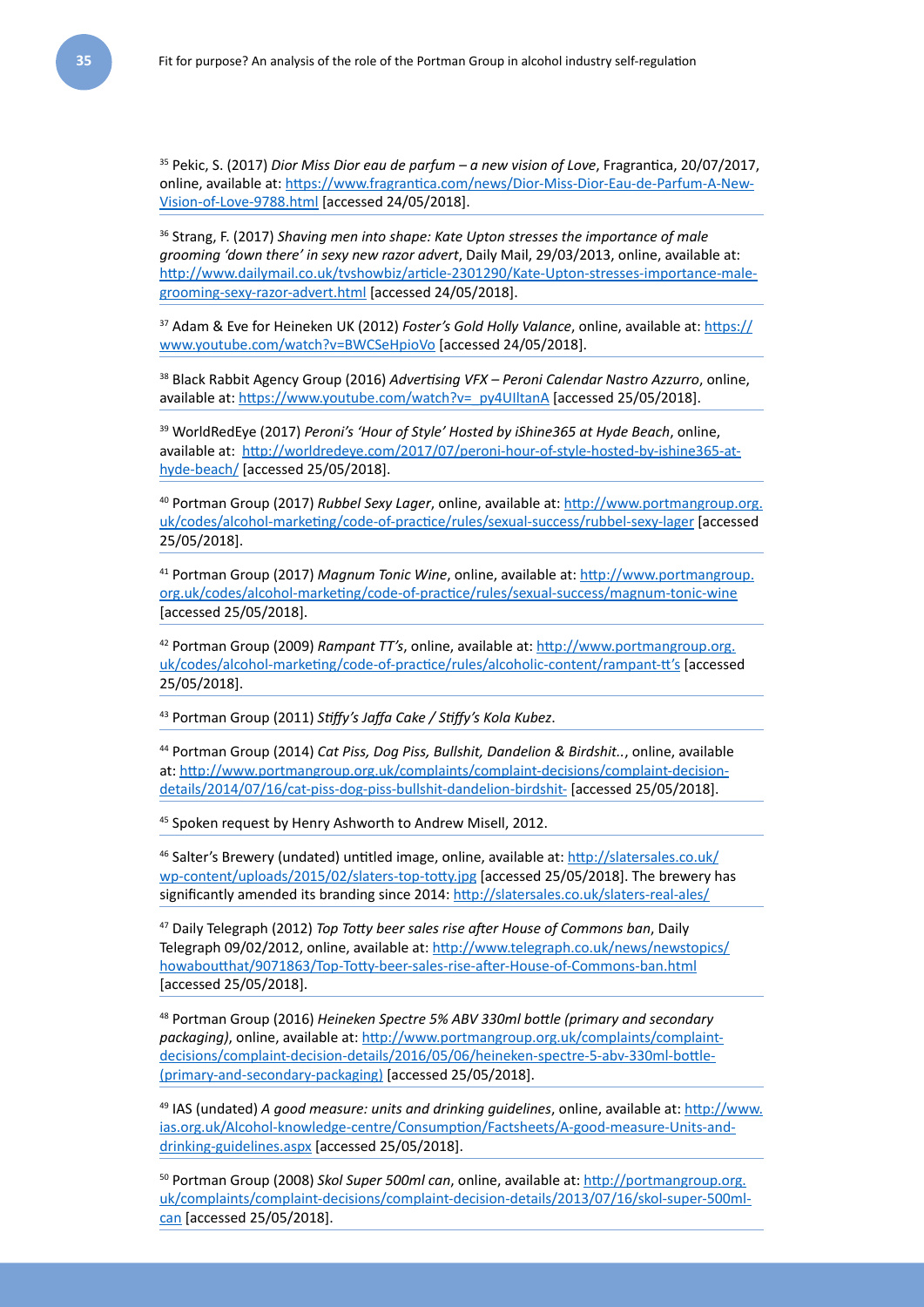51 Portman Group (2008) *Tennent's Super 500ml can*, online, available at: [http://portmangroup.](http://portmangroup.org.uk/complaints/complaint-decisions/complaint-decision-details/2013/07/16/tennent) [org.uk/complaints/complaint-decisions/complaint-decision-details/2013/07/16/tennent's](http://portmangroup.org.uk/complaints/complaint-decisions/complaint-decision-details/2013/07/16/tennent)[super-500ml-can](http://portmangroup.org.uk/complaints/complaint-decisions/complaint-decision-details/2013/07/16/tennent) [accessed 25/05/2018].

52 Portman Group (2008) *Kestrel Super 500ml can*, online, available at: [http://portmangroup.](http://portmangroup.org.uk/complaints/complaint-decisions/complaint-decision-details/2013/07/16/kestrel-super-500ml-can) [org.uk/complaints/complaint-decisions/complaint-decision-details/2013/07/16/kestrel-super-](http://portmangroup.org.uk/complaints/complaint-decisions/complaint-decision-details/2013/07/16/kestrel-super-500ml-can)[500ml-can](http://portmangroup.org.uk/complaints/complaint-decisions/complaint-decision-details/2013/07/16/kestrel-super-500ml-can) [accessed 25/05/2018].

53 Portman Group (2008) *Carlsberg Special Brew 500ml can*, online, available at: [http://](http://portmangroup.org.uk/complaints/complaint-decisions/complaint-decision-details/2013/07/16/carlsberg-special-brew-500ml-can) [portmangroup.org.uk/complaints/complaint-decisions/complaint-decision-details/2013/07/16/](http://portmangroup.org.uk/complaints/complaint-decisions/complaint-decision-details/2013/07/16/carlsberg-special-brew-500ml-can) [carlsberg-special-brew-500ml-can](http://portmangroup.org.uk/complaints/complaint-decisions/complaint-decision-details/2013/07/16/carlsberg-special-brew-500ml-can) [accessed 15/06/2018].

54 Portman Group (2015) *Skol Super 500ml can*, online, available at: [http://www.portmangroup.](http://www.portmangroup.org.uk/complaints/complaint-decisions/complaint-decision-details/2015/01/16/skolsuper) [org.uk/complaints/complaint-decisions/complaint-decision-details/2015/01/16/skolsuper](http://www.portmangroup.org.uk/complaints/complaint-decisions/complaint-decision-details/2015/01/16/skolsuper)  [accessed 25/05/2018].

55 Portman Group (2015) *Kestrel Super Premium Lager 500ml*, online, available at: [http://](http://portmangroup.org.uk/complaints/complaint-decisions/complaint-decision-details/2015/01/16/kestrelsuperpremium) [portmangroup.org.uk/complaints/complaint-decisions/complaint-decision-details/2015/01/16/](http://portmangroup.org.uk/complaints/complaint-decisions/complaint-decision-details/2015/01/16/kestrelsuperpremium) [kestrelsuperpremium](http://portmangroup.org.uk/complaints/complaint-decisions/complaint-decision-details/2015/01/16/kestrelsuperpremium) [accessed 25/05/2018].

56 op. cit. Portman Group (2015) *Skol Super*.

57 Portman Group (2015) *Carlsberg Special Brew 500ml*, online, available at: [http://](http://portmangroup.org.uk/complaints/complaint-decisions/complaint-decision-details/2015/01/16/specialbrew) [portmangroup.org.uk/complaints/complaint-decisions/complaint-decision-details/2015/01/16/](http://portmangroup.org.uk/complaints/complaint-decisions/complaint-decision-details/2015/01/16/specialbrew) [specialbrew](http://portmangroup.org.uk/complaints/complaint-decisions/complaint-decision-details/2015/01/16/specialbrew) [accessed 25/05/2018].

58 op. cit. Portman Group (2015) *Carlsberg Special Brew.*

59 op. cit. Portman Group (2015) *Skol Super*.

<sup>60</sup> Letter from the Portman Group to Alcohol Concern dated 9 March 2016.

61 Department of Health (2016) *UK Chief Medical Officers' low risk drinking guidelines*, online, available at: [https://www.gov.uk/government/uploads/system/uploads/attachment\\_data/](https://www.gov.uk/government/uploads/system/uploads/attachment_data/file/545937/UK_CMOs__report.pdf) [file/545937/UK\\_CMOs\\_\\_report.pdf](https://www.gov.uk/government/uploads/system/uploads/attachment_data/file/545937/UK_CMOs__report.pdf) [accessed 25/05/2018].

62 Portman Group (2017) *Alcohol marketing regulation report 2016*, online, available at: [http://](http://portmangroup.org.uk/docs/default-source/annual-code-reports/annual-code-report-2016.pdf) [portmangroup.org.uk/docs/default-source/annual-code-reports/annual-code-report-2016.pdf](http://portmangroup.org.uk/docs/default-source/annual-code-reports/annual-code-report-2016.pdf) [accessed 25/05/2018].

63 Portman Group (2017) *K Cider*, online, available at: [http://portmangroup.org.uk/complaints/](http://portmangroup.org.uk/complaints/complaint-decisions/complaint-decision-details/2017/01/12/k-cider) [complaint-decisions/complaint-decision-details/2017/01/12/k-cider](http://portmangroup.org.uk/complaints/complaint-decisions/complaint-decision-details/2017/01/12/k-cider) [accessed 06/06/2018].

64 Portman Group (2017) *Crest Super 10% 500ml can*, online, available at: [http://portmangroup.](http://portmangroup.org.uk/complaints/complaint-decisions/complaint-decision-details/2017/01/12/crest-super-10-500ml-can) [org.uk/complaints/complaint-decisions/complaint-decision-details/2017/01/12/crest-super-10-](http://portmangroup.org.uk/complaints/complaint-decisions/complaint-decision-details/2017/01/12/crest-super-10-500ml-can) [500ml-can](http://portmangroup.org.uk/complaints/complaint-decisions/complaint-decision-details/2017/01/12/crest-super-10-500ml-can) [accessed 06/06/2018].

65 Portman Group (2017) *Oranjeboom 8.5% 500ml can*, online, available at: [http://](http://portmangroup.org.uk/complaints/complaint-decisions/complaint-decision-details/2017/01/12/oranjeboom-8.5-500ml-can) [portmangroup.org.uk/complaints/complaint-decisions/complaint-decision-details/2017/01/12/](http://portmangroup.org.uk/complaints/complaint-decisions/complaint-decision-details/2017/01/12/oranjeboom-8.5-500ml-can) [oranjeboom-8.5-500ml-can](http://portmangroup.org.uk/complaints/complaint-decisions/complaint-decision-details/2017/01/12/oranjeboom-8.5-500ml-can) [accessed 06/06/2018].

66 Portman Group (2004) *Stiffys Shots and www.stiffys.co.uk*, online, available at: [http://www.](http://www.portmangroup.org.uk/complaints/complaint-decisions/complaint-decision-details/2013/07/16/stiffys-shots-and-www.stiffys.co.uk) [portmangroup.org.uk/complaints/complaint-decisions/complaint-decision-details/2013/07/16/](http://www.portmangroup.org.uk/complaints/complaint-decisions/complaint-decision-details/2013/07/16/stiffys-shots-and-www.stiffys.co.uk) [stiffys-shots-and-www.stiffys.co.uk](http://www.portmangroup.org.uk/complaints/complaint-decisions/complaint-decision-details/2013/07/16/stiffys-shots-and-www.stiffys.co.uk) [accessed 25/05/2018].

67 Portman Group (2011) *Stiffy's Jaffa Cake / Stiffy's Kola Kubez*.

68 Halstead, T. (2004) *Archers ticked off over poster*, Morning Advertiser, 29/01/2004, online, available at: [https://www.morningadvertiser.co.uk/Article/2004/01/29/Archers-ticked-off-over](https://www.morningadvertiser.co.uk/Article/2004/01/29/Archers-ticked-off-over-poster)[poster](https://www.morningadvertiser.co.uk/Article/2004/01/29/Archers-ticked-off-over-poster) [accessed 06/06/2018].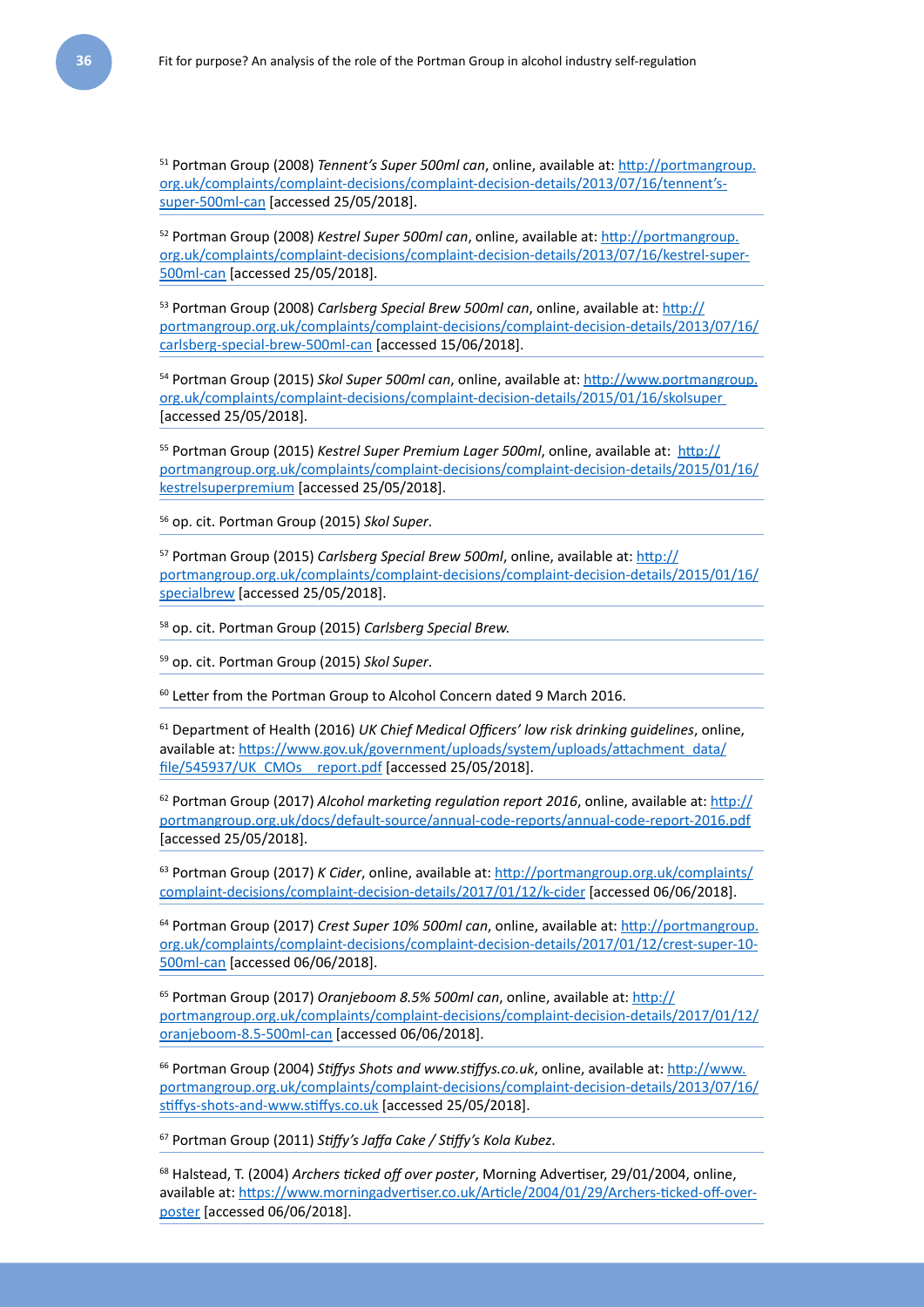69 Portman Group (2009) *Mmwah!,* online, available at: [http://www.portmangroup.org.](http://www.portmangroup.org.uk/codes/alcohol-marketing/code-of-practice/rules/rapid-drinking/mmwah) [uk/codes/alcohol-marketing/code-of-practice/rules/rapid-drinking/mmwah](http://www.portmangroup.org.uk/codes/alcohol-marketing/code-of-practice/rules/rapid-drinking/mmwah)! [accessed 06/06/2018].

70 Portman Group (2010) *Shootaz*, online, available: [http://www.portmangroup.org.uk/](http://www.portmangroup.org.uk/complaints/complaint-decisions/complaint-decision-details/2013/07/15/shootaz) [complaints/complaint-decisions/complaint-decision-details/2013/07/15/shootaz](http://www.portmangroup.org.uk/complaints/complaint-decisions/complaint-decision-details/2013/07/15/shootaz) [accessed 06/06/2018].

71 Portman Group (2010) *Shot in a Tube*, online, available at: [http://www.portmangroup.org.](http://www.portmangroup.org.uk/codes/alcohol-marketing/code-of-practice/rules/rapid-drinking/shot-in-a-tube) [uk/codes/alcohol-marketing/code-of-practice/rules/rapid-drinking/shot-in-a-tube](http://www.portmangroup.org.uk/codes/alcohol-marketing/code-of-practice/rules/rapid-drinking/shot-in-a-tube) [accessed 06/06/2018].

72 Portman Group (2010) *Quivers*, online, available at: [http://www.portmangroup.org.uk/codes/](http://www.portmangroup.org.uk/codes/alcohol-marketing/code-of-practice/rules/rapid-drinking/quivers) [alcohol-marketing/code-of-practice/rules/rapid-drinking/quivers](http://www.portmangroup.org.uk/codes/alcohol-marketing/code-of-practice/rules/rapid-drinking/quivers) [accessed 06/06/2018].

73 op. cit. Portman Group (undated) *Advice and guidance*.

74 Portman Group (2008) *Dorothy Goodbody's Wholesome Stout*, online, available at: [http://](http://portmangroup.org.uk/codes/alcohol-marketing/code-of-practice/rules/sexual-success/dorothy-goodbody) [portmangroup.org.uk/codes/alcohol-marketing/code-of-practice/rules/sexual-success/dorothy](http://portmangroup.org.uk/codes/alcohol-marketing/code-of-practice/rules/sexual-success/dorothy-goodbody)[goodbody's-wholesome-stout](http://portmangroup.org.uk/codes/alcohol-marketing/code-of-practice/rules/sexual-success/dorothy-goodbody) [accessed 06/06/2018].

75 op. cit. Portman Group (2017) *Magnum Tonic Wine*.

76 Portman Group (2012) *Laverstoke Park Farm Ale and Lager*, online, available at: [http://](http://portmangroup.org.uk/codes/alcohol-marketing/code-of-practice/rules/appeal-to-under-18s/laverstoke-park-farm-ale-and-lager) [portmangroup.org.uk/codes/alcohol-marketing/code-of-practice/rules/appeal-to-under-18s/](http://portmangroup.org.uk/codes/alcohol-marketing/code-of-practice/rules/appeal-to-under-18s/laverstoke-park-farm-ale-and-lager) [laverstoke-park-farm-ale-and-lager](http://portmangroup.org.uk/codes/alcohol-marketing/code-of-practice/rules/appeal-to-under-18s/laverstoke-park-farm-ale-and-lager) [accessed 06/06/2018].

77 Portman Group (2015) *Willy's Cider*, online, available at: [http://portmangroup.org.uk/](http://portmangroup.org.uk/complaints/complaint-decisions/complaint-decision-details/2015/01/16/willys) [complaints/complaint-decisions/complaint-decision-details/2015/01/16/willys](http://portmangroup.org.uk/complaints/complaint-decisions/complaint-decision-details/2015/01/16/willys) [accessed 08/06/2018].

78 op. cit. Portman Group (2016) *Heineken Spectre.* 

79 Portman Group (2012) *Dark Conspiracy*, online, available at: [http://www.portmangroup.](http://www.portmangroup.org.uk/codes/alcohol-marketing/code-of-practice/rules/anti-social-behaviour/dark-conspiracy) [org.uk/codes/alcohol-marketing/code-of-practice/rules/anti-social-behaviour/dark-conspiracy](http://www.portmangroup.org.uk/codes/alcohol-marketing/code-of-practice/rules/anti-social-behaviour/dark-conspiracy) [accessed 08/06/2018].

80 Portman Group (2005) *Kalashnikov Vodka & www.kalashnikovvodka.com*, online, available at: [http://www.portmangroup.org.uk/codes/alcohol-marketing/code-of-practice/rules/anti-social](http://www.portmangroup.org.uk/codes/alcohol-marketing/code-of-practice/rules/anti-social-behaviour/kalashnikov-vodka)[behaviour/kalashnikov-vodka](http://www.portmangroup.org.uk/codes/alcohol-marketing/code-of-practice/rules/anti-social-behaviour/kalashnikov-vodka) [accessed 08/06/2018].

81 Portman Group (2017) *Mr Gladstone's Curious Emporium Range*, online, available at: [http://](http://portmangroup.org.uk/complaints/complaint-decisions/complaint-decision-details/2017/08/23/mr-gladstone-s-curious-emporium-range) [portmangroup.org.uk/complaints/complaint-decisions/complaint-decision-details/2017/08/23/](http://portmangroup.org.uk/complaints/complaint-decisions/complaint-decision-details/2017/08/23/mr-gladstone-s-curious-emporium-range) [mr-gladstone-s-curious-emporium-range](http://portmangroup.org.uk/complaints/complaint-decisions/complaint-decision-details/2017/08/23/mr-gladstone-s-curious-emporium-range) [accessed 08/06/2018].

82 Harding, N. (2012) *The demonised drink: how has youth drinking evolved 20 years since the launch of alcopops?*, The Independent, 29/06/2013, online, available at: [http://www.](http://www.independent.co.uk/life-style/food-and-drink/features/the-demonised-drink-how-has-youth-drinking-evolved-20-years-since-the-launch-of-alcopops-8675342.html) [independent.co.uk/life-style/food-and-drink/features/the-demonised-drink-how-has-youth](http://www.independent.co.uk/life-style/food-and-drink/features/the-demonised-drink-how-has-youth-drinking-evolved-20-years-since-the-launch-of-alcopops-8675342.html)[drinking-evolved-20-years-since-the-launch-of-alcopops-8675342.html](http://www.independent.co.uk/life-style/food-and-drink/features/the-demonised-drink-how-has-youth-drinking-evolved-20-years-since-the-launch-of-alcopops-8675342.html) [accessed 08/06/2018].

83 Portman Group (2006) *Funky Monkey vodka shots*, online, available at: [http://www.](http://www.portmangroup.org.uk/media/news-details/2013/07/16/funky-monkey-vodka-shots) [portmangroup.org.uk/media/news-details/2013/07/16/funky-monkey-vodka-shots](http://www.portmangroup.org.uk/media/news-details/2013/07/16/funky-monkey-vodka-shots) [accessed 08/06/2018].

84 Portman Group (2011) *Stiffy's Jaffa Cake / Stiffy's Kola Kubez*.

85 Portman Group (2017) *Cactus Jack's Schnapps*.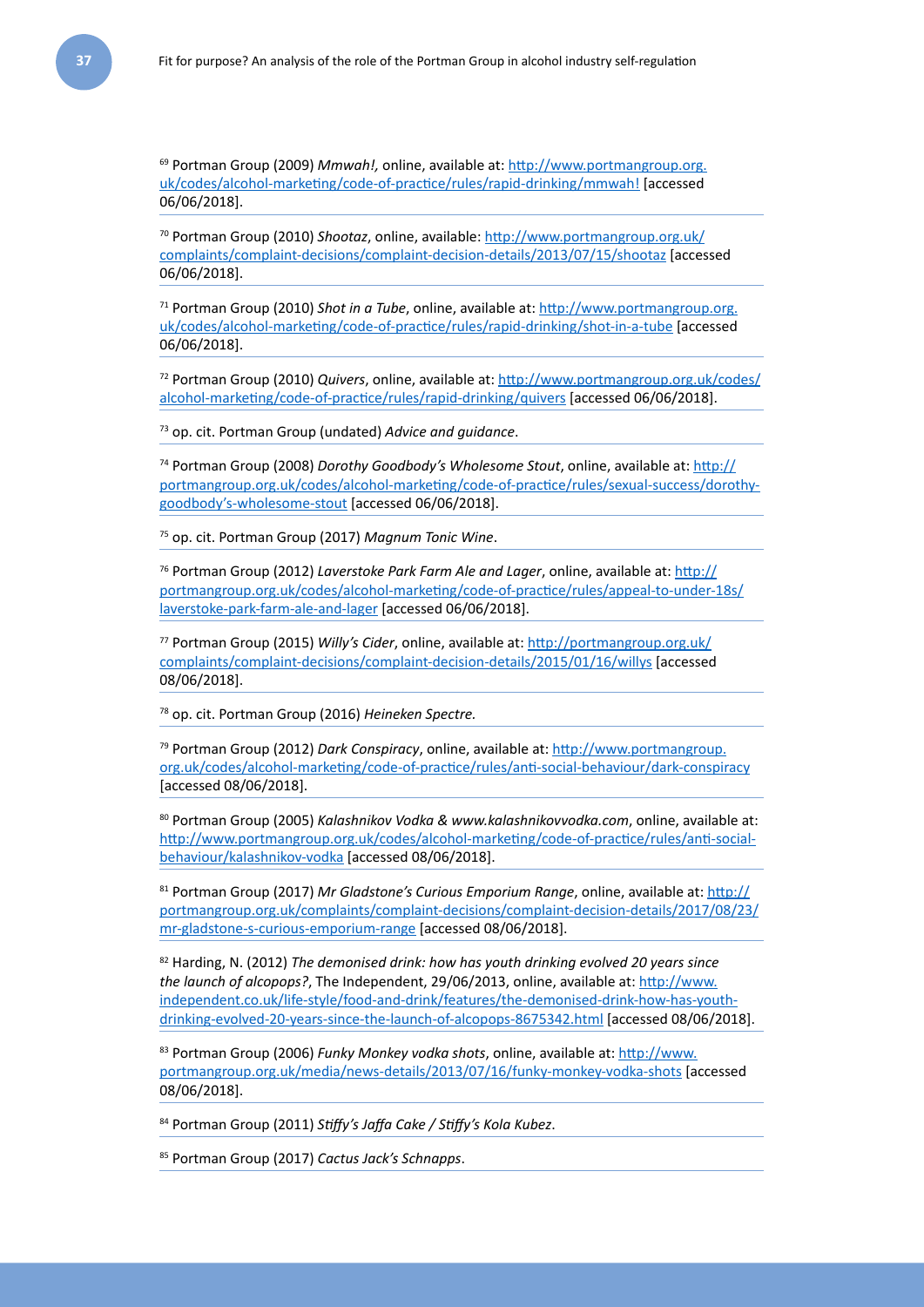86 Portman Group (2017) *Cwtch*, online, available at: [http://www.portmangroup.org.uk/](http://www.portmangroup.org.uk/complaints/complaint-decisions/complaint-decision-details/2017/12/11/cwtch) [complaints/complaint-decisions/complaint-decision-details/2017/12/11/cwtch](http://www.portmangroup.org.uk/complaints/complaint-decisions/complaint-decision-details/2017/12/11/cwtch) [accessed 08/06/2018].

87 Portman Group (2006) *Teddibrations gift box*, online, available at: [http://www.portmangroup.](http://www.portmangroup.org.uk/complaints/complaint-decisions/complaint-decision-details/2013/07/16/teddibrations-gift-box) [org.uk/complaints/complaint-decisions/complaint-decision-details/2013/07/16/teddibrations](http://www.portmangroup.org.uk/complaints/complaint-decisions/complaint-decision-details/2013/07/16/teddibrations-gift-box)[gift-box](http://www.portmangroup.org.uk/complaints/complaint-decisions/complaint-decision-details/2013/07/16/teddibrations-gift-box) [accessed 08/06/2018].

88 Portman Group (2006) *Teddy & Champagne gift box*, online, available at: [http://www.](http://www.portmangroup.org.uk/complaints/complaint-decisions/complaint-decision-details/2013/07/16/teddy-champagne-gift-box) [portmangroup.org.uk/complaints/complaint-decisions/complaint-decision-details/2013/07/16/](http://www.portmangroup.org.uk/complaints/complaint-decisions/complaint-decision-details/2013/07/16/teddy-champagne-gift-box) [teddy-champagne-gift-box](http://www.portmangroup.org.uk/complaints/complaint-decisions/complaint-decision-details/2013/07/16/teddy-champagne-gift-box) [accessed 08/06/2018].

89 Portman Group (2006) *New Born Baby gift basket*, online, available at: [http://www.](http://www.portmangroup.org.uk/complaints/complaint-decisions/complaint-decision-details/2013/07/16/new-born-baby-gift-basket) [portmangroup.org.uk/complaints/complaint-decisions/complaint-decision-details/2013/07/16/](http://www.portmangroup.org.uk/complaints/complaint-decisions/complaint-decision-details/2013/07/16/new-born-baby-gift-basket) [new-born-baby-gift-basket](http://www.portmangroup.org.uk/complaints/complaint-decisions/complaint-decision-details/2013/07/16/new-born-baby-gift-basket) [accessed 08/06/2018].

90 Portman Group (2006) *Congratulations New Arrival baby gift basket*, online, available at: [http://www.portmangroup.org.uk/complaints/complaint-decisions/complaint-decision](http://www.portmangroup.org.uk/complaints/complaint-decisions/complaint-decision-details/2013/07/16/congratulations-new-arrival-baby-gift-basket)[details/2013/07/16/congratulations-new-arrival-baby-gift-basket](http://www.portmangroup.org.uk/complaints/complaint-decisions/complaint-decision-details/2013/07/16/congratulations-new-arrival-baby-gift-basket) [accessed 08/06/2018].

91 op. cit. Portman Group (2017) *Cwtch*.

92 op. cit. Portman Group (undated) *Advice and guidance*.

93 Portman Group (2005) *Zebedee Beer pump clip*, online, available at: [http://www.](http://www.portmangroup.org.uk/complaints/complaint-decisions/complaint-decision-details/2013/07/16/zebedee-beer-pump-clip) [portmangroup.org.uk/complaints/complaint-decisions/complaint-decision-details/2013/07/16/](http://www.portmangroup.org.uk/complaints/complaint-decisions/complaint-decision-details/2013/07/16/zebedee-beer-pump-clip) [zebedee-beer-pump-clip](http://www.portmangroup.org.uk/complaints/complaint-decisions/complaint-decision-details/2013/07/16/zebedee-beer-pump-clip) [accessed 08/06/2018].

94 Portman Group (2015) *Gamma Ray*, online, available at: [http://www.portmangroup.org.uk/](http://www.portmangroup.org.uk/complaints/complaint-decisions/complaint-decision-details/2015/05/06/gamma-ray) [complaints/complaint-decisions/complaint-decision-details/2015/05/06/gamma-ray](http://www.portmangroup.org.uk/complaints/complaint-decisions/complaint-decision-details/2015/05/06/gamma-ray) [accessed 08/06/2018].

95 Tiny Rebel (2018) *Beers*, online available at:<https://www.tinyrebel.co.uk/beers/> [accessed 08/06/2018].

96 Tiny Rebel (2018) *Bars*, online available at: <https://www.tinyrebel.co.uk/bars/> [accessed 08/06/2018].

97 Beer Merchants (2018) *Tiny Rebel*, online, available at: [https://www.beermerchants.com/](https://www.beermerchants.com/tinyrebel/) [tinyrebel/](https://www.beermerchants.com/tinyrebel/) [accessed 08/06/2018].

98 Tiny Rebel (2017) *Cwtch vs Portman Group – the lowdown*, online, available at: [https://www.](https://www.tinyrebel.co.uk/news/cwtch-vs-portman-group-the-lowdown/) [tinyrebel.co.uk/news/cwtch-vs-portman-Group-the-lowdown/](https://www.tinyrebel.co.uk/news/cwtch-vs-portman-group-the-lowdown/) [accessed 08/06/2018].

99 op. cit. Portman Group (undated) *Advice and guidance*.

 $100$  op. cit. Tiny Rebel (2017).

101 Portman Group (2015) *Alcohol marketing regulation report 2013/2014*, online, available at: [http://www.portmangroup.org.uk/docs/default-source/annual-code-reports/annual-code](http://www.portmangroup.org.uk/docs/default-source/annual-code-reports/annual-code-report-2013-14.pdf)[report-2013-14.pdf](http://www.portmangroup.org.uk/docs/default-source/annual-code-reports/annual-code-report-2013-14.pdf) [accessed 15/06/2018].

102 op. cit. Portman Group (2015) *Code of Practice on Naming etc.*

103 op. cit. Portman Group (2017) *Alcohol marketing regulation report 2016*.

104 Nicholls, L. (2013) *Laverstoke refuses to comply with ruling over 'childish' beer labels*, Big Hospitality, 25/03/2013 online, available at: [https://www.bighospitality.co.uk/](https://www.bighospitality.co.uk/Article/2013/03/25/Laverstoke-refuses-to-comply-with-ruling-over-childish-beer-labels) [Article/2013/03/25/Laverstoke-refuses-to-comply-with-ruling-over-childish-beer-labels](https://www.bighospitality.co.uk/Article/2013/03/25/Laverstoke-refuses-to-comply-with-ruling-over-childish-beer-labels) [accessed 08/06/2018].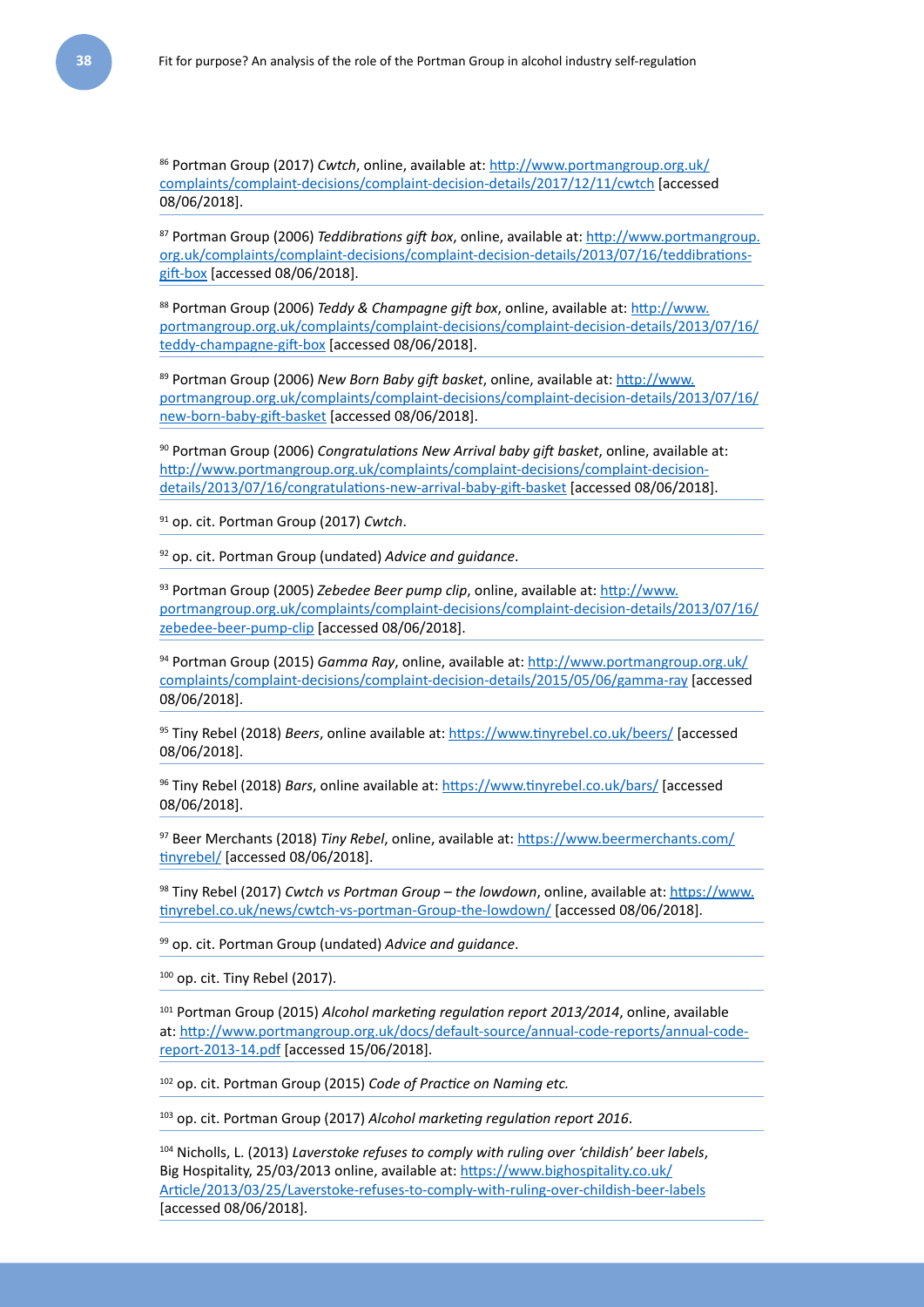$105$  op. cit. Tiny Rebel (2017).

106 op. cit. Portman Group (2015) *Kestrel Super Premium Lager.*

107 op. cit. Portman Group (2015) *Carlsberg Special Brew.*

108 op. cit. BBPA (2017).

109 op. cit. Portman Group (2015) *Kestrel Super Premium Lager.*

110 op. cit. Portman Group (2015) *Carlsberg Special Brew.*

111 Goodall, A. (2011) *White Cider and street drinkers: recommendations to reduce harm*, London, Alcohol Concern, online, available at: [https://www.alcoholconcern.org.uk/white-cider](https://www.alcoholconcern.org.uk/white-cider-and-street-drinkers-recommendations-to-reduce-harm)[and-street-drinkers-recommendations-to-reduce-harm](https://www.alcoholconcern.org.uk/white-cider-and-street-drinkers-recommendations-to-reduce-harm) [accessed 08/06/2018].

112 Hastings, G. (2009) *"They'll Drink Bucket Loads of the Stuff": an analysis of internal alcohol industry advertising documents*, online, available at: [http://oro.open.ac.uk/22913/1/AERC\\_](http://oro.open.ac.uk/22913/1/AERC_FinalReport_0060.pdf) [FinalReport\\_0060.pdf](http://oro.open.ac.uk/22913/1/AERC_FinalReport_0060.pdf) [accessed 08/06/2018].

113 Text subsequently removed, referred to at Portman Group (2009) *Mmwah!.*

114 Bar Angels (2018) Homepage, online, available at: <http://www.barangels.co.uk/> [accessed 08/06/2018].

115 op. cit. Portman Group (2016) *Heineken Spectre.*

116 Campaign (2015) *Heineken: Bond is the 'ultimate man' and he knows what to drink*, Campaign, 25/08/2015, online, available at: http://www.campaignlive.co.uk/article/heinekenbond-ultimate-man-knows-drink/1361014#1aDIwVDGd3DvhAMX.99 [accessed 08/06/2018].

117 Brands & Films (2012) *Product placement in pictures: Skyfall*, online, available at: [http://](http://brandsandfilms.com/2012/11/product-placement-in-pictures-skyfall/) [brandsandfilms.com/2012/11/product-placement-in-pictures-skyfall/](http://brandsandfilms.com/2012/11/product-placement-in-pictures-skyfall/) [accessed 08/06/2018].

118 Portman Group (2016) *Captain Morgan product range*, online, available at: [http://](http://portmangroup.org.uk/complaints/complaint-decisions/complaint-decision-details/2016/06/02/captain-morgan-product-range) [portmangroup.org.uk/complaints/complaint-decisions/complaint-decision-details/2016/06/02/](http://portmangroup.org.uk/complaints/complaint-decisions/complaint-decision-details/2016/06/02/captain-morgan-product-range) [captain-morgan-product-range](http://portmangroup.org.uk/complaints/complaint-decisions/complaint-decision-details/2016/06/02/captain-morgan-product-range) [accessed 08/06/2018].

119 op. cit. Portman Group (2017) *Alcohol marketing regulation report 2016*.

120 Diageo (2018) *The history of Captain Morgan Rum*, online, available at: [https://www.](https://www.captainmorgan.com/en-gb/the-legend-of-captain-morgan/) [captainmorgan.com/en-gb/the-legend-of-captain-morgan/](https://www.captainmorgan.com/en-gb/the-legend-of-captain-morgan/) [accessed 08/06/2018].

 $121$  ibid.

122 Diageo (2018) *Captain Morgan White Rum*, online, available at: [https://www.captainmorgan.](https://www.captainmorgan.com/en-gb/products/captain-morgan-white-rum/) [com/en-gb/products/captain-morgan-white-rum/](https://www.captainmorgan.com/en-gb/products/captain-morgan-white-rum/) [accessed 08/06/2018].

123 Diageo (2018) *My crewmate, you've arrived!*, online, available at: [https://www.](https://www.captainmorgan.com/en-gb/) [captainmorgan.com/en-gb/](https://www.captainmorgan.com/en-gb/) [accessed 08/06/2018].

124 Diageo (2018) *Captain Morgan Original Spiced Gold*, online, available at: [https://www.](https://www.captainmorgan.com/en-gb/products/captain-morgan-original-spiced-gold/) [captainmorgan.com/en-gb/products/captain-morgan-original-spiced-gold/](https://www.captainmorgan.com/en-gb/products/captain-morgan-original-spiced-gold/) [accessed 08/06/2018].

125 Federal Court of Canada (2017) *Diageo Canada Inc. v. Heaven Hill Distilleries Inc.*, 12/06/201, online, available at: <https://decisions.fct-cf.gc.ca/fc-cf/decisions/en/item/231929/index.do> [accessed 08/06/2018].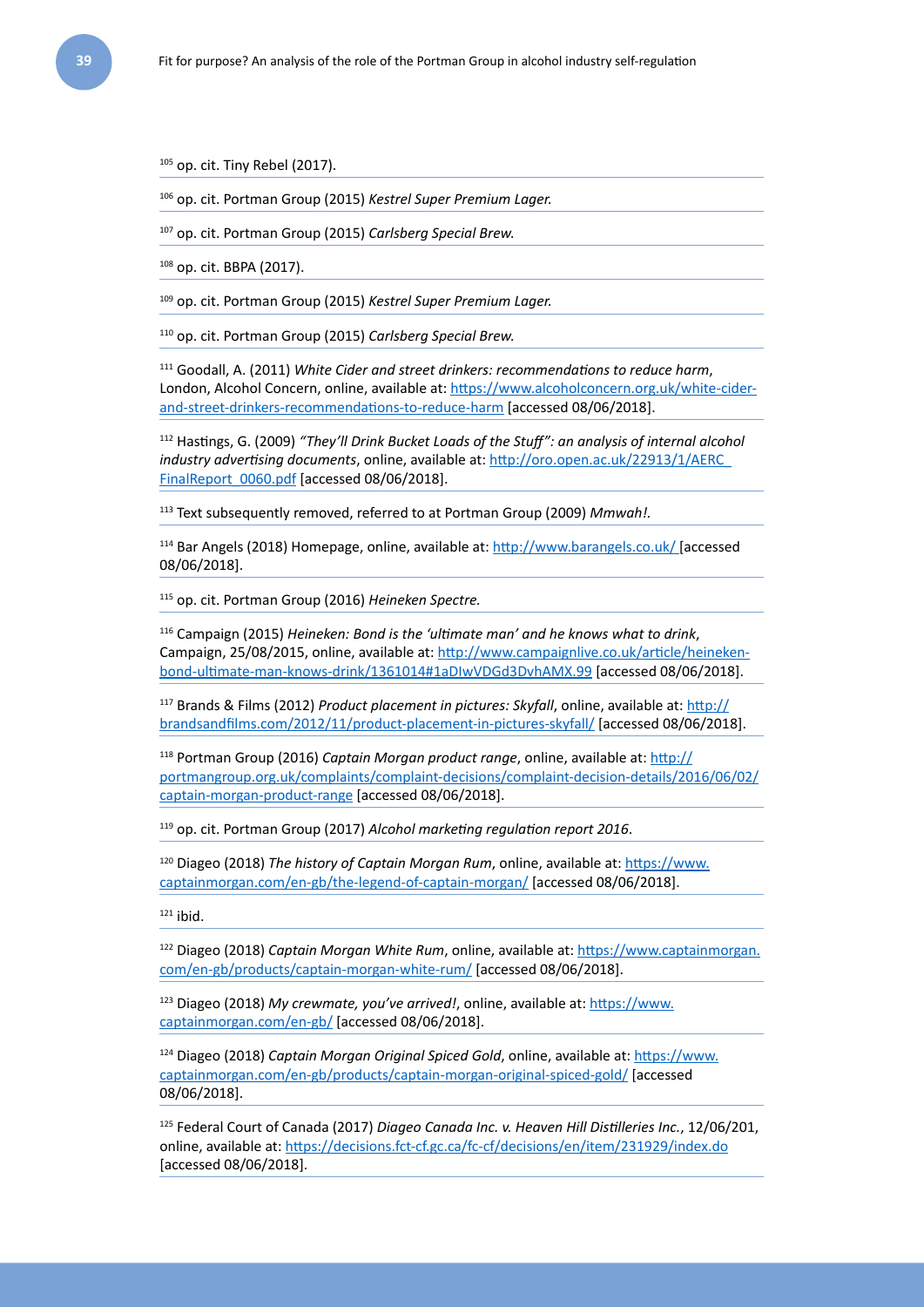126 BBPA (2017) *Statistical handbook 2017*, London, British Beer and Pub Association.

127 PIPC (2008) *2008 Audit of compliance with the Portman Group's Code of Practice*, online, available at: [http://www.portmangroup.org.uk/docs/default-source/default-document-library/](http://www.portmangroup.org.uk/docs/default-source/default-document-library/portman-group-pipc-audit-report---section-a.pdf) [portman-group-pipc-audit-report---section-a.pdf](http://www.portmangroup.org.uk/docs/default-source/default-document-library/portman-group-pipc-audit-report---section-a.pdf) [accessed 08/06/2018].

128 Portman Group (2008) *ShotPak*, online, available at: [http://www.portmangroup.org.uk/](http://www.portmangroup.org.uk/complaints/complaint-decisions/complaint-decision-details/2013/07/16/shotpak) [complaints/complaint-decisions/complaint-decision-details/2013/07/16/shotpak](http://www.portmangroup.org.uk/complaints/complaint-decisions/complaint-decision-details/2013/07/16/shotpak) [accessed 08/06/2018].

129 Harrison, J. (2014) *C&C Group leaves 'multi-national dominated' Portman Group*, The Herald, 04/06/2014, online, available at: http://www.heraldscotland.com/news/13163717.C\_C\_Group leaves \_ multi\_national\_dominated \_ Portman\_Group/ [accessed 08/06/2018].

130 BrewDog (2009) *Last week's Sunday Times article: binge drinking, don't blame me*, online, available at: [https://www.brewdog.com/lowdown/blog/last-weeks-sunday-times-brewdog](https://www.brewdog.com/lowdown/blog/last-weeks-sunday-times-brewdog-article)[article](https://www.brewdog.com/lowdown/blog/last-weeks-sunday-times-brewdog-article) [accessed 08/06/2018].

 $131$  ibid.

132 op. cit. PIPC (2008).

133 op. cit. House of Commons Health Select Committee (2009).

134 Monaghan, A. (2017) *Craft beer boom pushes number of UK breweries past 2,000*, The Guardian, 23/10/2017, online, available at: [https://www.theguardian.com/lifeandstyle/2017/](https://www.theguardian.com/lifeandstyle/2017/oct/23/craft-beer-boom-pushes-number-of-uk-breweries-past-2000) [oct/23/craft-beer-boom-pushes-number-of-uk-breweries-past-2000](https://www.theguardian.com/lifeandstyle/2017/oct/23/craft-beer-boom-pushes-number-of-uk-breweries-past-2000) [accessed 08/06/2018].

135 Eads, L. (2017) *UK spirits boom continues as number of distilleries jump 17%*, The Drinks Business, 25/09/2017, online, available at: [https://www.thedrinksbusiness.com/2017/09/uk](https://www.thedrinksbusiness.com/2017/09/uk-spirits-boom-continues-as-number-of-distilleries-rises-by-17/)[spirits-boom-continues-as-number-of-distilleries-rises-by-17/](https://www.thedrinksbusiness.com/2017/09/uk-spirits-boom-continues-as-number-of-distilleries-rises-by-17/) [accessed 08/06/2018].

136 English Wine Producers (2018) *English wine industry: statistics, facts & figures*, online, available at: <http://www.englishwineproducers.co.uk/background/stats/> [accessed 11/06/2018].

137 BrewDog (2014) *#Sorrynotsorry – the Portman Group strikes again. Yawn*, online, available at: <https://www.brewdog.com/lowdown/blog/sorrynotsorry> [accessed 11/06/2018].

138 Portman Group (2018) *Code Signatories*, online, available at: [http://www.portmangroup.org.](http://www.portmangroup.org.uk/codes/alcohol-marketing/code-of-practice/code-signatories) [uk/codes/alcohol-marketing/code-of-practice/code-signatories](http://www.portmangroup.org.uk/codes/alcohol-marketing/code-of-practice/code-signatories) [accessed 11/06/2018].

<sup>139</sup> Kantar World Panel (2018) *Great Britain grocery market share*, online, available at: [https://](https://www.kantarworldpanel.com/en/grocery-market-share/great-britain) [www.kantarworldpanel.com/en/grocery-market-share/great-britain](https://www.kantarworldpanel.com/en/grocery-market-share/great-britain) [accessed 11/06/2018].

140 Roberts, E. (2014) *Jody Scheckter hits out at alcohol watchdog*, Basingstoke Gazette, 28/02/2014, online, available at: [http://www.basingstokegazette.co.uk/news/11041199.Jody\\_](http://www.basingstokegazette.co.uk/news/11041199.Jody_Scheckter_hits_out_at_alcohol_watchdog/) [Scheckter\\_hits\\_out\\_at\\_alcohol\\_watchdog/](http://www.basingstokegazette.co.uk/news/11041199.Jody_Scheckter_hits_out_at_alcohol_watchdog/) [accessed 11/06/2018].

 $141$  op. cit. Tiny Rebel (2017).

142 Portman Group (2018) *Enforcement process*, online, available at: [http://portmangroup.org.](http://portmangroup.org.uk/complaints/enforcement-process/enforcement-detail-page) [uk/complaints/enforcement-process/enforcement-detail-page](http://portmangroup.org.uk/complaints/enforcement-process/enforcement-detail-page) [accessed 11/06/2018].

 $143$  ibid.

144 ASA (2018) *Sanctions*, online, available at: [https://www.asa.org.uk/codes-and-rulings/](https://www.asa.org.uk/codes-and-rulings/sanctions.html) [sanctions.html](https://www.asa.org.uk/codes-and-rulings/sanctions.html) [accessed 11/06/2018].

145 op. cit. Portman Group (2018) *Member companies.*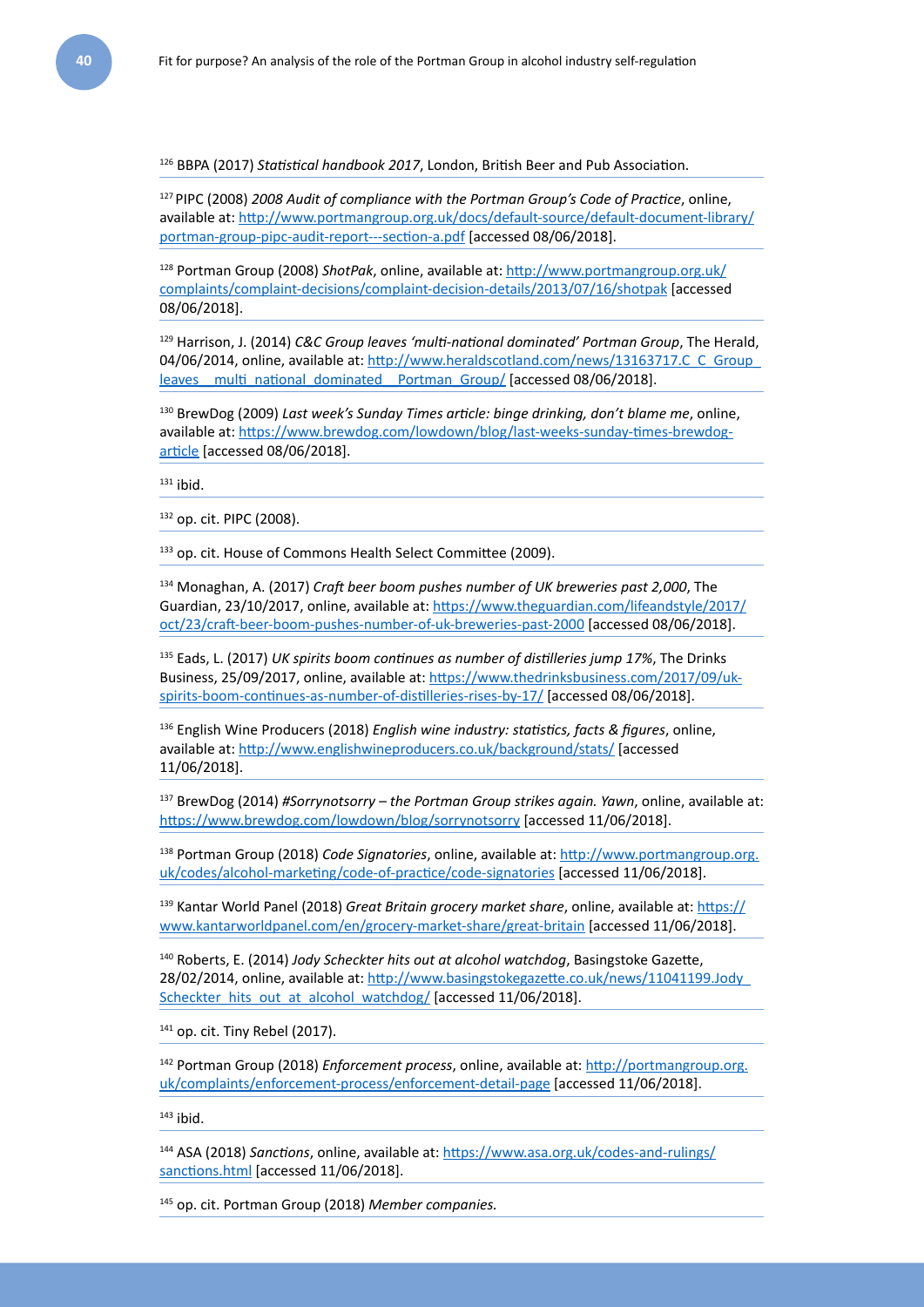146 op. cit. BrewDog (2009).

147 op. cit. Harrison, J. (2014).

148 Portman Group (2018) *Independent Complaints Panel*, online, available at: [http://](http://portmangroup.org.uk/complaints/independent-complaints-panel/independent-complaints-panel-details) [portmangroup.org.uk/complaints/independent-complaints-panel/independent-complaints](http://portmangroup.org.uk/complaints/independent-complaints-panel/independent-complaints-panel-details)[panel-details](http://portmangroup.org.uk/complaints/independent-complaints-panel/independent-complaints-panel-details) [accessed 11/06/2018].

 $149$  Portman Group (2018) Complaints Panel member's biographies, online, available at: [http://](http://portmangroup.org.uk/complaints/independent-complaints-panel) [portmangroup.org.uk/complaints/independent-complaints-panel](http://portmangroup.org.uk/complaints/independent-complaints-panel) [accessed 03/07/2018].

150 op. cit. Portman Group (2015) *Code of Practice on Naming etc.*

 $151$  ibid.

152 op. cit. Portman Group (2017) *Alcohol marketing regulation report 2016*.

153 HMSO (2002) *Office of Communications Act 2002*, online, available at: [http://www.](http://www.legislation.gov.uk/ukpga/2002/11/pdfs/ukpga_20020011_en.pdf) [legislation.gov.uk/ukpga/2002/11/pdfs/ukpga\\_20020011\\_en.pdf](http://www.legislation.gov.uk/ukpga/2002/11/pdfs/ukpga_20020011_en.pdf) [accessed 11/06/2018].

154 ASA (2018*) Independent reviews*, online, available at: [https://www.asa.org.uk/codes-and](https://www.asa.org.uk/codes-and-rulings/independent-reviews.html)[rulings/independent-reviews.html](https://www.asa.org.uk/codes-and-rulings/independent-reviews.html) [accessed 11/06/2018].

155 Competition and Markets Authority (2008) *Guidance: consumer protection from unfair trading regulations – businesses: OFT979*, online, available at: [https://www.gov.uk/government/](https://www.gov.uk/government/publications/consumer-protection-from-unfair-trading-regulations-businesses) [publications/consumer-protection-from-unfair-trading-regulations-businesses](https://www.gov.uk/government/publications/consumer-protection-from-unfair-trading-regulations-businesses) [accessed 11/06/2018].

156 Law Commission (2015*) Simplification of criminal law: public nuisance and outraging public decency*, online, available at: [https://s3-eu-west-2.amazonaws.com/lawcom-prod-storage-](https://s3-eu-west-2.amazonaws.com/lawcom-prod-storage-11jsxou24uy7q/uploads/2015/06/lc358_public_nuisance.pdf)[11jsxou24uy7q/uploads/2015/06/lc358\\_public\\_nuisance.pdf](https://s3-eu-west-2.amazonaws.com/lawcom-prod-storage-11jsxou24uy7q/uploads/2015/06/lc358_public_nuisance.pdf) [accessed 11/06/2018].

157 Crown Prosecution Service (undated) *Racist and religious crime – CPS prosecution policy*, online, available at: [https://www.cps.gov.uk/legal-guidance/racist-and-religious-crime-cps](https://www.cps.gov.uk/legal-guidance/racist-and-religious-crime-cps-prosecution-policy)[prosecution-policy](https://www.cps.gov.uk/legal-guidance/racist-and-religious-crime-cps-prosecution-policy) [accessed 11/06/2018].

158 op. cit. Portman Group (2018) *Portman Group Consultation*.

159 Alcohol Concern (2014) *Creating customers: finding new ways and places to sell alcohol, and new people to buy it*, Cardiff, Alcohol Concern, online, available at: [https://www.](https://www.alcoholconcern.org.uk/Handlers/Download.ashx?IDMF=6da3b6d0-a179-490b-8c0d-e469f537b5d7) [alcoholconcern.org.uk/Handlers/Download.ashx?IDMF=6da3b6d0-a179-490b-8c0d](https://www.alcoholconcern.org.uk/Handlers/Download.ashx?IDMF=6da3b6d0-a179-490b-8c0d-e469f537b5d7)[e469f537b5d7](https://www.alcoholconcern.org.uk/Handlers/Download.ashx?IDMF=6da3b6d0-a179-490b-8c0d-e469f537b5d7) [accessed 08/06/2018].

 $160$  ibid.

161 AB InBev Foundation (2018) *Our activities*, online, available at: [https://abinbevfoundation.](https://abinbevfoundation.org/activities/) [org/activities/](https://abinbevfoundation.org/activities/) [accessed 11/06/2018].

162 op. cit. Alcohol Concern (2014)*.*

163 Smith, A. (2003) *The wealth of nations*, London, Penguin Classics.

164 Committee on Standards in Public Life (1995) *Guidance: the 7 principles of public life*, online, available at: [https://www.gov.uk/government/publications/the-7-principles-of-public-life/the-7](https://www.gov.uk/government/publications/the-7-principles-of-public-life/the-7-principles-of-public-life--2) [principles-of-public-life--2](https://www.gov.uk/government/publications/the-7-principles-of-public-life/the-7-principles-of-public-life--2) [accessed 11/06/2018].

165 Van Dalen, W. and Kuunders, M. (2007) *Regulation of alcohol marketing in Europe: ELSA project overview on the existing regulations on advertising and marketing of alcohol*, Nederlands Instituut voor Alcoholbeleid STAP, Utrecht, online, available at: [http://ec.europa.eu/](http://ec.europa.eu/health/ph_projects/2004/action3/docs/2004_3_16_frep_a2_en.pdf) [health/ph\\_projects/2004/action3/docs/2004\\_3\\_16\\_frep\\_a2\\_en.pdf](http://ec.europa.eu/health/ph_projects/2004/action3/docs/2004_3_16_frep_a2_en.pdf) [accessed 11/06/2018].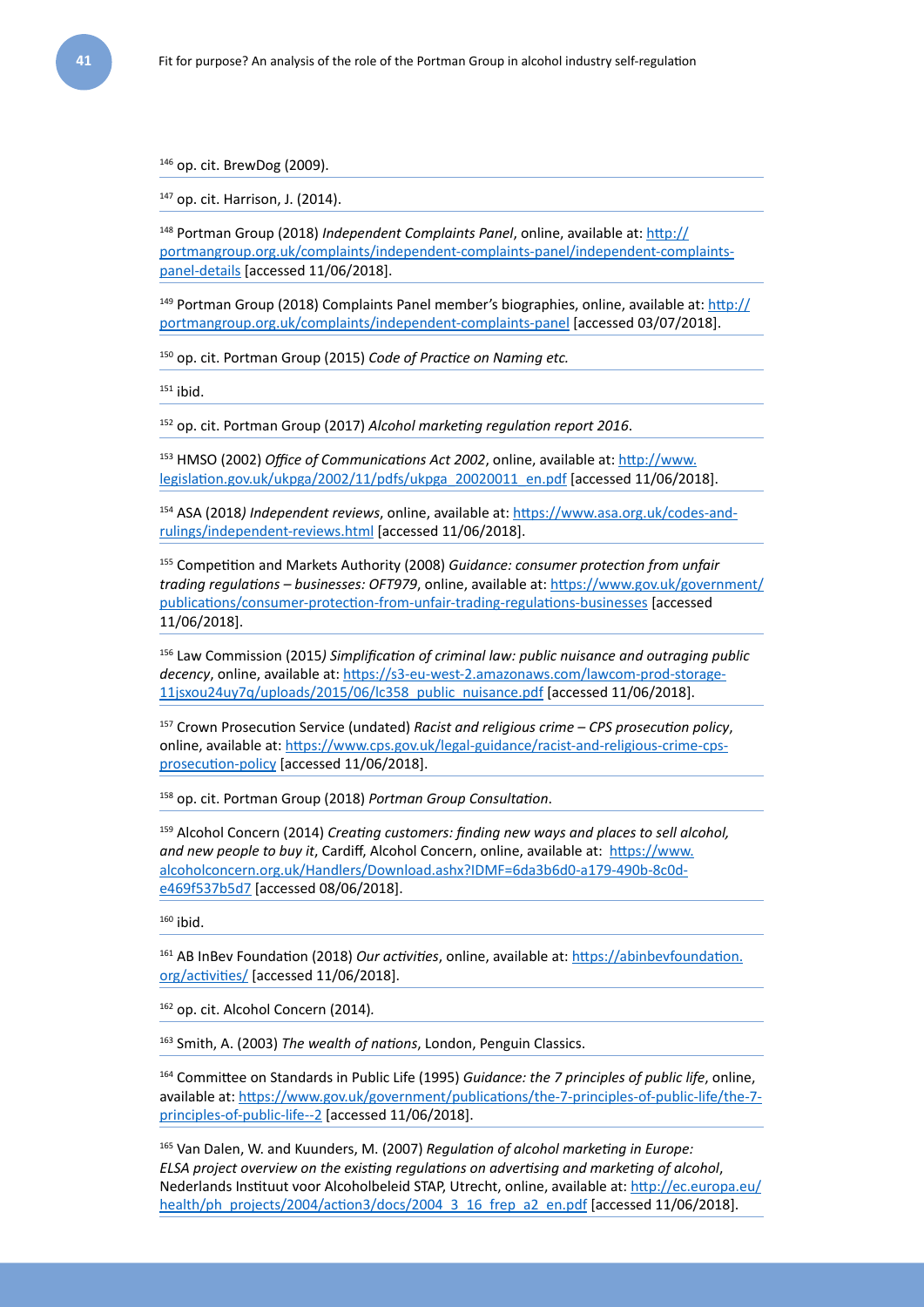166 op. cit. Portman Group (2015) *Code of Practice on Naming etc.*

167 op. cit. Portman Group (2014) *Code of Practice on Alcohol Sponsorship.*

168 op. cit. Portman Group (2016) *Heineken Spectre.*

169 Heineken (2015) *Heineken takes world's first selfie from space*, online, available at: [http://](http://www.theheinekencompany.com/media/media-releases/media-releases/2015/11/heineken-takes-worlds-first-selfie-from-space) [www.theheinekencompany.com/media/media-releases/media-releases/2015/11/heineken](http://www.theheinekencompany.com/media/media-releases/media-releases/2015/11/heineken-takes-worlds-first-selfie-from-space)[takes-worlds-first-selfie-from-space](http://www.theheinekencompany.com/media/media-releases/media-releases/2015/11/heineken-takes-worlds-first-selfie-from-space) [accessed 11/06/2018].

170 Barber, N. (2015) *Does Bond's product placement go too far?*, BBC Culture, 01/10/2015, online, available at: [http://www.bbc.co.uk/culture/story/20151001-does-bonds-product](http://www.bbc.co.uk/culture/story/20151001-does-bonds-product-placement-go-too-far)[placement-go-too-far](http://www.bbc.co.uk/culture/story/20151001-does-bonds-product-placement-go-too-far) [accessed 11/06/2018].

171 op. cit. Portman Group (2004) *Stiffy's Shots.*

172 op. cit. Halstead, T. (2004).

173 ABAC (2017) *ABAC responsible alcohol marketing code*, online, available at: [http://www.](http://www.abac.org.au/wp-content/uploads/2017/07/ABAC_CodeofConduct_2017_web.pdf) [abac.org.au/wp-content/uploads/2017/07/ABAC\\_CodeofConduct\\_2017\\_web.pdf](http://www.abac.org.au/wp-content/uploads/2017/07/ABAC_CodeofConduct_2017_web.pdf) [accessed 11/06/2018].

174 Beer Institute (2015) *Advertising and marketing code*, online, available at: [http://www.](http://www.beerinstitute.org/wp-content/uploads/2016/11/2015-Beer-Ad-Code-Brochure.pdf) [beerinstitute.org/wp-content/uploads/2016/11/2015-Beer-Ad-Code-Brochure.pdf](http://www.beerinstitute.org/wp-content/uploads/2016/11/2015-Beer-Ad-Code-Brochure.pdf) [accessed 11/06/2018].

175 Wine Institute (2011) *Code of advertising standards*, online, available at: [http://www.](http://www.wineinstitute.org/initiatives/issuesandpolicy/adcode/details) [wineinstitute.org/initiatives/issuesandpolicy/adcode/details](http://www.wineinstitute.org/initiatives/issuesandpolicy/adcode/details) [accessed 11/06/2018].

176 Distilled Spirits Council of the United States (2011) *Code of responsible practices for beverage alcohol advertising and marketing*, online, available at: [https://www.distilledspirits.org/](https://www.distilledspirits.org/wp-content/uploads/2018/03/May_26_2011_DISCUS_Code_Word_Version1.pdf) [wp-content/uploads/2018/03/May\\_26\\_2011\\_DISCUS\\_Code\\_Word\\_Version1.pdf](https://www.distilledspirits.org/wp-content/uploads/2018/03/May_26_2011_DISCUS_Code_Word_Version1.pdf) [accessed 11/06/2018].

177 Advertising Standards Authority of South Africa (undated) *Advertising code of practice, Appendix A (alcohol advertising – ARA)*, online, available at: [http://www.asasa.org.za/codes/](http://www.asasa.org.za/codes/advertising-code-of-practice/appendix-a-alcohol-advertising-ara) [advertising-code-of-practice/appendix-a-alcohol-advertising-ara](http://www.asasa.org.za/codes/advertising-code-of-practice/appendix-a-alcohol-advertising-ara) [accessed 11/06/2018].

178 Home Office (2012) *Alcohol multi-buy promotions*, online, available at: [https://www.gov.uk/](https://www.gov.uk/government/uploads/system/uploads/attachment_data/file/157769/ia-multi-buy-promotions.pdf) [government/uploads/system/uploads/attachment\\_data/file/157769/ia-multi-buy-promotions.](https://www.gov.uk/government/uploads/system/uploads/attachment_data/file/157769/ia-multi-buy-promotions.pdf) [pdf](https://www.gov.uk/government/uploads/system/uploads/attachment_data/file/157769/ia-multi-buy-promotions.pdf) [accessed 11/06/2018].

179 op. cit. Portman Group (2015) *Code of Practice*.

<sup>180</sup> [https://www.gov.uk/government/publications/letting-children-be-children-report-of-an](https://www.gov.uk/government/publications/letting-children-be-children-report-of-an-independent-review-of-the-commercialisation-and-sexualisation-of-childhood)[independent-review-of-the-commercialisation-and-sexualisation-of-childhood](https://www.gov.uk/government/publications/letting-children-be-children-report-of-an-independent-review-of-the-commercialisation-and-sexualisation-of-childhood)

181 Portman Group (2018) *Sexual success*, online, available at: [http://www.portmanGroup.org.](http://www.portmangroup.org.uk/codes/alcohol-marketing/code-of-practice/rules/sexual-success) [uk/codes/alcohol-marketing/code-of-practice/rules/sexual-success](http://www.portmangroup.org.uk/codes/alcohol-marketing/code-of-practice/rules/sexual-success) [accessed 15/06/2018].

<sup>182</sup> Email correspondence from the Portman Group to Alcohol Concern, dated 20 June 2017.

183 Portman Group (2007) *'Rubber* (sic) *Sexy Larger* (sic)*' has no appeal to the*  Portman Group, online, available at: [http://www.portmangroup.org.uk/media/news](http://www.portmangroup.org.uk/media/news-details/2013/09/13/)[details/2013/09/13/'rubber-sexy-larger'-has-no-appeal-to-the-portman-group](http://www.portmangroup.org.uk/media/news-details/2013/09/13/) [accessed 11/06/2018].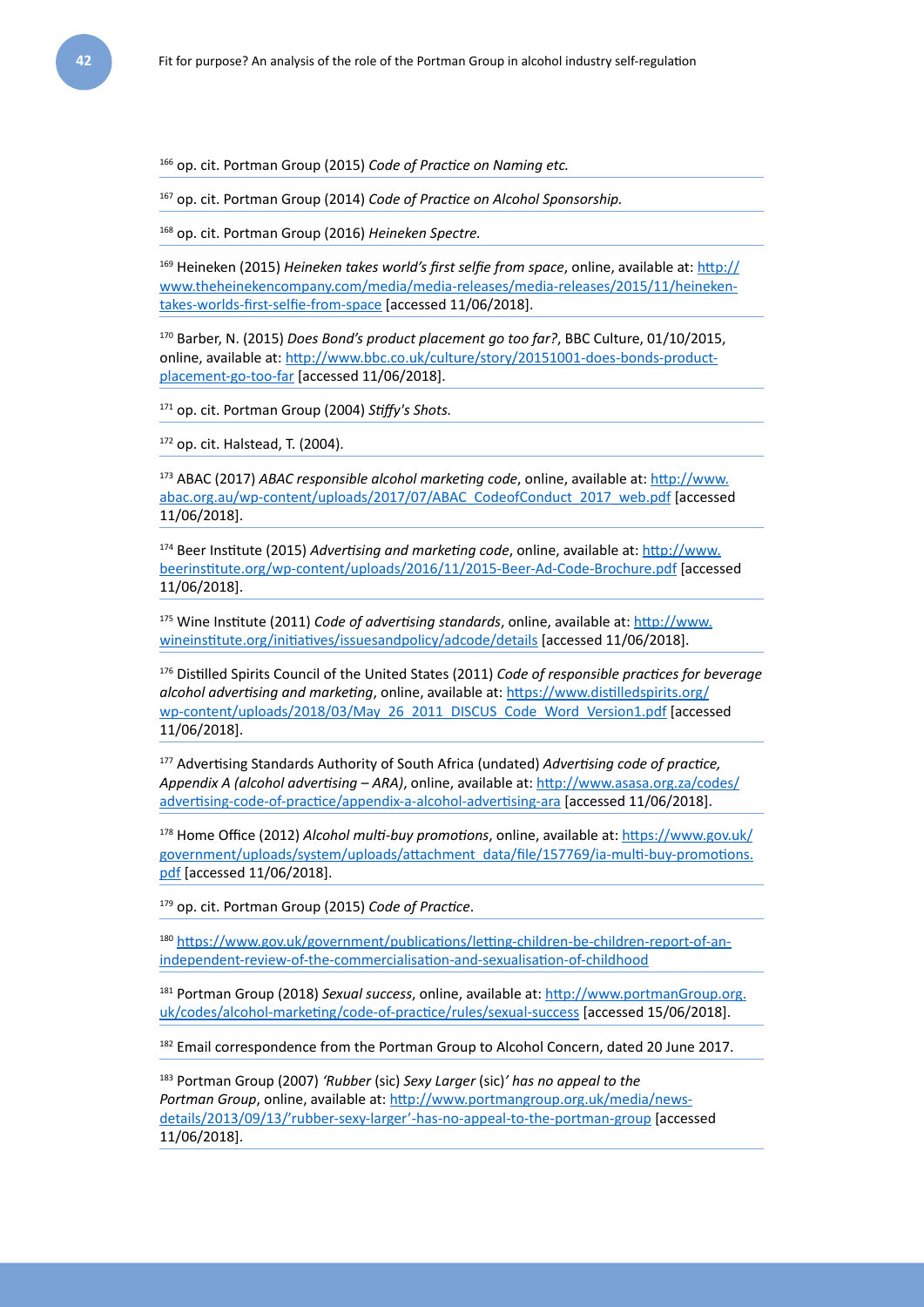184 Mark Sweney, M. (2017) *Standards body unveils plan to crack down on sexist advertisements*, The Guardian, 18/07/2017, online, available at: [https://www.theguardian.com/media/2017/](https://www.theguardian.com/media/2017/jul/18/new-measures-announced-to-crack-down-on-sexist-adverts) [jul/18/new-measures-announced-to-crack-down-on-sexist-adverts](https://www.theguardian.com/media/2017/jul/18/new-measures-announced-to-crack-down-on-sexist-adverts) [accessed 11/06/2018].

185 Bailey, R. (2011) *Letting children be children: report of an independent review of the commercialisation and sexualisation of childhood*, London, Department for Education, online, available at: [https://www.gov.uk/government/publications/letting-children-be-children-report](https://www.gov.uk/government/publications/letting-children-be-children-report-of-an-independent-review-of-the-commercialisation-and-sexualisation-of-childhood)[of-an-independent-review-of-the-commercialisation-and-sexualisation-of-childhood](https://www.gov.uk/government/publications/letting-children-be-children-report-of-an-independent-review-of-the-commercialisation-and-sexualisation-of-childhood) [accessed 11/06/2018].

186 Committee of Advertising Practice (2010) *The BCAP code: the UK code of broadcast advertising*, online, available: [https://www.asa.org.uk/uploads/assets/uploaded/d34f6bcf-d281-](https://www.asa.org.uk/uploads/assets/uploaded/d34f6bcf-d281-4eba-bcf0fa76297f5779.pdf) [4eba-bcf0fa76297f5779.pdf](https://www.asa.org.uk/uploads/assets/uploaded/d34f6bcf-d281-4eba-bcf0fa76297f5779.pdf) [accessed 11/06/2018].

187 Committee of Advertising Practice (2010) *The CAP code: the UK code of non-broadcast advertising and direct & promotional marketing*, online, available at: [https://www.asa.org.uk/](https://www.asa.org.uk/uploads/assets/uploaded/cacc4b1f-5171-4ba4-8679bb383a25aa2a.pdf) [uploads/assets/uploaded/cacc4b1f-5171-4ba4-8679bb383a25aa2a.pdf](https://www.asa.org.uk/uploads/assets/uploaded/cacc4b1f-5171-4ba4-8679bb383a25aa2a.pdf) [accessed 11/06/2018].

188 Regaud, A. and Craplet, M. (2004) *The 'Loi Evin': a French exception*, The Globe, Issue 2 2004 & 1 2004, online, available at: [http://www.ias.org.uk/What-we-do/Publication-archive/The-](http://www.ias.org.uk/What-we-do/Publication-archive/The-Globe/Issue-2-2004-amp-1-2004/The-Loi-Evin-a-French-exception.aspx)[Globe/Issue-2-2004-amp-1-2004/The-Loi-Evin-a-French-exception.aspx](http://www.ias.org.uk/What-we-do/Publication-archive/The-Globe/Issue-2-2004-amp-1-2004/The-Loi-Evin-a-French-exception.aspx) [accessed 11/06/2018].

189 Babor, T.F. et al. (2010) *Alcohol: no ordinary commodity: research and public policy*, Oxford, Oxford University Press.

<sup>190</sup> Cairns, A. (2012) Alcohol advertising regulations, Hansard Vol. 553, 13/11/2012, online, available at: [https://hansard.parliament.uk/Commons/2012-11-13/debates/12111396000001/](https://hansard.parliament.uk/Commons/2012-11-13/debates/12111396000001/AlcoholAdvertisingRegulations) [AlcoholAdvertisingRegulations](https://hansard.parliament.uk/Commons/2012-11-13/debates/12111396000001/AlcoholAdvertisingRegulations) [accessed 11/06/2018].